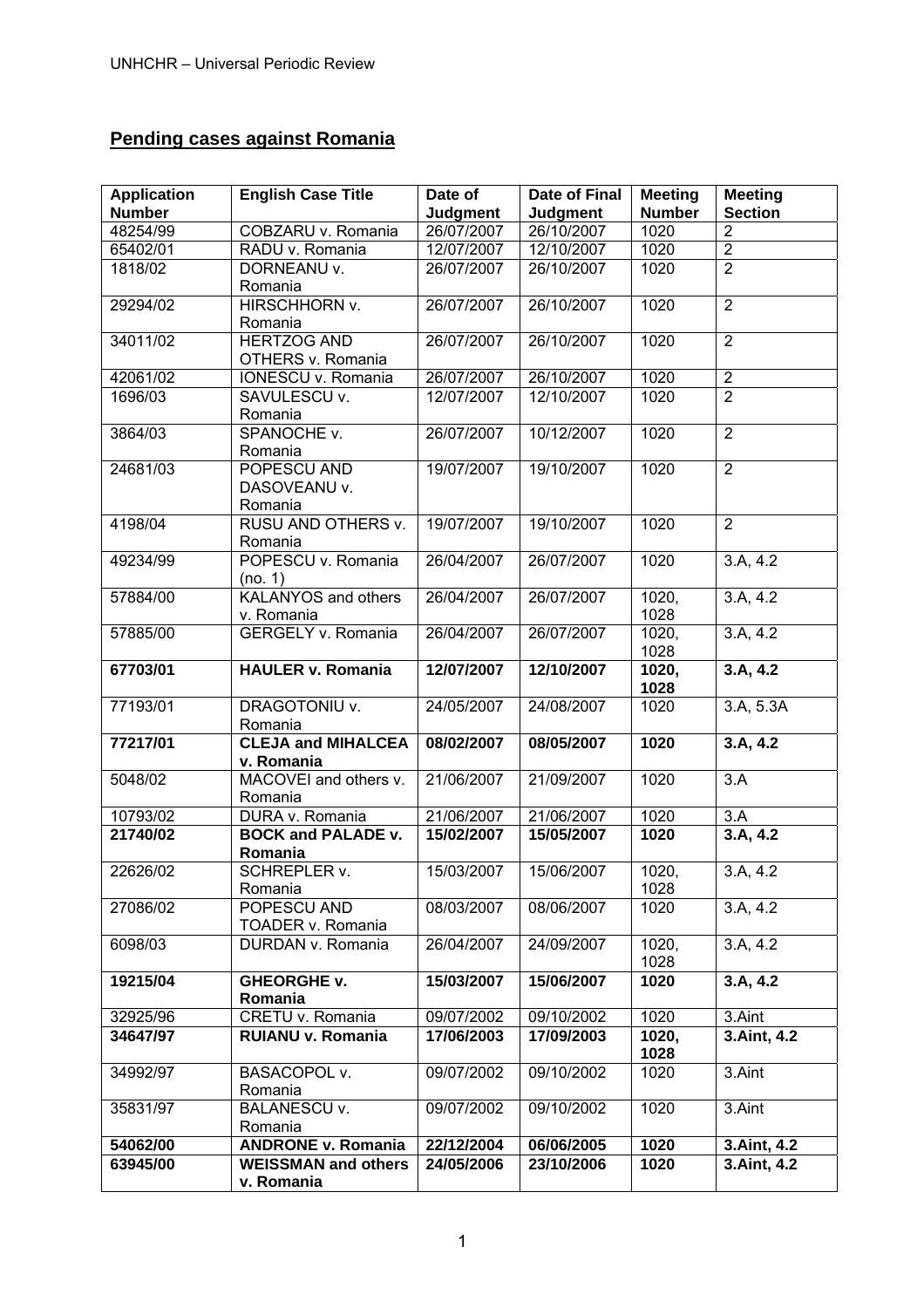| 30324/96 | SMOLEANU v.                              | 06/04/2006                | 06/04/2006 | 1020          | 3.B                   |
|----------|------------------------------------------|---------------------------|------------|---------------|-----------------------|
|          | Romania                                  |                           |            |               |                       |
| 31549/96 | POPOVICI AND                             | 04/03/2003,               | 06/04/2006 | 1020          | 3.B                   |
|          | DUMITRESCU v.                            | 06/04/2006                |            |               |                       |
|          | Romania                                  |                           |            |               |                       |
| 31678/96 | <b>GHEORGHIU Theodor</b>                 | 17/12/2002                | 21/05/2003 | 1020,         | 3.B, 4.1              |
|          | and Dinu Ioan v.                         |                           |            | 1028          |                       |
|          | Romania<br>SEGAL v. Romania              |                           |            |               |                       |
| 32927/96 |                                          | 17/12/2002,<br>27/07/2004 | 27/10/2004 | 1020          | $\overline{3.B}$      |
| 32943/96 | FALCOIANU and others                     | 09/07/2002                | 09/10/2002 | 1020          | $\overline{3.B}$      |
|          | v. Romania                               |                           |            |               |                       |
| 33358/96 | OPREA ET AUTRES v.                       | 16/07/2002                | 16/10/2002 | 1020          | 3.B                   |
|          | Romania                                  |                           |            |               |                       |
| 33912/96 | PETRESCU and                             | 02/07/2002                | 02/10/2002 | 1020          | 3.B                   |
|          | <b>BUDESCU v. Romania</b>                |                           |            |               |                       |
| 34642/97 | BUZATU v. Romania                        | 01/06/2004,               | 06/06/2005 | 1020          | 3.B                   |
|          |                                          | 27/01/2005                |            |               |                       |
| 35671/97 | <b>LINDNER</b> and                       | 03/12/2002,               | 06/04/2006 | 1020          | 3.B                   |
|          | HAMMERMAYER v.                           | 06/04/2006                |            |               |                       |
|          | Romania                                  |                           |            |               |                       |
| 36782/97 | <b>IONESCU AND</b>                       | 14/12/2006                | 14/03/2007 | 1020          | 3.B                   |
| 38608/97 | MIHAILA v. Romania<br>IONESCU v. Romania |                           | 10/02/2006 | 1020          | 3.B                   |
|          |                                          | 02/11/2004,<br>10/11/2005 |            |               |                       |
| 40670/98 | TODORESCU v.                             | 30/09/2003                | 30/12/2003 | 1020,         | 3.B, 4.1              |
|          | Romania                                  |                           |            | 1028          |                       |
| 41138/98 | <b>MOLDOVAN and</b>                      | 05/07/2005,               | 30/11/2005 | 1020,         | $3.\overline{B, 4.2}$ |
|          | others v. Romania                        | 12/07/2005                |            | 1028          |                       |
| 46596/99 | ZAMFIRESCU v.                            | 14/12/2006                | 14/03/2007 | 1020          | $\overline{3.B}$      |
|          | Romania                                  |                           |            |               |                       |
|          |                                          |                           |            |               |                       |
| 46639/99 | BAN v. Romania                           | 07/12/2006                | 07/03/2007 | 1020          | 3.B                   |
| 49781/99 | FLORICA v. Romania                       | 25/01/2005                | 25/01/2005 | 1020          | 3.B                   |
| 57001/00 | <b>STRAIN and others v.</b>              | 21/07/2005                | 30/11/2005 | 1020          | 3.B, 4.2              |
|          | Romania (+ 37 cases)                     |                           |            |               |                       |
| 58472/00 | DIMA v. Romania                          | 16/11/2006                | 26/03/2007 | 1020          | 3.B, 5.3A             |
| 59892/00 | <b>MASZNI v. Romania</b>                 | 21/09/2006                | 21/12/2006 | 1020          | 3.B, 4.2              |
| 60957/00 | VELCEA v. Romania                        | 22/12/2005                | 22/12/2005 | 1020          | 3.B                   |
| 62276/00 | NICHIFOR v. Romania                      | 13/07/2006                | 13/10/2006 | 1020          | 3.B, 4.2              |
|          | (no 1)                                   |                           |            |               |                       |
| 62710/00 | <b>LUNGOCI v. Romania</b>                | 26/01/2006                | 26/04/2006 | 1020          | 3.B, 4.2              |
| 68479/01 | <b>RADOVICI and</b>                      | 02/11/2006                | 02/02/2007 | 1020          | 3.B                   |
|          | <b>STANESCU v.</b><br>Romania            |                           |            |               |                       |
| 73970/01 | <b>SACALEANU v.</b>                      | 06/09/2005                | 06/12/2005 | 1020,         | 3.B.4.2               |
|          | Romania                                  |                           |            | 1028          |                       |
| 75101/01 | <b>GRECU v. Romania</b>                  | 30/11/2006                | 28/02/2007 | 1020,         | 3.B, 4.1              |
|          |                                          |                           |            | 1028          |                       |
| 75129/01 | ROSCA v. Romania                         | 06/07/2006                | 06/07/2006 | 1020          | 3.B                   |
| 78037/01 | CARACAS v. Romania                       | 29/06/2006                | 11/12/2006 | 1020          | 3.B, 4.2              |
| 1295/02  | NICOLAU v. Romania                       | 12/01/2006                | 03/07/2006 | 1020          | 3.B, 4.2              |
|          | $(+ 5 \cases)$                           |                           |            |               |                       |
| 1434/02  | LUPAS and others v.                      | 14/12/2006                | 14/03/2007 | 1020,         | 3.B, 4.2              |
|          | Romania (no. 1)                          |                           |            | 1028          |                       |
| 5050/02  | PANTEA v. Romania                        | 15/06/2006                | 15/09/2006 | 1020,         | 3.B, 4.2              |
|          |                                          |                           |            | 1028          |                       |
| 5060/02  | MIHAESCU v. Romania                      | 02/11/2006                | 26/03/2007 | 1020,<br>1028 | 3.B, 4.2              |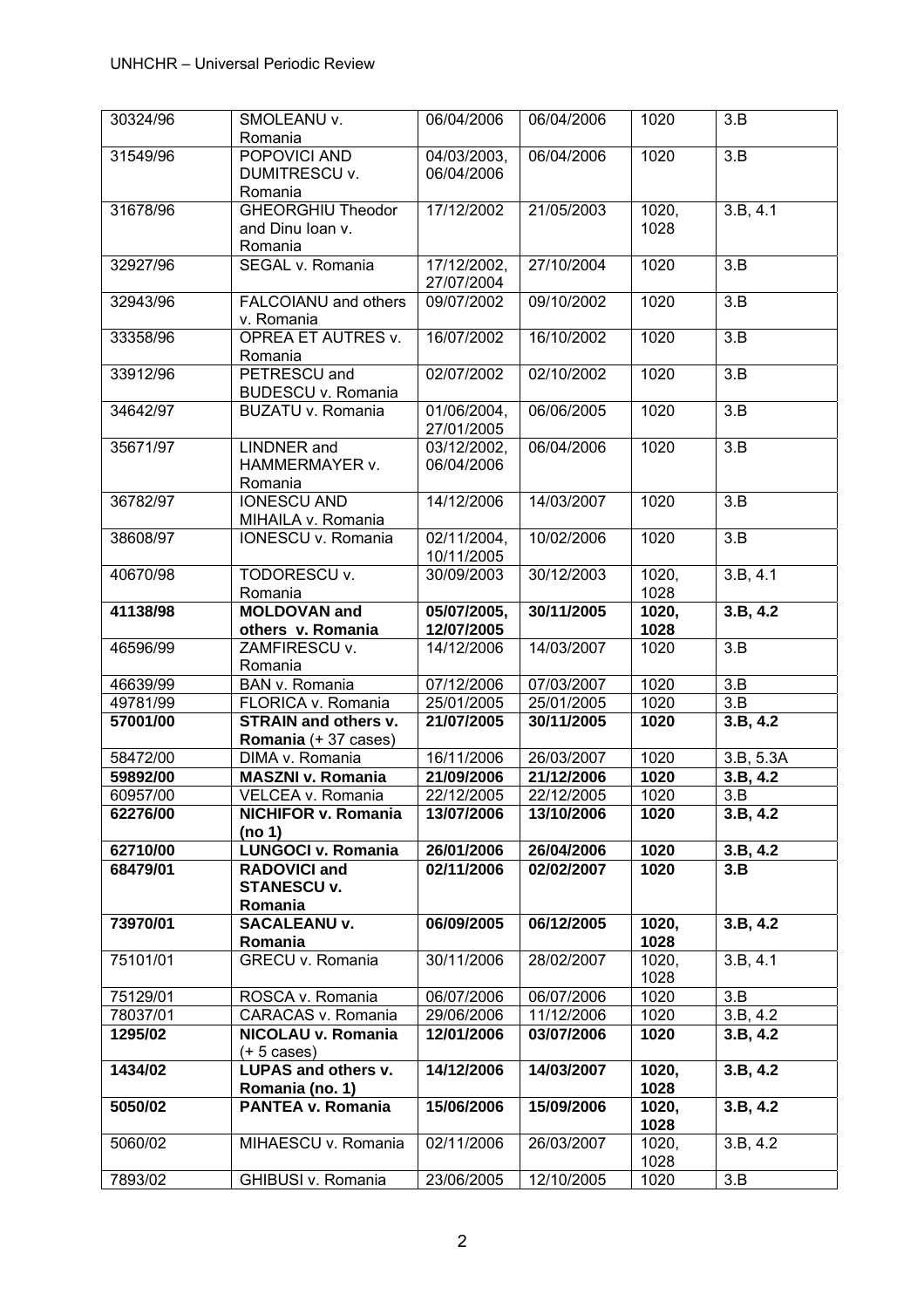| 12050/02 | BARTOS v. Romania          | 20/07/2006  | 20/10/2006 | 1020  | 3.B                   |
|----------|----------------------------|-------------|------------|-------|-----------------------|
| 21118/02 | KONNERTH v.                | 12/10/2006  | 12/01/2007 | 1020, | 3.B, 4.1              |
|          | Romania                    |             |            | 1028  |                       |
| 37284/02 | <b>LAFARGUE v.</b>         | 13/07/2006  | 13/10/2006 | 1020, | 3.B, 4.1, 4.2         |
|          |                            |             |            |       |                       |
|          | Romania                    |             |            | 1028  |                       |
| 41124/02 | FILIP v. Romania           | 14/12/2006  | 14/03/2007 | 1020, | 3.B, 4.2              |
|          |                            |             |            | 1028  |                       |
| 42872/02 | CORNIF v. Romania          | 11/01/2007  | 11/04/2007 | 1020  | $\overline{3.B}$      |
| 6248/03  | POPEA v. Romania           | 05/10/2006  | 05/01/2007 | 1020, | 3.B, 4.1              |
|          |                            |             |            | 1028  |                       |
| 13028/03 | SIMION v. Romania          | 14/12/2006  | 14/02/2007 | 1020, | $3.B, 4.\overline{1}$ |
|          |                            |             |            |       |                       |
|          |                            |             |            | 1028  |                       |
| 21351/03 | STINGACIU and              | 03/08/2006  | 03/11/2006 | 1020, | 3.B, 4.1              |
|          | TUDOR v. Romania           |             |            | 1028  |                       |
| 28104/03 | RAICU v. Romania           | 19/10/2006  | 19/01/2007 | 1020, | 3.B, 4.1              |
|          |                            |             |            | 1028  |                       |
| 7198/04  | <b>IOSUB CARAS v.</b>      | 27/07/2006  | 11/12/2006 | 1020, | 3.B, 4.2              |
|          | Romania                    |             |            | 1028  |                       |
|          |                            |             |            |       |                       |
| 10337/04 | LUPSA v. Romania           | 08/06/2006  | 08/09/2006 | 1020, | 3.B, 4.2              |
|          |                            |             |            | 1028  |                       |
| 33970/05 | KAYA v. Romania            | 12/10/2006  | 12/01/2007 | 1020, | 3.B, 4.2              |
|          |                            |             |            | 1028  |                       |
| 25632/02 | STERE and others v.        | 23/02/2006  | 23/05/2006 | 1028  | 4.1                   |
|          | Romania                    |             |            |       |                       |
| 28341/95 | ROTARU v. Romania          | 04/05/2000  | 04/05/2000 | 1020  | 4.2                   |
|          |                            |             |            |       |                       |
| 28871/95 | <b>CONSTANTINESCU v.</b>   | 27/06/2000  | 27/06/2000 | 1020  | 4.2                   |
|          | Romania (+ 3 other         |             |            |       |                       |
|          | cases)                     |             |            |       |                       |
| 31679/96 | IGNACCOLO-ZENIDE           | 25/01/2000  | 25/01/2000 | 1028  | 4.2                   |
|          | v. Romania                 |             |            |       |                       |
| 33343/96 | PANTEA v. Romania          | 03/06/2003  | 03/09/2003 | 1020  | 4.2                   |
|          |                            |             |            |       |                       |
|          |                            |             |            |       |                       |
| 42066/98 | BURSUC v. Romania          | 12/10/2004  | 12/01/2005 | 1020  | 4.2                   |
| 42860/98 | <b>NOTAR v. Romania</b>    | 20/04/2004  | 20/04/2004 | 1020  | 4.2                   |
| 46430/99 | <b>BARBU ANGHELESCU</b>    | 05/10/2004  | 05/10/2004 | 1020  | 4.2                   |
|          | v. Romania (no 1)          |             |            |       |                       |
| 48102/99 | POPESCU v. Romania         | 02/03/2004  | 02/06/2004 | 1028  | 4.2                   |
|          |                            |             |            |       |                       |
|          | $(+ 19 \text{ cases})$     |             |            |       |                       |
| 60868/00 | <b>VASILESCU v.</b>        | 08/06/2006  | 08/09/2006 | 1028  | 4.2                   |
|          | Romania                    |             |            |       |                       |
| 71099/01 | <b>MONORY v. Romania</b>   | 05/04/2005  | 05/07/2005 | 1028  | 4.2                   |
|          | and Hungary                |             |            |       |                       |
| 71525/01 | POPESCU v. Romania         | 26/04/2007  | 26/07/2007 | 1020  | $\overline{4.2}$      |
|          | (no. 2)                    |             |            |       |                       |
| 77517/01 | <b>STOIANOVA v.</b>        | 04/08/2005  | 04/11/2005 | 1020  | $\overline{4.2}$      |
|          |                            |             |            |       |                       |
|          | Romania (+ 3 cases)        |             |            |       |                       |
| 1486/02  | ORHA v. Romania            | 12/10/2006  | 12/01/2007 | 1028  | 4.2                   |
| 4227/02  | IORGA v. Romania           | 25/01/2007  | 25/04/2007 | 1020  | 4.2                   |
| 19997/02 | <b>BOLDEA v. Romania</b>   | 15/02/2007  | 15/05/2007 | 1020  | 4.2                   |
| 23468/02 | <b>SISSANIS v. Romania</b> | 25/01/2007  | 25/04/2007 | 1020  | 4.2                   |
| 23878/02 | <b>STRUNGARIU v.</b>       | 29/09/2005  | 29/12/2005 | 1028  | 4.2                   |
|          | Romania                    |             |            |       |                       |
| 28333/02 | <b>SC RUXANDRA</b>         | 12/07/2007  | 12/10/2007 | 1028  | 4.2                   |
|          |                            |             |            |       |                       |
|          | TRADING SRL v.             |             |            |       |                       |
|          | Romania                    |             |            |       |                       |
| 43247/02 | MELINTE v. Romania         | 09/11/2006  | 09/02/2007 | 1020  | 4.2                   |
| 28114/95 | DALBAN v. Romania          | 28/09/1999  | 28/09/1999 | 1020  | 5.1                   |
| 33348/96 | <b>CUMPANA</b> and         | 10/06/2003, | 17/12/2004 | 1020  | 5.1                   |
|          | MAZARE v. Romania          | 17/12/2004  |            |       |                       |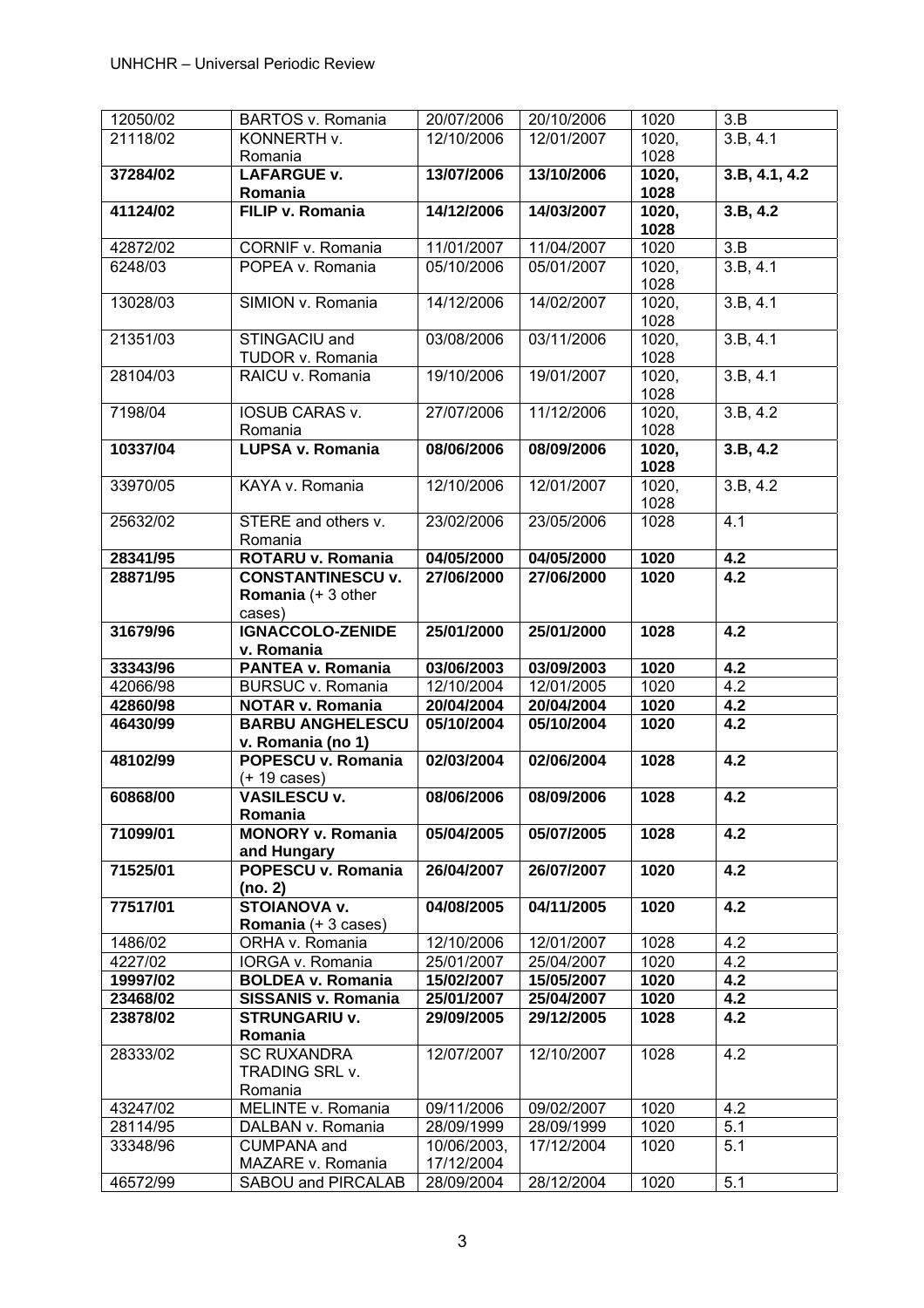|          | v. Romania               |            |            |      |      |
|----------|--------------------------|------------|------------|------|------|
| 57808/00 | ALBINA v. Romania        | 28/04/2005 | 28/07/2005 | 1020 | 5.3A |
| 38565/97 | COTLET v. Romania        | 03/06/2003 | 03/09/2003 | 1020 | 5.3B |
| 53037/99 | <b>IONESCU Virgil v.</b> | 28/06/2005 | 28/09/2005 | 1020 | 5.3B |
|          | Romania                  |            |            |      |      |

# **Cases against Romania the examination of which has been closed in principle on the basis of the execution information received and awaiting the preparation of a final resolution**

| <b>Application</b> | <b>English Case Title</b>  | Date of    | Date of Final   | <b>Meeting</b> | <b>Meeting</b> |
|--------------------|----------------------------|------------|-----------------|----------------|----------------|
| <b>Number</b>      |                            | Judgment   | <b>Judgment</b> | <b>Number</b>  | <b>Section</b> |
| 32926/96           | CANCIOVICI and others      | 26/11/2002 | 24/09/2003      | 1020           | 6.2            |
|                    | v. Romania                 |            |                 |                |                |
| 33176/96           | <b>MOSTEANU</b> and others | 26/11/2002 | 26/02/2003      | 1020           | 6.2            |
|                    | v. Romania                 |            |                 |                |                |
| 33627/96           | BARAGAN v. Romania         | 01/10/2002 | 01/01/2003      | 1020           | 6.2            |
| 41134/98           | GLOD v. Romania            | 16/09/2003 | 16/12/2003      | 1020           | 6.2            |
| 42930/98           | CRISAN v. Romania          | 27/05/2003 | 27/08/2003      | 1020           | 6.2            |
| 61302/00           | BUZESCU v. Romania         | 24/05/2005 | 24/08/2005      | 1020           | 6.2            |
| 78028/01           | PINI and BERTANI v.        | 22/06/2004 | 22/09/2004      | 1020           | 6.2            |
|                    | Romania                    |            |                 |                |                |
| 22687/03           | <b>SC</b>                  | 01/12/2005 | 01/03/2006      | 1020           | 6.2            |
|                    | <b>MASINEXPORTIMPOR</b>    |            |                 |                |                |
|                    | T INDUSTRIAL GROUP         |            |                 |                |                |
|                    | SA v. Romania              |            |                 |                |                |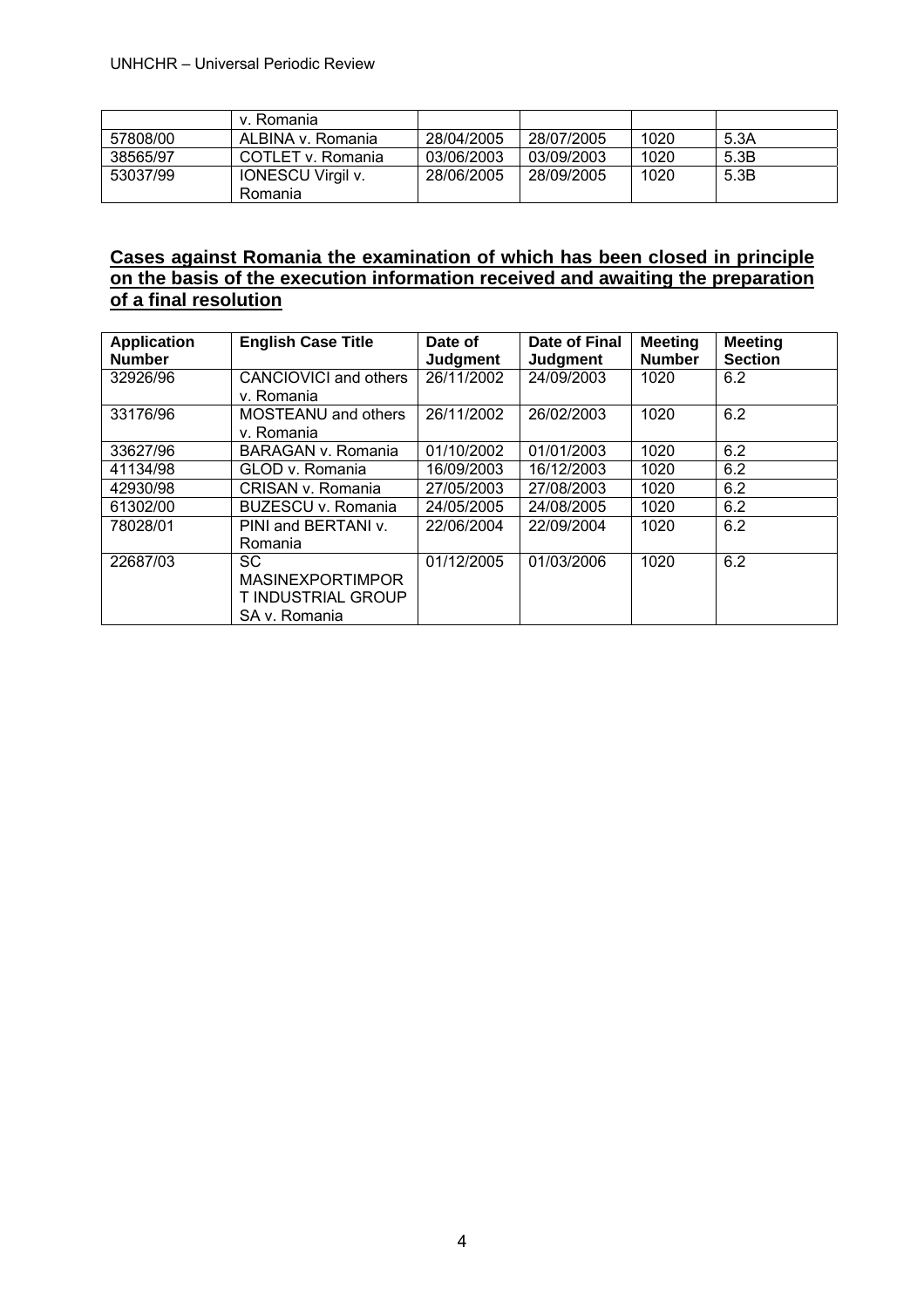# **Main pending cases against Romania**

#### 1013 (December 2007) section 4.1

| 31678/96 | Gheorghiu T. and D.I., judgment of 17/12/2002, final on 21/05/2003                     |
|----------|----------------------------------------------------------------------------------------|
| 21118/02 | Konnerth, judgment of 12/10/2006, final on 12/01/2007                                  |
| 6248/03  | Popea, judgment of 05/10/2006, final on 05/01/2007                                     |
| 28104/03 | Raicu, judgment of 19/10/2006, final on 19/01/2006                                     |
| 13028/03 | Simion, judgment of 14/12/2006, final on 14/03/2007                                    |
| 40670/98 | Todorescu, judgment of 30/09/03, final on 30/12/03                                     |
|          | These concerns and the Ormans of October specific and of Carl countries in the deliver |

These cases concern the Supreme Court's annulment of final court decisions delivered at first instance establishing the validity of the applicants' titles to real estate that had been previously nationalised. The Supreme Court intervened following applications for nullity lodged by the Procurator General on the ground of Article 330 of the Code of Civil Procedure which, at the relevant time, allowed him at any moment to challenge final court decisions. The European Court considered that by acting in this way, the Supreme Court had failed to acknowledge the principle of legal certainty and accordingly violated the applicants' right to a fair trial (violations of Article 6§1 in all cases except the Simion case). In the Gheorghiu T. and D.I. and Todorescu cases it also took the view that the Supreme Court had infringed the applicants' right of access to a tribunal in that it had not recognised courts' jurisdiction over disputes concerning recovery of property.

Finally, the European Court found that the Supreme Court's decisions had violated the applicants' right to respect for their possessions by annulling without justification and without compensation final court decisions that recognised the applicants' property rights to the apartments at stake (violation of Article 1 of Protocol No. 1).

**Individual measures**: Under Article 41, the respondent state was to return the property at issue to the applicants and to pay them the sums awarded as just satisfaction in respect of non-pecuniary damage and costs. Failing such restitution, the state was to pay the applicants within the same deadlines further sums corresponding to the value of the property.

The applicants in the Gheorghiu T. and D.I. and Todorescu cases agreed to waive payment of the just satisfaction pending the outcome of the recovery proceedings, the contested property having in the meantime been sold by the state to the sitting tenants.

**•** *Information is awaited on the current state of the proceedings in the Gheorghiu T. and D.I. and Todorescu cases, still pending before the Romanian courts, as well as on measures envisaged or taken, having regard to the time already elapsed, in order to accelerate them as much as possible as well as on the current situation of the applicants in other cases.* 

**General measures**: These cases present similarities to that of Brumărescu against Romania (judgments of 28/10/1999 and 23/01/2001) (Resolution CM/ResDH(2007)90), in which the Romanian authorities indicated that Article 330 of the Romanian Code of Civil Procedure had been repealed by an emergency ordinance adopted by the government and published in the Official Gazette on 28/06/2003. This reform was approved by Parliament on 25/05/2004.

The Deputies decided to resume consideration of these items:

1. at their 1020th meeting (4-6 March 2008) (DH), in the light of information to be provided concerning payment of the just satisfaction, if necessary;

2. at the latest at their 1028th meeting (3-5 June 2007) (DH), in the light of further information to be provided concerning individual measures, if necessary.

#### 1013 (December 2007) section 4.1

75101/01 Grecu, judgment of 30/11/2006, final on 28/02/2007

The case concerns the unfairness of certain proceedings before Bucharest County Court related to the applicant's criminal-law appeal seeking to have a prosecutor's order of 1985 set aside. The effect of this order was to absolve the applicant of any criminal responsibility but nonetheless to order him to pay an administrative fine and to order confiscation of certain property for infringement of the currency regulations (violation of Article 6). All the applicant's complaints against this decision were dismissed by higher prosecution services since at the material time the Code of Criminal Procedure provided no possibility of appeal to a court against such decisions of prosecutors. In February 2000 the applicant, invoking Decision No. 486/1997 of the Constitutional Court, appealed to the Bucharest County Court which on 20/06/2000 dismissed his appeal and confirmed the legality of the order.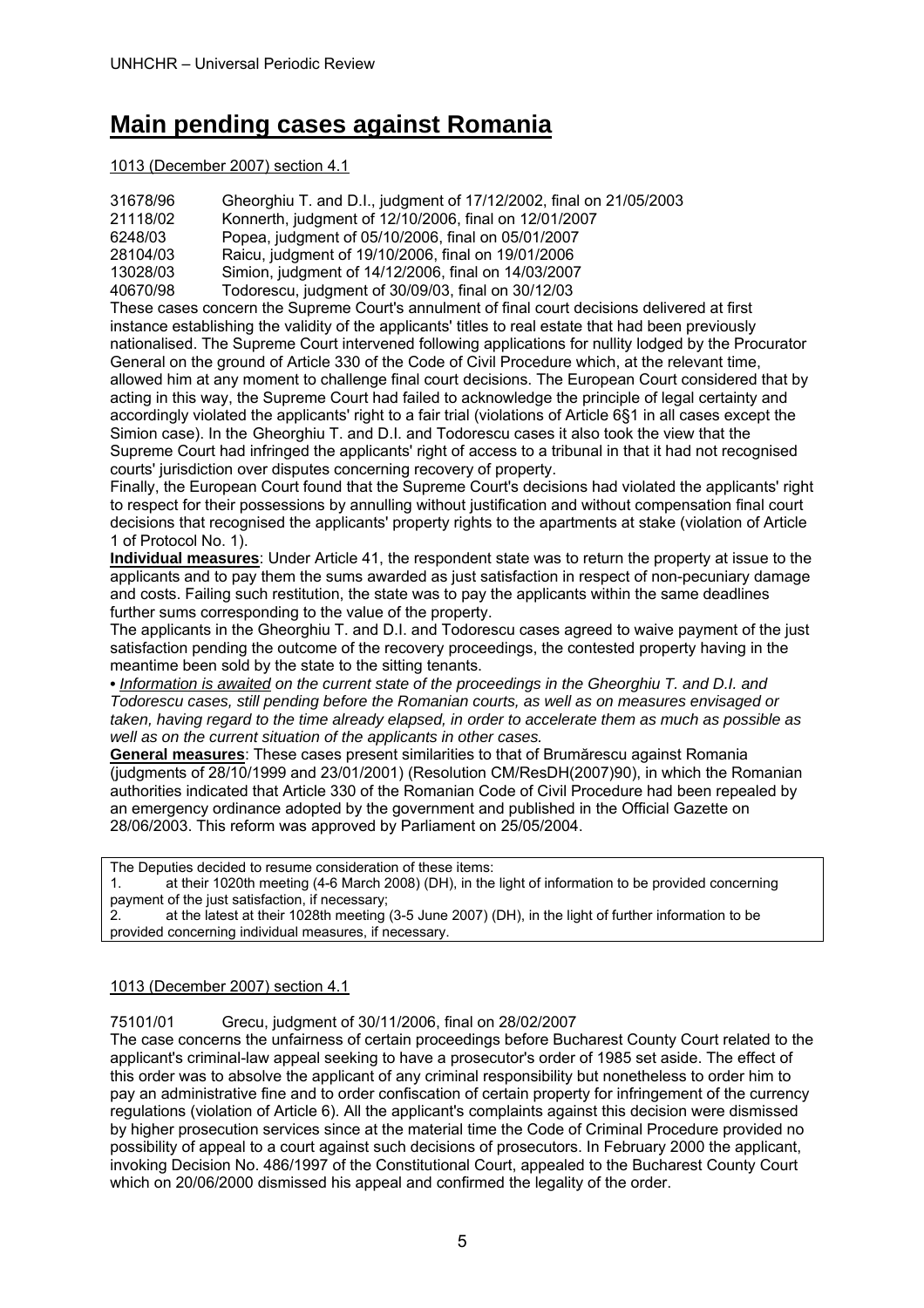The European Court noted that the Bucharest County Court, sitting in its single-judge composition, did not have full jurisdiction as, not being competent either to examine the merits of the charges against the applicant or to pronounce his acquittal, it did not satisfy the definition of a tribunal "established by law" and in the absence of applicable procedural rules on the question did not provide any of the procedural guarantees required in criminal matters.

The European Court also noted that at the material time the applicant was deprived of the possibility to appeal against the Bucharest County Court's decision of 20/06/2000 (violation of Article 2§1 of Protocol No. 7).

**Individual measures**: The European Court awarded the applicant just satisfaction in respect of pecuniary and non-pecuniary damage.

• *Clarification is awaited as to whether the applicant may request reopening of the proceedings at issue.* 

### **General measures**:

*1) Violation of Article 6§1*: At the material time, Article 278 of the Code of Criminal Procedure did not provide an appeal against public prosecutor's orders to a court. This problem was resolved, following the adoption in December 1997 of Decision No. 486/1997 of the Constitutional Court finding this Article unconstitutional, by Law No. 281 of 26/06/2003, which introduced a new Article 278<sup>1</sup> in the Code of Criminal Procedure (in force since 01/01/2004). This Article provides that anyone whose legitimate interest is violated by a prosecutor's decision to discontinue proceedings has a right to appeal to a court which is competent, according to criminal procedure, to deal with the case as a court of first instance. The judgment of the court in such cases should be based on the case-file and any new written evidence submitted to it.

*2) Violation of Article 2§1 of Protocol No. 7*: The European Court noted that the question had been resolved by the new Article 278 mentioned above which provides a twofold jurisdiction on such questions.

The Deputies decided to resume consideration of this item:

1. at their 1020th meeting (4-6 March 2008) (DH), in the light of information to be provided concerning payment of the just satisfaction, if necessary;

2. at the latest at their 1028th meeting (3-5 June 2008) (DH), in the light of further information to be provided concerning individual measures.

### 1013 (December 2007) section 4.1

25632/02 Stere and others, judgment of 23/02/2006, final on 23/05/2006

21351/03 Stîngaciu and Tudor, judgment of 03/08/2006, final on 03/11/2006

These cases concern the Supreme Court's annulment of final court decisions following the application for nullity lodged by the Prosecutor General on the ground of Article 330 of the Code of Civil Procedure which allowed him at any moment to challenge final court decisions (violations of Article 1 of Protocol No. 1).

Following the applicants' actions against the Ministry of Defence, in 2001 the domestic courts ordered the Ministry to pay the sums withheld in tax. However, the Supreme Court, following the applications lodged by the Procurator-General, decided in 2002 and 2003 to set aside the final judgements and ordered the reimbursement of the sums lawfully obtained by the applicants from the Ministry of Defence. The Court concluded that although the state's powers in the taxation field were wide, the exercise of those powers, in the circumstances of the case, had infringed the principles of legal certainty and the rule of law.

#### **Individual measures**:

 *1) Stere and others*: The National Agency for Fiscal Administration (Alba Iulia Branch) informed the government agent that the enforcement proceedings against the applicants have been dropped.

 *2) Stîngaciu and Tudor*: In December 2005 the Ministry of Defence requested the enforced execution of the Supreme Court's judgment. Consequently, a third of the applicants' retirement pension was deducted in favour of the Ministry of Defence. The European Court held that within three months from the date on which the judgment became final, Romania was to return the sums concerned to the applicants. It also awarded them just satisfaction in respect of non-pecuniary damage.

*• Confirmation is expected of the return of the sums concerned.* 

**General measures**: This case presents similarities to that of Brumărescu (Resolution CM/ResDH(2007)90), in the framework of which the Romanian authorities have indicated the repeal of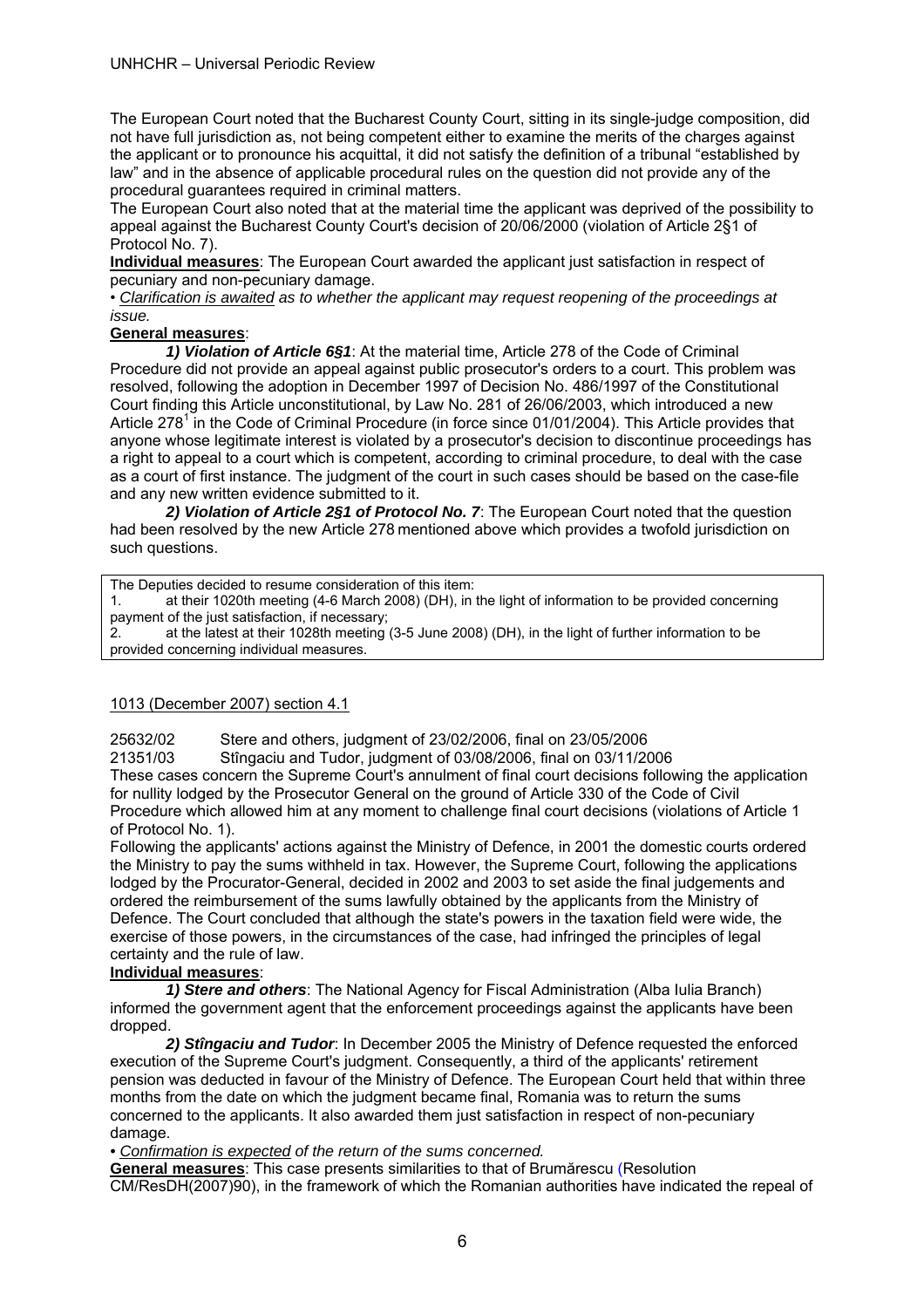Article 330 of the Romanian Code of Civil Procedure by an emergency ordinance adopted by the government and published in the *Official Gazette* on 28/06/2003. This reform was approved by Parliament on 25/05/2004.

The Deputies decided to resume consideration of these items:

1. at their 1020th meeting (4-6 March 2008) (DH), in the light of information to be provided concerning payment of the just satisfaction, if necessary;

at the latest at their 1028th meeting (3-5 June 2008) (DH), in the light of further information to be provided concerning individual measures, if necessary.

#### 1007 (October 2007) section 4.2

28341/95 Rotaru, judgment of 04/05/00 - Grand Chamber, Interim Resolution ResDH(2005)57 The case concerns a breach of the applicant's right to respect for his private life in that the relevant national legislation does not contain sufficient safeguards against abuse as regards the way in which the Romanian Intelligence Service (RIS) gathers, keeps and uses information. The European Court has thus concluded that the holding and use by the RIS of information on the applicant's private life were not "in accordance with the law" within the meaning of the Convention (violation of Article 8). The case also concerns an infringement of his right to an effective remedy before a national authority that could rule on his application to have the file amended or destroyed (violation of Article 13). Lastly, the case concerns a breach of the applicant's right to a fair trial on account of the Court of Appeal's failure to consider the claim for damages and costs (violation of Article 6§1).

**Individual measures**: The Romanian delegation has indicated that there was no individual file on the applicant. Following the judgment of the European Court, the document that was in the possession of the RIS, based on which the applicant was erroneously designated as a member of an extreme-right organisation, was modified in order to avoid any confusion (another person bearing the same name as the applicant was listed there).

The Romanian authorities have indicated that the judgment of the European Court has been included in the file of the Romanian intelligence service, in order to avoid that any such confusion could occur again.

#### **General measures**:

#### *1) Progress in the adoption of legislative reforms:*

*• Information has been requested concerning the legislative reform to redress the shortcomings of Law No. 14/1992 on the organisation and operation of the Romanian intelligence service found by the European Court (especially concerning the way in which the RIS stores and uses the archives taken over from the former secret services) and on the progress of the reform of the law on national security which contains provisions (in particular those related to the procedure allowing to collect information concerning the national security) relevant to the execution of this case.* 

*• Adoption of Interim Resolution:* On 05/07/2005, the Committee of Ministers adopted Interim Resolution ResDH(2005)57, in which it noted with interest the provisions of Law No. 535/2004 on the prevention and repression of terrorism which provide a procedure of judicial supervision of all secret surveillance measures, including cases involving threats to the national security. Nevertheless, the Committee noted with regret that, more than five years after the date of the judgment, several shortcomings identified by the European Court still did not seem to have been remedied, in particular concerning the procedure to be followed in order to have access to the archives taken over by the RIS from former secret services (other than the *Securitate*), the absence of a specific regulation concerning the age of the information which could be stored by the authorities, or the lack of any possibility to contest the holding of this information and, save for the cases provided for by Law No. 187/1999, their truthfulness.

The Committee therefore called upon the Romanian authorities rapidly to adopt the legislative reforms needed to respond to the criticism made by the Court in its judgment concerning the Romanian system of gathering and storing of information by the secret services.

*• Information provided by the Romanian authorities after the adoption of Interim Resolution ResDH(2005)57*( letters of 2/02/2006 and 4/12/2006): The ongoing reform in the field of national security does indeed respond to the aspects identified as sources of violation in the judgment of the European Court.

The package of related draft laws included, among other things:

- a Law on national security.
- a Law on the organisation and functioning of the Romanian Information Service,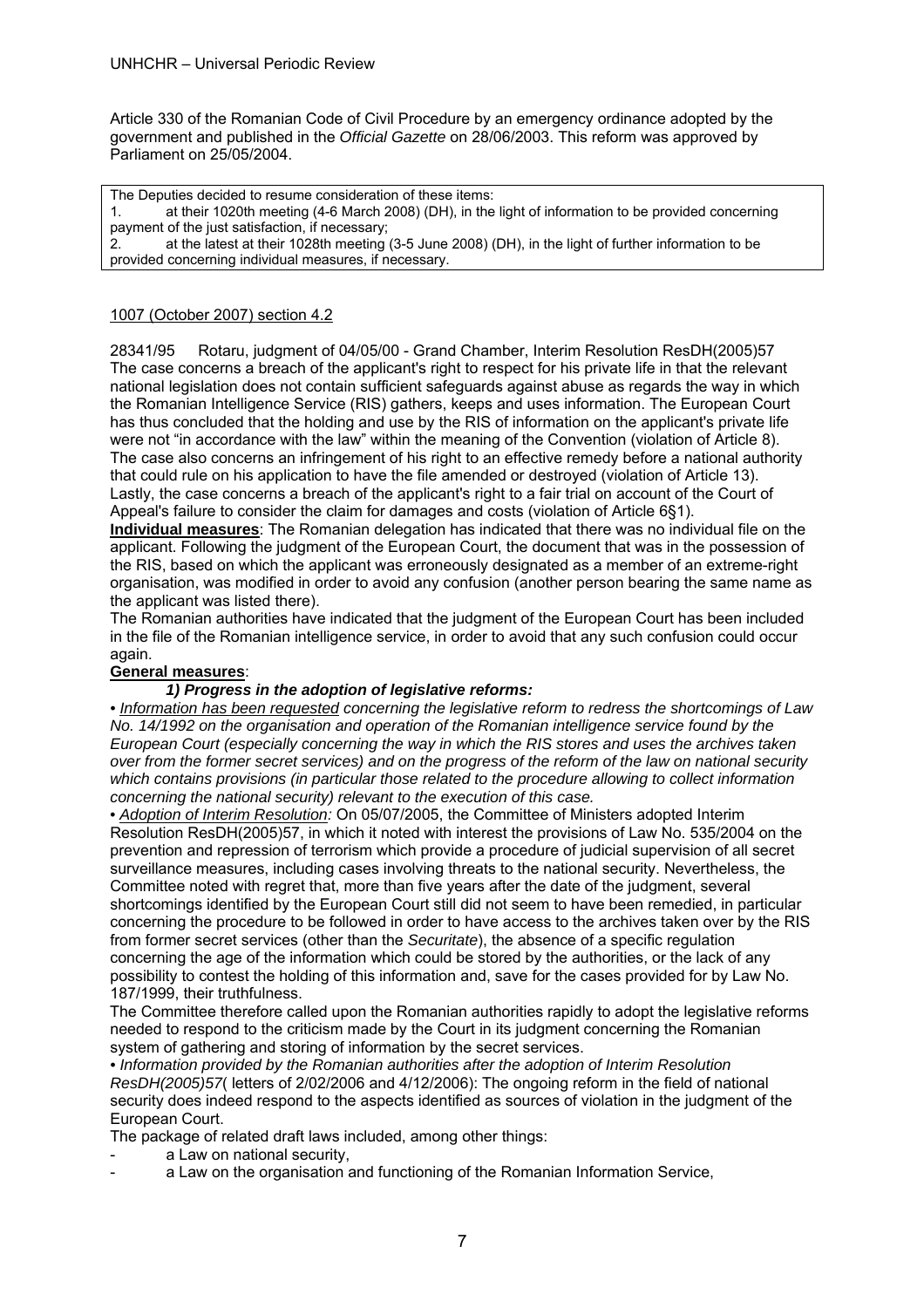#### UNHCHR – Universal Periodic Review

- a Law on the external Information Service,
- a Law on information activities, counter-information and protection of information and
- a Law on the professional status and carrier of information officers.

This package was the subject of consultations in public debate and then sent to the competent ministries. It has subsequently been adopted by the Chamber of Deputies and is currently under debate before the second chamber (Senate).

*• . More concrete information is expected on the provisions of the draft laws contained in the reform package, including their translations, their relevance to the violations found by the European Court and the possible timetable for their adoption.* 

*2) Violation of Article 8:* According to the information provided by the Romanian authorities, under the draft *Law on information activities, counter-information and protection of information* the Romanian intelligence services have an obligation to assure information and to take measures necessary to guarantee the constitutional order, human rights and fundamental freedoms (Article 2). It should be also noted that the objectives of intelligence activities include: defence of democracy and constitutional order, rights and fundamental freedoms of the citizens, as guaranteed by the Romanian Constitution, and protection of an unlimited exercise of rights and fundamental freedoms. The draft Law contains provisions related to the collection of information, in particular, the procedure for a judicial authorisation. It also provides that the competent authorities are obliged to delete personal data from their files if it does not relate to any threat to Romanian national security (Article 70§1). Information concerning personal data, private life, honour and reputation of individuals obtained accidentally in the course of collecting information necessary for the protection of national security cannot be presented publicly, stored or archived. Thus, it should be destroyed as soon as it is established that that it has no relation to any threat to national security (Article 70§2).

*• Bilateral contacts are under way to assess this information.* 

*3) Violation of Article 13:* Certain provisions of the draft *Law on information activities, counter-information and protection of information* might make it possible to challenge the holding by the intelligence services of information on private life or to refute the truth of such information. Thus, everyone should have a right to ask the competent authorities to provide access to information which concerns him/her exclusively (Article 68). The draft Law also provides a possibility to request the administrative authorities to verify, correct or delete personal data if they are incorrect, incomplete or obtained illegally (Article 69). The competent authorities are obliged to respond to such requests within specific time-limits (Articles 68-69). Finally, Article 70 provides a possibility of judicial recourse in circumstances foreseen in those Articles, including compensation for damage sustained. *• Bilateral contacts are under way to assess this information.* 

*4) Violation of Article 6§1:* The Romanian authorities observe that domestic courts will give direct effect to the Rotaru judgment, so as to avoid new violations, similar to that found in the present case, in which the Bucharest Court of Appeal failed to consider the applicant's claim for compensation and for the reimbursement of the costs incurred in order to obtain the rectification of the data at issue.

*5) Publication and dissemination:* The judgment of the European Court has been translated and published in the *Official Gazette*.

#### The Deputies

1. recalled Interim Resolution ResDH(2005)57, in which the Committee of Ministers called upon the Romanian authorities rapidly to adopt the legislative reform necessary to respond to the criticism made by the Court in its judgment concerning the Romanian system of gathering and storing of information by the secret services;

2. regretted that, more than seven years after the date of the judgment of the European Court, the necessary general measures had not yet been adopted and insisted on the urgency of fully executing this judgment;

3. took note in this respect of the ongoing legislative reform in the field of national security;

4. noted with interest the draft provisions relating to the possibility to challenge the holding, by the intelligence services, of information on private life or to refute the truth of such information;

5. urged the Romanian authorities to provide more concrete information on the provisions contained in the announced draft laws relating to other shortcomings identified by the European Court, and to continue to inform the Committee about progress in their adoption;

6. decided to resume consideration of this item at their 1st DH meeting of 2008, if appropriate on the basis of a new draft interim resolution;

1007 (October 2007) section 4.2

28871/95 Constantinescu, judgment of 27/06/00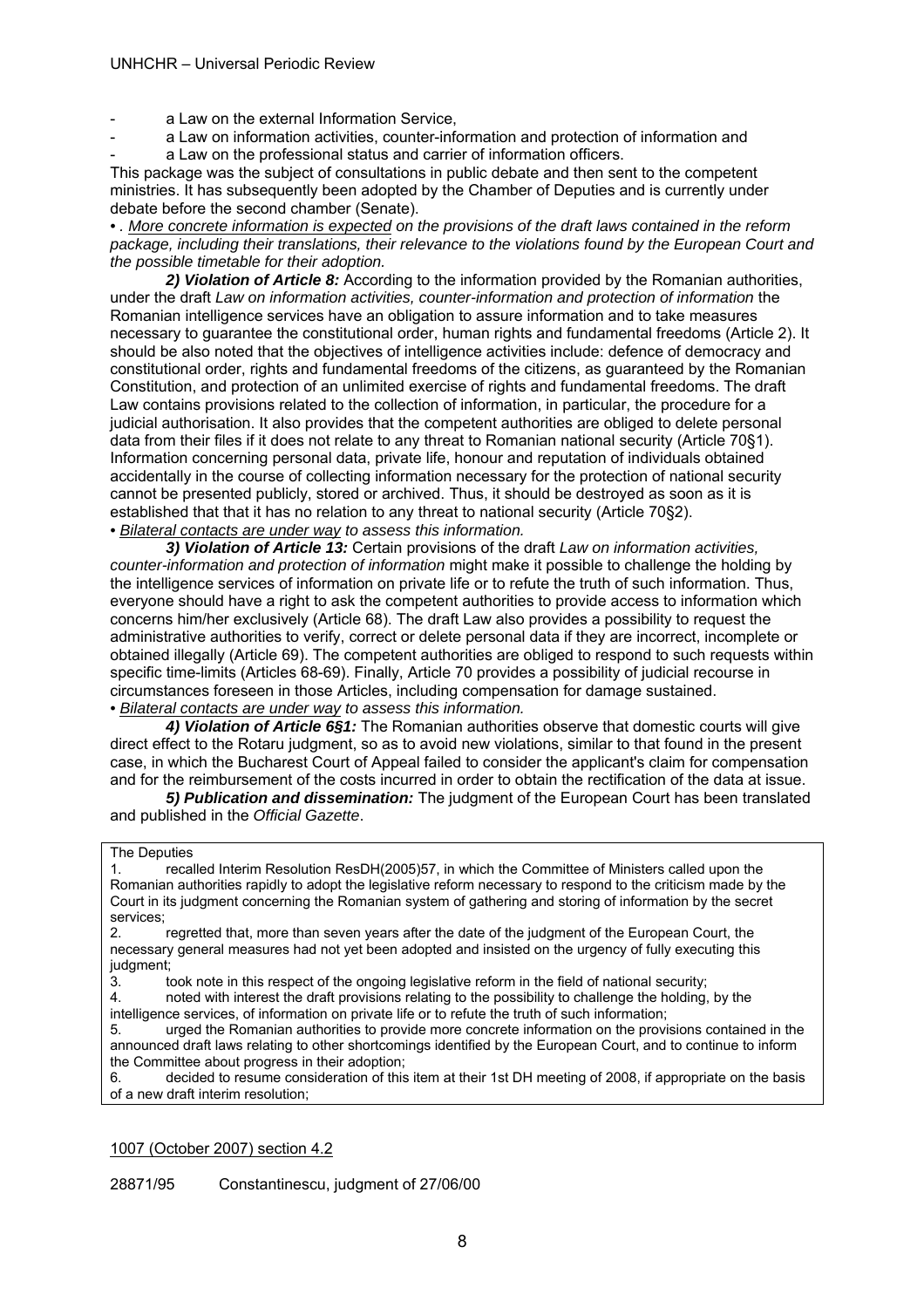77364/01 Ilişescu and Chiforec, judgment of 01/12/2005, final on 01/03/2006

These cases concern the absence of an oral hearing on appeal in criminal proceedings (violations of Article 6§1).

The Constantinescu case concerns the applicant's criminal conviction (in 1994) for defamation. Having been acquitted by the first-instance court, he was convicted upon appeal by a court which was entitled to make a "thorough assessment of the question of his guilt or innocence", without being given the opportunity to provide evidence and defend his case before the court which convicted him. The Ilisescu and Chiforec case concerns the conviction of both applicants in 2000-2001, without being heard in person either during the first-instance proceedings or at appeal. In this respect the European Court stressed in particular that the appellate court had had the "possibility to correct the failure to hear the applicants at first instance, either by quashing the judgement and remitting the case to the courts below, or by ruling on merits of the charges against them, after having devoted itself to a complete appreciation of the question of the guilt or innocence of the interested parties, while proceedings, if necessary, with new measures of instruction" (§40 of the judgment). **Individual measures**:

*1) Constantinescu*: No individual measure is required since, following an extraordinary appeal, the applicant was acquitted by the Supreme Court of Justice on 04/02/2000.

*2) Ilisescu and Chiforec*: The applicants were sentenced to three months' imprisonment and a fine. The European Court awarded the applicants just satisfaction in respect of the non-pecuniary damage suffered.

By a letter of 12/06/2006 the Government Agent informed the applicants that they might request reopening of the proceedings in question under Article 408-1 of the Code of Criminal Proceedings. They were also informed about the publication of the judgment in the *Official Gazette*.

**General measures**: Information has been requested since 2000 concerning the measures envisaged by the Romanian authorities to ensure that the hearing of accused persons on appeal follows the principles established by the European Court, and in particular to ensure that those in the same situation as the applicant are heard by appeal (*recurs*) courts.

*1) Training and awareness raising measures*: According to information provided by the Romanian delegation, periodic meetings have been established between the Government's agent and the Presidents of Appeal Courts relating to the judgments delivered by the European Court, and a course on the "Court's case-law" has been introduced into the training of judges. Moreover, the judgment of the European Court was published in the Official Gazette in May 2001.

*2) Legislative measures*: The Romanian authorities have indicated that the Code of Criminal Procedure was amended in 2006 (Law No. 356/2006). According to the provisions currently in force, the appeal court is obliged to hear the defendant provided that he/she has not been heard by the firstinstance court or the first-instance court has not convicted him/her. Similarly, as regards appeals on points of law, the court is obliged to hear the defendant provided that he/she has not been heard by the first- and second-instance courts or he/she has not been convicted by these courts. Nevertheless, the law does not seem to provide for a hearing in the case of defendants who are convicted by the inferior court after being heard, even if the appeal lodged with the higher court is based on an alleged erroneous assessment of the facts. Therefore, doubts were expressed in the Committee about the compatibility of these provisions with the case-law of the European Court, according to which an appellate court, which must examine a case as to the facts and the law and must make a full assessment of the issue of guilt or innocence, cannot determine the issue without a direct assessment of the evidence given in person by the accused (see, among many others, the case of Tierce against San Marino, judgment of 25/07/2000, §95).

*• Bilateral contacts are under way to assess the measures adopted and to determine the necessity of further measures.* 

In this respect, the Secretariat recalls Recommendation Rec(2004)5 on the verification of the compatibility of draft laws, existing laws and administrative practice with the standards laid down in the European Convention on Human Rights, adopted by the Committee of Ministers on 12/05/2004.

The Deputies decided to resume consideration of these items at their 1013th meeting (3-5 December 2007) (DH), in the light of information to be provided on the payment of the just satisfaction, if necessary, as well as, in the light of clarification to be provided concerning the general measures taken and their conformity with the requirements of the European Convention.

1013 (December 2007) section 4.2

31679/96 Ignaccolo-Zenide, judgment of 25/01/00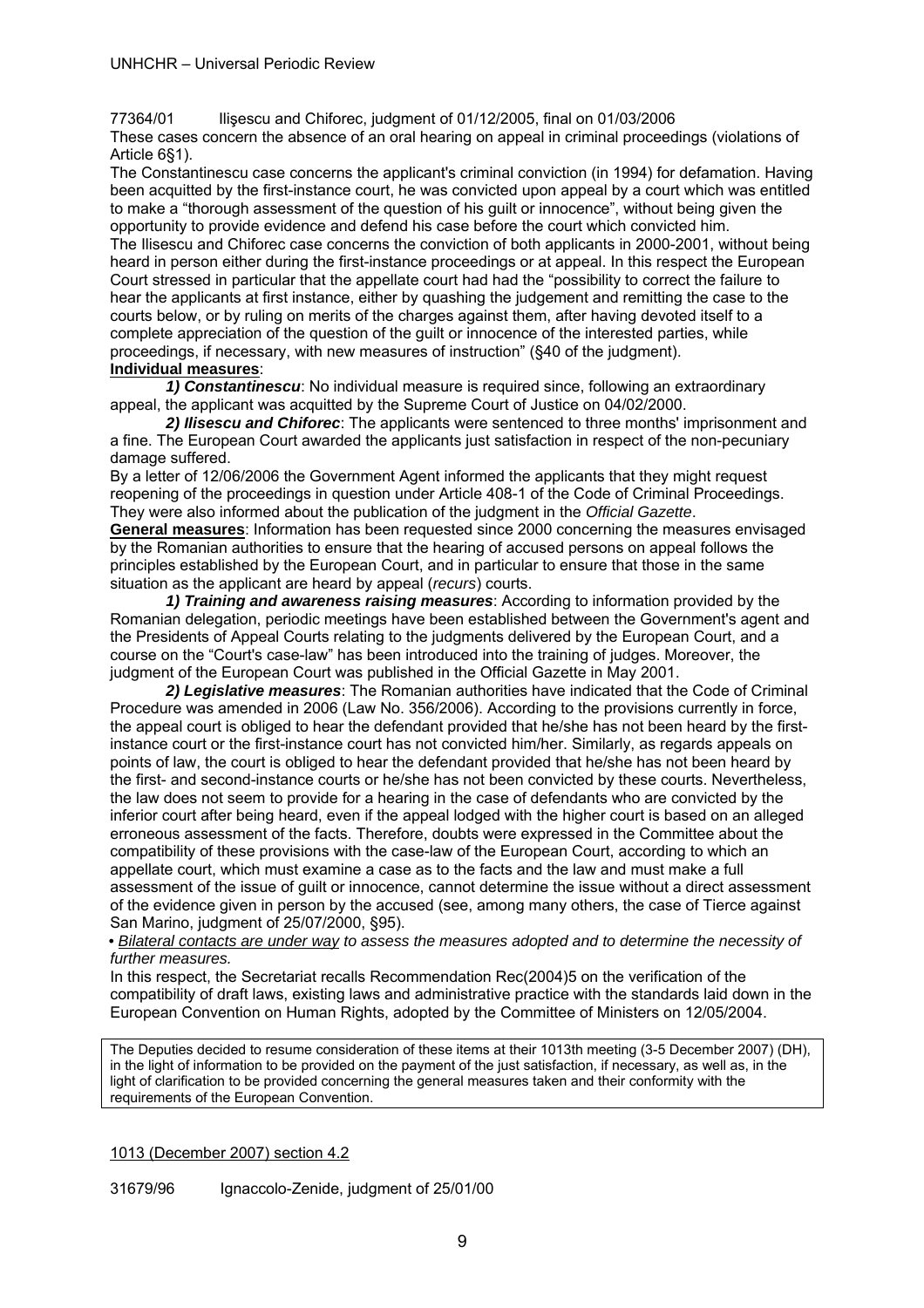This case concerns the absence of adequate and sufficient measures taken by the Romanian authorities to enforce a court injunction (issued in December 1994 based on the Hague Convention) requiring the applicant's children to be returned to her. In spite of this finding of a violation, court decisions affording visitation rights to the applicant were not enforced due to the fact that the father of the children refused to abide by them and appealed them before the superior courts, obtaining their suspension (violation of Article 8).

**Individual Measures**: No measure is required since the children have reached their majority (the younger daughter in September 2002). The European Court awarded the applicant just satisfaction for non-pecuniary damage.

# **General Measures**:

#### *1) Violation of Article 8*:

- *Law No. 369/2004 on the implementation of the Hague Convention* was adopted by the Parliament on 15/09/2004, with a view to enhancing the efficiency of proceedings concerning the return of abducted children. Among the new measures mentioned are the creation of a special court (the Bucharest court for children and family issues) competent to deal with requests for the return of children under the Hague Convention, and the establishment of a procedure through which the court may impose a deterrent fine on a parent who refuses voluntarily to fulfil his or her obligation to return a child or to allow access rights. Study of the provisions and the application of Law No. 369/2004 is a part of the initial training of legal trainees in family law and "European Convention of Human Rights". Trainees analyse the Court's judgment in Ignaccolo-Zenide in relation to the provisions of the Hague Convention. The application of Law No. 396/2004 is also a priority in continuous training and is an element of the subjects of the seminars organised by the Institute in the series of training on "Justice for minors" and "The European Convention - civil aspects".

Nevertheless it seemed that the law did not explicitly provide the possibility for the abducted child to undergo psychological therapy in order to prepare him or her for being reunited with the bereft parent, such a possibility existing only if access rights cannot be exercised due to the constant opposition of a child who manifests hostile feelings towards its parent. In addition, the law does not explicitly provide the possibility for bereft parents to obtain provisional access rights pending the outcome of return proceedings based on the Hague Convention.

However, the Romanian authorities consider that these issues are regulated either indirectly in the new law or in other legal acts:

- *Psychological care*: A measure of psychological care of the child during the procedure to examine the request for return may be taken by a judicial authority under Law No. 369/2004. As the Law provides, in Article 9, the obligatory presence of a psychologist during the hearing of the child, the legal authority may decide that the same psychologist, or a psychologist of the Directorate General of Social Assistance, assists the child.

- *Access right*: In response to the requests of the Superior Council of Magistracy, Romanian magistrates expressed a majority opinion in favour of granting an access right to a parent requesting the return of a child abducted on Romanian territory both during the examination of the request and in the event of a refusal to return the child. This right will be granted on request under the terms of the Romanian Family Code, which provides a right of access for the parent who does not usually live with the child. This provision is also interpreted in favour of a parent who asks the Romanian authorities to establish the illicit character of the presence of his child in Romania. Moreover, under Law No. 272/2004 on the protection and promotion of the rights of the child, the child has a right to maintain personal relations and direct contacts with his parents, the exercise of these rights being established by a judicial authority. This right is also acknowledged for a child whose parents usually live different countries (Articles 16 and 17 of Law No. 272/2004).

• *Information is awaited on how the new law is applied by the national authorities.* 

 *2) Publication and dissemination:* The European Court's judgment has been published in the *Official Journal*. In addition, the Romanian authorities indicated that the judgment (accompanied by a circular letter underlining the provisions of the Hague Convention) was sent out to civil courts, the appropriate ministries and the social services.

The Deputies decided to resume consideration of this item at the latest at their 1028th meeting (3-5 June 2008) (DH), in the light of further information to be provided on general measures.

#### 1007 (October 2007) section 4.2

33343/96 Pantea, judgment of 03/06/03, final on 03/09/03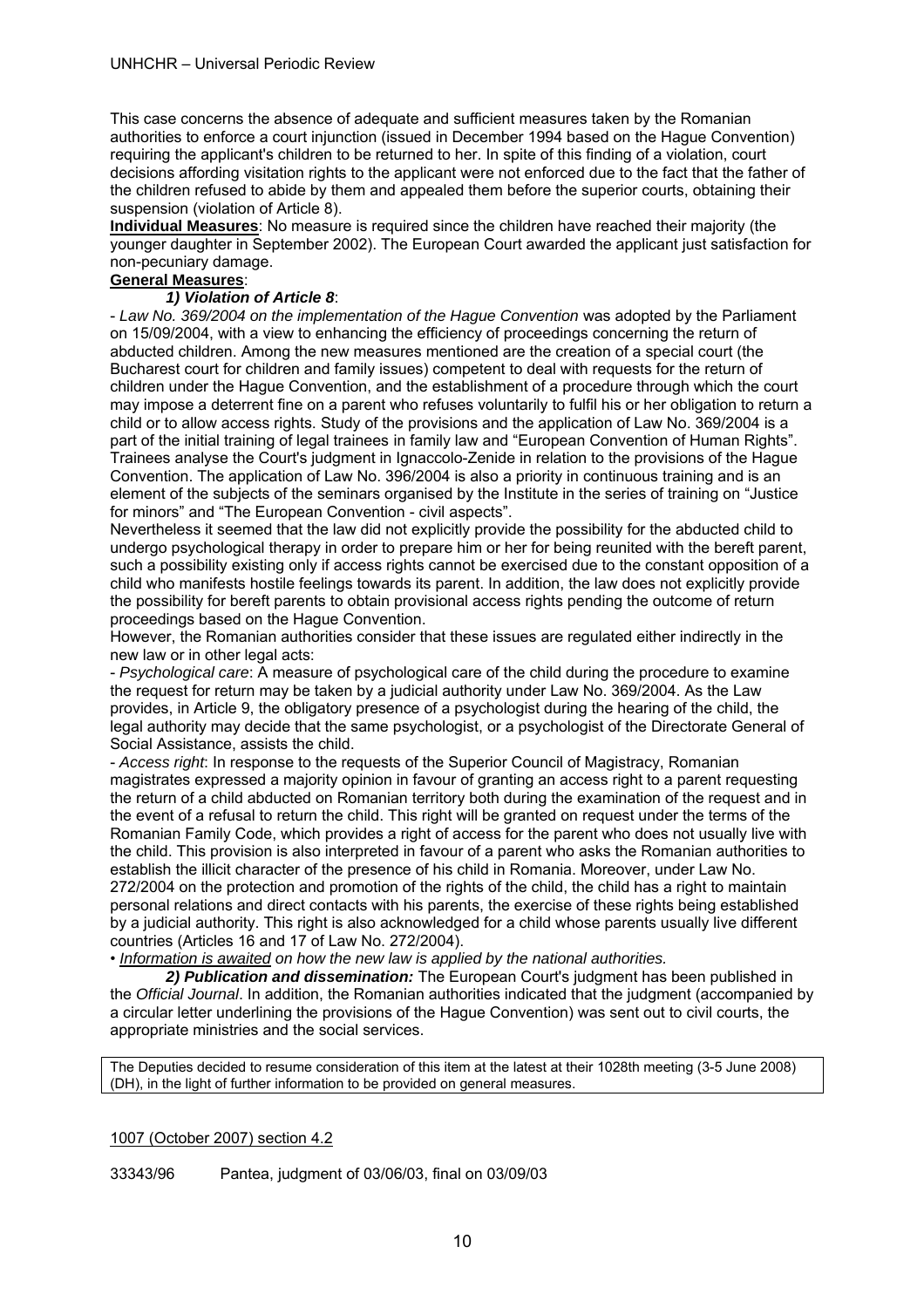The case concerns the ill-treatment inflicted on the applicant by his fellow-prisoners in January 1995 during his detention on remand, in circumstances which engaged the state's responsibility, and the shortcomings of the investigation carried out by the Romanian authorities into the facts of the case (violations of Article 3).

The case also concerns the illegality (acknowledged by the national courts) of the applicant's detention on remand in July 1994, and the fact of his being kept in detention until April 1995 after the expiry of the warrant committing him to prison in August 1994 (violations of Article 5§1).

The case furthermore concerns the fact that the applicant, whose detention was ordered by a prosecutor, was not brought rapidly before a judge (violation of Article 5§3).

In addition, the competent court took more than three months (December 1994 - April 1995) to rule on the applicant's request to be freed from detention on remand (violation of Article 5§4). The case also concerns the fact that Romanian law did not provide the possibility to obtain compensation for illegal detention in the applicant's situation (violation of Article 5§5).

Finally, the criminal proceedings instituted against the applicant on 07/06/1994, which were still pending before the court of first instance when the European Court rendered its judgment, lasted too long (violation of Article 6§1).

# **Individual measures**:

#### *1) Violation of Article 6§1*:

• *Information provided by the Romanian authorities*: The Romanian authorities have tried to accelerate the proceedings by contacting the competent court and the case has been transferred to another court, at the applicant's request.

In a letter of 31/08/2007 they informed the Secretariat that by a decision of 30/05/2007 the Regional Court of Dolj decided to close the criminal proceedings due to special criminal statute of limitation. The applicant appealed against this decision.

▪ *Information is expected on the outcome of this appeal.* 

#### *2) Possibility of launching a new investigation or remedying the shortcomings of the initial investigation*:

*• Information provided by the Romanian authorities:* The Romanian authorities indicated, during a meeting with representatives of the Secretariat held in June 2004 that the applicant's fellow-prisoners, as well as the prison warders, could no longer be prosecuted due to the expiry of the statutory limitation period for the relevant criminal offences (5 years, counting from the date of the events). By letter of 4/02/2005, the Romanian authorities indicated that a report had been drawn up on 13/06/2003 following an internal investigation. This revealed shortcomings in the conduct of the warders and of the deputy commander of the prison, who failed to prevent the incident, to intervene adequately to protect the applicant and to conduct a prompt internal investigation. Nevertheless, in view of the expiry of the statutory limitation period for disciplinary action against the warders, they were not punished. In any event, the Romanian authorities indicated that none of the prison officials involved in the events is still serving today in the National Penitentiary Administration.

#### **General measures**:

 *1) Violation of Article 3 caused by the ill-treatment inflicted on the applicant*: Information has been requested on the measures envisaged, beyond the publication of the judgment of the European Court, to prevent vulnerable detainees being placed with dangerous inmates and on measures to ensure that prison authorities can intervene effectively in cases of violent conflict between detainees. The Romanian authorities have pointed out that the findings of the European Court have been disseminated among the staff of the National Penitentiary Administration. To avoid any repetition of this kind of incidents, the Penitentiary Administration has instructed its staff to inform the competent authorities immediately of any physical aggression against prisoners and stressed the obligation of medical staff to note any finding concerning ill-treatment inflicted on prisoners, as well as their statements, in their medical records. The strict prohibition of the excessive use of force has been reiterated, as well as the need to give particular protection to more vulnerable prisoners.

 *2) Violations of Article 5*: The constitutional and legislative changes (concerning the Code of Criminal Procedure) adopted in 2003 provide that detention during the pre-trial phase must be ordered by a judge, for a maximum of 30 days, with the possibility of prolonging it several times for the same period. After the case has been sent before a court, the lawfulness of the detention (still ordered by a judge), as well as the continuing existence of the reasons justifying it, must be reviewed every 60 days by the court. A decision to place a person in detention taken during the judgment phase may be challenged before the higher court, which must rule on this complaint within 3 days after receiving the file. The new law also provides the possibility of compensation for illegal detention in situations similar to that of the applicant.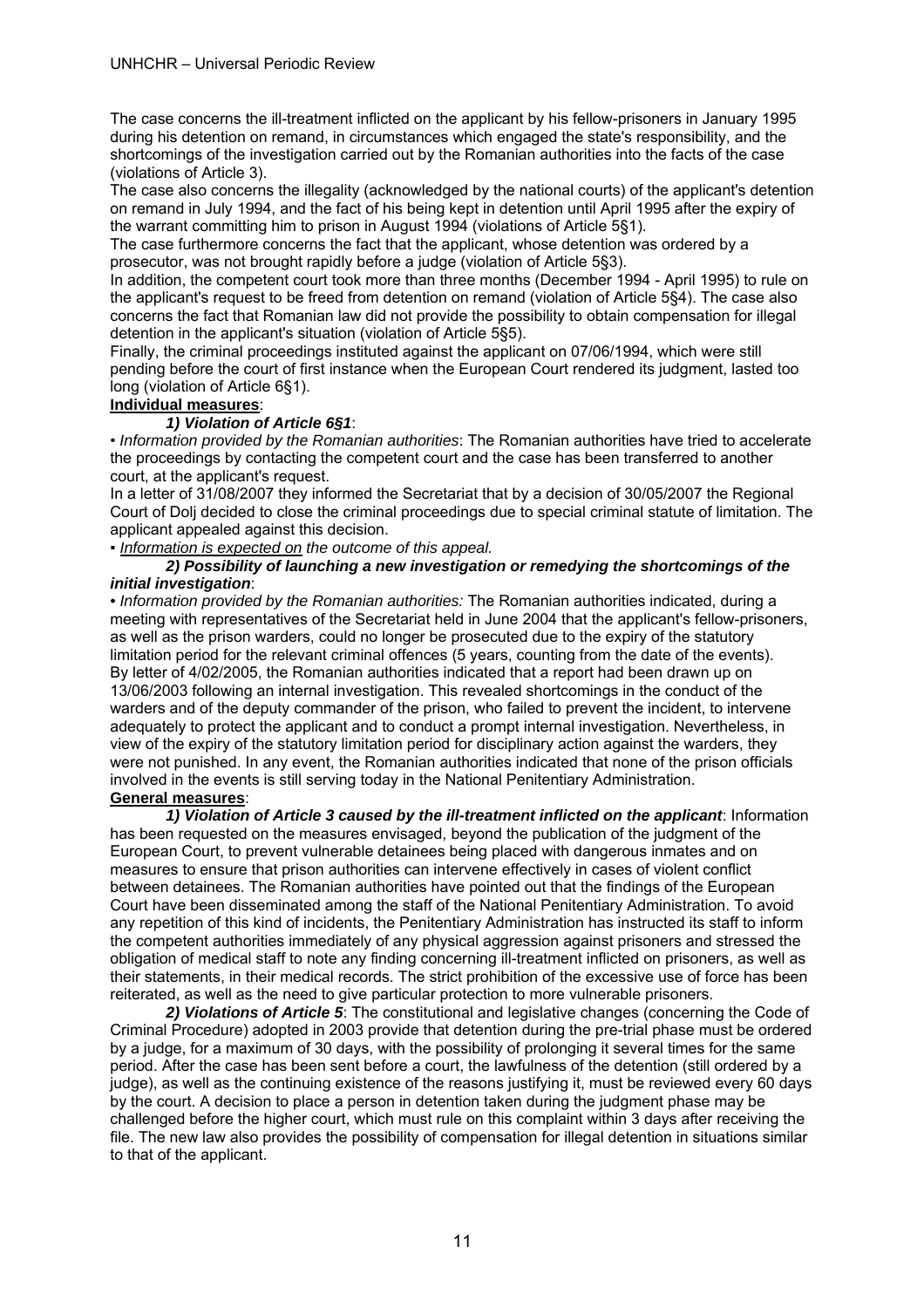*3) Violation of Article 6§1*: The question concerning the length of criminal proceedings is being examined in the context of the Stoianova and Nedelcu group of cases (Section 4.2).

*4) Publication and dissemination*: The Romanian authorities confirmed the publication of the judgment of the European Court in the *Official Journal*, as well as its broad dissemination amongst courts and public prosecutors' offices.

The Deputies decided to resume consideration of this item at the latest at their 1st meeting DH in 2008, in the light of further information to be provided concerning general measures, as well as individual measures if necessary.

#### 1013 (December 2007) section 4.2

#### **- Cases concerning failure by domestic authorities to assist in enforcing final judicial decisions placing obligations on private third parties**

34647/97 Ruianu, judgment of 17/06/03, final on 17/09/03 22626/02 Schrepler, judgment of 15/03/2007, final on 15/06/2007  **CM/Inf/DH(2007)33** 

These cases concern the failure of domestic authorities to assist the applicants in enforcement of final judicial decisions related to the obligation of private third parties (violation of Article 6§1). The Ruianu case concerns the non-enforcement of two final court decisions (issued in 1993 and 1995) enjoining the defendants to demolish a building illegally constructed on the applicant's property. The European Court concluded that, in spite of the applicant's repeated requests, only one adequate attempt had been made to enforce the judgments, and this not until 2000. Following this attempt, the subsequent requests made by the applicant for the enforcement of the judgments remained unsuccessful.

The Schrepler case concerns the non-enforcement of a domestic court decision of 1998 ordering payment of a certain sum to the applicant.

#### **Individual measures**:

 *1) Ruianu*: Following the friendly settlement reached with their neighbours, the applicant's heirs (she died on 10/03/2005) sold to them the plot of land on which the building at issue stands.

*2) Schrepler*: The decision of 1998 had still not been executed when the European Court rendered its judgment.

*• Information is expected on the current situation of the applicant.*

#### **General measures**:

• *Information provided by the Romanian authorities in the context of Ruianu case (letter of 31/05/2004)*: The Romanian authorities provided information concerning the means available in Romanian law to force debtors to execute obligations established by court decisions, such as periodic monetary penalties, fines for non-compliance, or other criminal sanctions.

Although this information is relevant, the Secretariat notes that the legal means invoked by the government could not avoid the violation in the present case. Therefore, given the domestic authorities' responsibility for the enforcement stage (see in particular paragraphs 59, 72 and 73 of the judgment), additional information was requested concerning the means available in domestic law to ensure the execution of domestic courts' decisions in similar situations.

By letter of 27/03/2006, the Romanian authorities indicated that a draft Law concerning the enforcement of civil court decisions, modifying the Code of Civil Procedure had been approved by the government and was currently before Parliament.

On 21 and 22 June 2007 a high level Round Table (organised by the Department for the Execution of Judgments of the European Court of Human Rights) between representatives of the Council of Europe and the authorities of different states was held to discuss solutions to the structural problems of nonenforcement of domestic court decisions. In this context the representatives of the Romanian authorities exchanged their experiences on the measures taken or under way to prevent similar violations and examined possible further reforms to be adopted.

*• Information is awaited on the authorities' assessment whether the violations found by the European Court in these cases have a structural character and on specific measures taken or envisaged to ensure the proper execution of judicial decisions in similar situations (in this context see the conclusions of the Round Table mentioned above CM/Inf/DH(2007)33). Information is also expected on the relevant provisions of this the draft mentioned above and progress in its adoption.*  The judgment of the European Court in the Ruianu case was published in the *Official Journal* on

2/12/2004 and has been included in a collection of judgments delivered against Romania between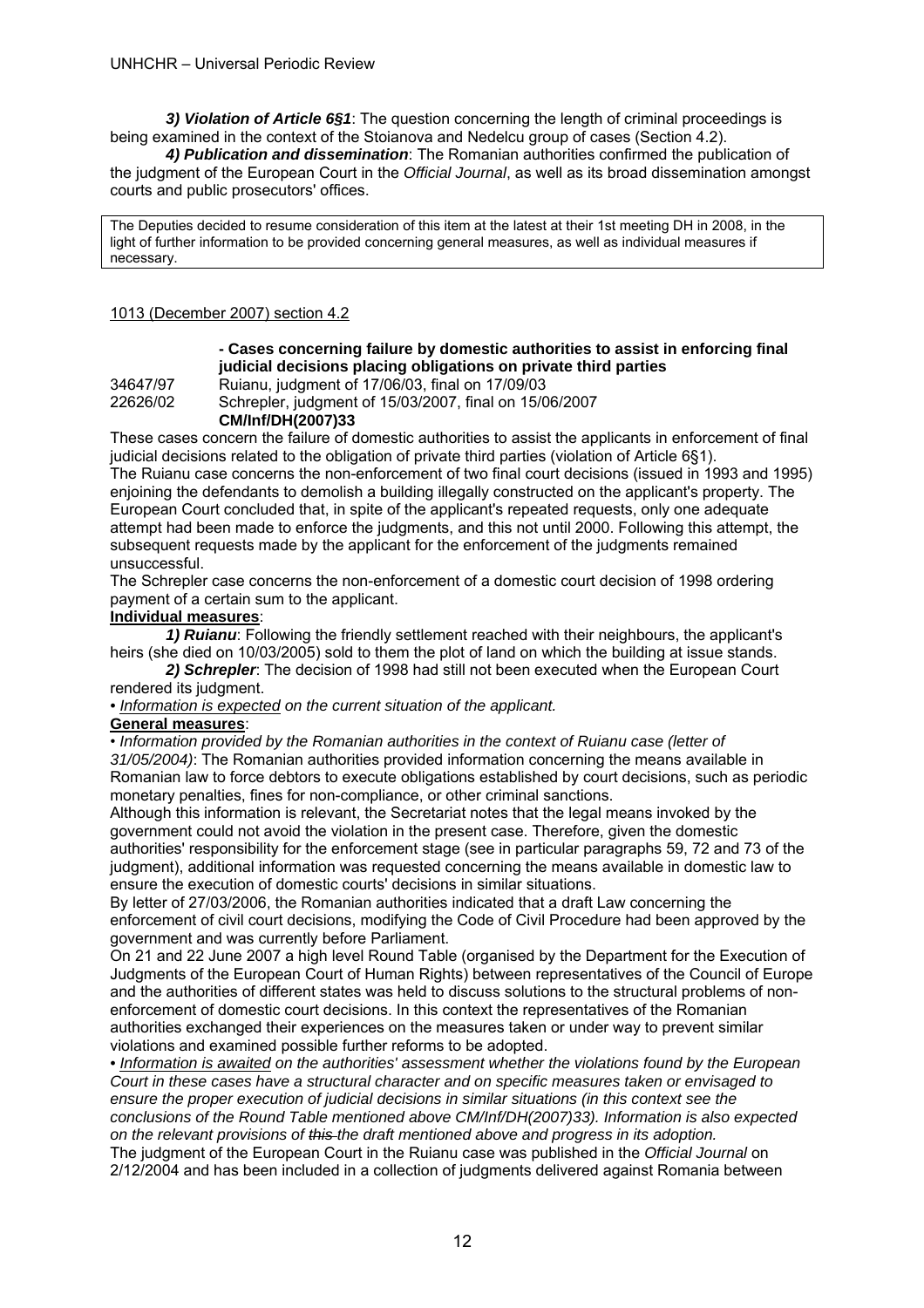1998 and 2004, 2000 copies of which have been distributed free of charge to courts and others. It was also transmitted to the Magistrates' Superior Council.

#### The Deputies,

1. noted with interest the information submitted by the Romanian authorities concerning the amendments introduced in the Code of Civil Procedure by Law No. 459 (entered into force on 01/01/2007) concerning the obligations and means at the disposal of bailiffs with respect to the execution of final domestic decisions; 2. invited the authorities to submit additional information in this respect, in particular the text of the relevant provisions;

3 also recalled in this context the conclusions of the Round Table on the non-enforcement of final domestic decisions held in June 2007 in Strasbourg, in which the Romanian authorities took part;

4. decided to resume consideration of these items at their 1020th meeting (4-6 March 2008) (DH), in the light of further information to be provided concerning payment of the just satisfaction, if necessary;

5. decided to resume consideration of these items at the latest at their 1028th meeting (3-5 June 2008) (DH), in the light of further information to be provided on the situation of the applicant in the Schrepler case and on general measures.

#### 1013 (December 2007) section 4.2

41138/98+ Moldovan and others, judgment No. 2, judgment of 12/07/2005, final on 30/11/2005

41138/98+ Moldovan and others, judgment No.1 of 05/07/2005 - Friendly settlement

57884/00 Kalanyos and others, judgment of 26/04/2007, final on 26/07/2007 - Striking-out 57885/00 Gergely, judgment of 26/04/2007, final on 26/07/2007 - Striking-out

These cases concern complaints raised by the applicants, all of Roma origin, concerning the consequences of certain events which took place between 1990 and 1993.

In the Moldovan and others, judgments No 1 and No. 2, violent clashes occurred in September 1993 between the Roma community and the other villagers in the Hădăreni village, leading to the death of three Roma and to the destruction of the applicants' houses and of much of their personal belongings. By a court verdict delivered in 2004 (final in February 2005), several non-Roma villagers were found guilty and were ordered to pay civil compensation to the applicants.

In the judgment on the merits (Moldovan and others, judgment No. 2) the European Court found that, in view of the direct repercussions of the acts of state agents on the applicants' rights (in particular due to the involvement of police officers in the burning of the Roma houses), the government's responsibility was engaged with regard to the applicants' living conditions, even after 20/06/1994, when Romania ratified the Convention. Thus, it concluded that the general attitude of the national authorities had perpetuated the applicants' feelings of insecurity and affected their right to respect for their private and family life and their homes. In this respect, the European Court noted, *inter alia*, that the Public Prosecutors' Office had failed to institute criminal proceedings against the state agents involved in the burning of the applicants' houses, that the domestic courts had refused for many years to award the applicants pecuniary damages for the destruction of their belongings and furniture, that some of the houses had not been rebuilt by the authorities and those which supposedly had been rebuilt remained uninhabitable, etc. (violations of Article 8).

Further, the European Court found that the applicants' living conditions over the last ten years (in overcrowded and unsuitable dwellings), together with the racial discrimination to which they had been publicly subjected by the way in which their grievances had been dealt with by the various (judicial and administrative) authorities, had constituted an interference with their human dignity which, in the special circumstances of the case, had amounted to "degrading treatment" within the meaning of Article 3 (violations of Article 3).

The European Court also found that the proceedings brought by the applicants for compensation against the civilians accused of violent acts had lasted too long. These proceedings began in September 1993, when the applicants became civil parties to criminal proceedings against the presumed perpetrators. They ended on 25/02/2005 with the confirmation by the Court of Cassation of a lower court's verdict ordering those who had already been convicted in 1999 for taking part in the violent incidents, to pay compensation to the applicants who had sustained both pecuniary and nonpecuniary damage (violation of Article 6§1).

Finally, the European Court noted that the applicants' Roma origin seems to have had a decisive influence on both the duration and the outcome of the domestic proceedings. Particular note was taken of the authorities' discriminatory remarks throughout the proceedings and the fact that a court decision to reduce the amount of compensation awarded to the applicants for non-pecuniary damage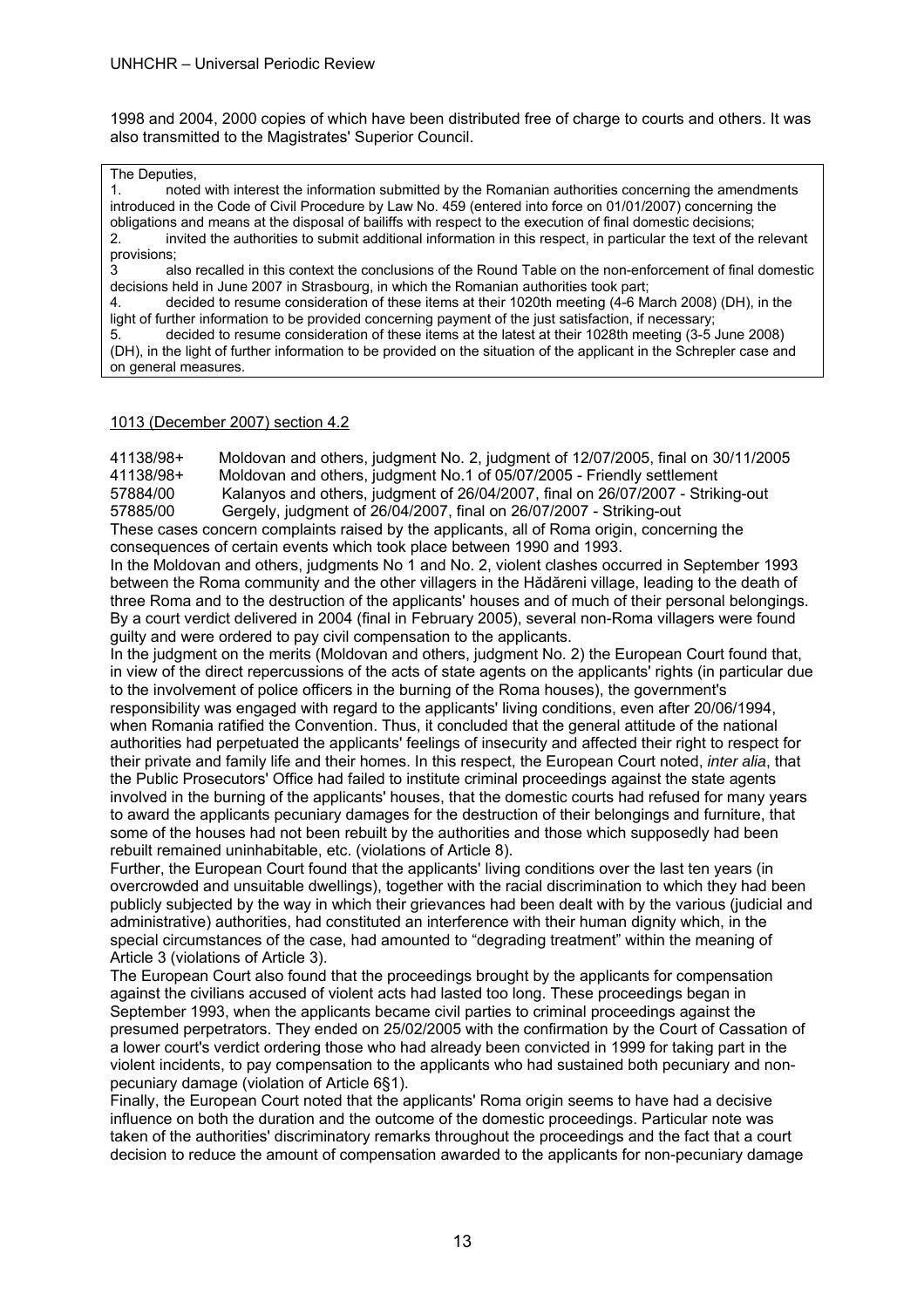had been motivated by observations directly linked to their ethnic origin (violation of Article 14 taken together with Articles 6 and 8).

In the Moldovan and others, judgment No.1, the European Court took note of the friendly settlements concluded between the respondent state and some of the applicants.

The Kalanyos and others and Gergely cases concern the failure of criminal investigations to clarify fully the circumstances which led to the destruction of houses belonging to Roma villagers in Plăieşii de Sus and Caşinul Nou (district of Plăieşii de Jos, Harghita County) by local population in August 1990 and June 1991. The government recognised that these events left the applicants living in precarious conditions, depriving them of their right to bring a civil action to establish liability and recover damages and making it difficult to exercise their right to respect for home, private and family life. The government has also expressed its regret concerning remarks made by certain authorities concerning the applicants' Roma origin and accordingly admitted that the circumstances constituted violations of Articles 3, 6, 8, 13 and 14. The European Court took note of the government's regret and acknowledgment of the violations and of its proposals concerning individual and general measures for settlement of these cases.

#### **Individual measures:**

 *1) Moldovan and others no. 2 (judgment on merits):* The European Court, under Article 41, awarded the applicants just satisfaction in respect of pecuniary and non-pecuniary damages. According to the last information submitted (06/02/2006), the procedure of forced execution of the sums granted to the applicants by the internal decision (final on 25/02/2005, see above) was pending before the Ludus Court. Moreover, the government is currently assessing the possibility of opening an investigation against the government agents involved in the events of September 1993. *• Information is expected in this respect.* 

*2) Moldovan and others no. 1 (friendly settlement):* The Romanian government offered to pay the applicants various sums of money covering pecuniary and non-pecuniary damage, as well as costs and expenses. Both the government and the applicants indicated that this payment constitutes a final settlement of the case, including the applicants' domestic civil claims.

 *3) Kalanyos and others, Gergely:* The authorities undertook to compensate the damage sustained by the applicants as well as their costs and expenses.

#### **General measures:**

 *1) Undertakings of the government:* Under the terms of the friendly settlement (Moldovan and others, judgment no. 1 case) and in both the Kalanyos and others and the Gergely cases, the Romanian government undertook to adopt several measures to fight against the discrimination against Roma, such as:

- enhancing the educational programmes for preventing discrimination against Roma in the school curricula in the Hǎdǎreni community (Mureş County) and in both Plăieşii de Sus and Caşinul Nou communities (Harghita County);

- drawing up public information programmes to dispel stereotypes, prejudices and practices towards the Roma community in the Mureş public institutions competent for the Hǎdǎreni community and in the Harghita public institutions competent for the Plăiesii de Sus and Casinul Nou communities;

- initiating legal education programmes together with the members of the Roma communities and ensuring the eradication of racial discrimination within the Romanian judicial system;

- supporting positive changes in public opinion of the Hǎdǎreni, Plăieşii de Sus and Caşinul Nou communities concerning Roma on the basis of tolerance and the principle of social solidarity; - stimulating Roma participation in the economic, social, educational, cultural and political life of the local community in Mureş County and Harghita County by promoting mutual assistance and community development projects;

- implementing programmes to rehabilitate housing and the environment in the communities and - identifying, preventing and actively solving conflicts likely to generate family, community or interethnic violence.

Furthermore, in the context of the friendly settment, the government undertook to prevent similar problems in the future by carrying out adequate and effective investigations and by adopting social, economic, educational and political policies to improve the conditions of the Roma community in accordance with the government's present strategy in this respect. In particular, it declared that it will undertake general measures as required by the specific needs of the Hădăreni community in order to facilitate the general settlement of the case, taking also into account the steps which have already been taken with this aim, such as rebuilding some of the houses destroyed.

It seems that these undertakings could serve as a basis for the assessment of general measures taken or envisaged for the execution of the judgment on merits (Moldovan No. 2).

• *Information on the measures adopted:*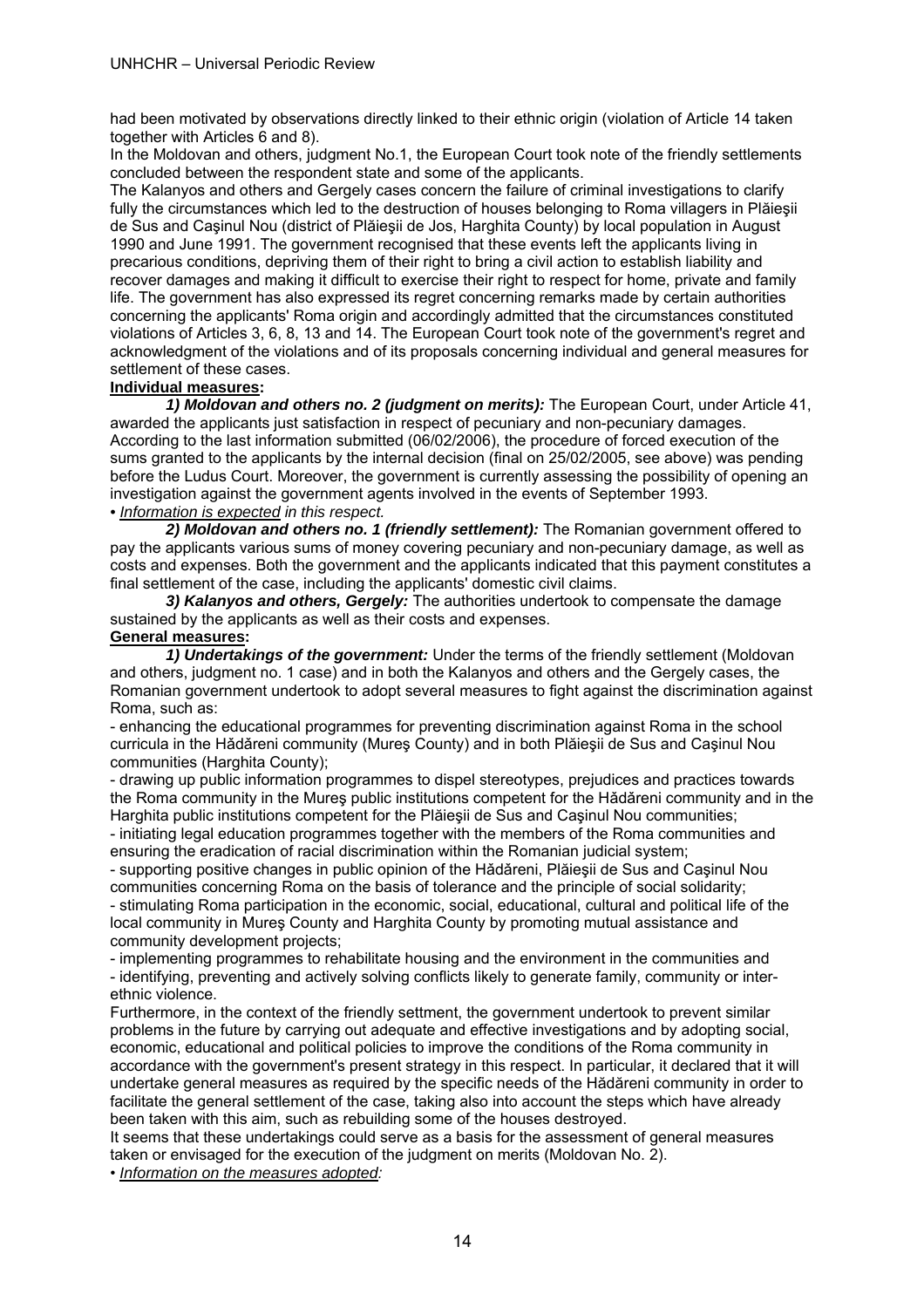#### UNHCHR – Universal Periodic Review

(a) The Romanian authorities have informed the Secretariat that the National Agency for the Roma (http://www.anr.gov.ro/), an organ subordinated to the Romanian government, has drawn up a "General Plan of Action" on the implementation of the Romanian authorities' undertakings in order to fulfil the commitments foreseen in the friendly settlement. According to this plan of action, a team made up of governmental experts and experts belonging to civil society visited Hǎdǎreni on several occasions to present the project to its inhabitants, to identify problems and general attitudes in the local community and to choose the people who could help implement the project locally. The conclusions of these visits have been used to draft a "Community Development Programme", which addresses issues such as education (including health education and legal education), the fight against discrimination, the prevention of family or community conflicts, professional training, employment and the development of infrastructure, culture, etc. A governmental decision approving the Hadareni Community Development Plan 2006-2008 was adopted and published in the *Official Gazette* on 4/05/2006.

(b) By Law No. 103/2006, Romania has ratified Protocol No. 12 to the Convention (published in the Official Gazette on 2/05/2006). The Romanian authorities have also indicated that they envisage amending the legislation concerning the fight against discrimination, in order to create a direct and effective possibility to obtain redress for discriminatory acts.

Moreover, the National Agency for the Roma signed an agreement with UNDP (United Nations Development Programme). The parties committed themselves to establish six assistance social centres for Roma to facilitate their socio-economic integration. One of the centres will have its seat at Targu Mures. Further, according to the Memorandum of Understanding signed by the Romanian government and UNDP in September 2005, 11 projects will be financed within the "Partnership for supporting the Roma 2005" Program.

*• Information awaited: on the progress achieved in the realisation of the plan of action on the implementation of undertakings foreseen in the friendly settlement and other possible measures.*

*2) Violation of Article 6§1:* The problem of the excessive length of the proceedings is being examined in the context of the Stoianova and Nedelcu group of cases (1007th meeting, October 2007, Section 4.2)*.*

*3) Publication and dissemination:* Judgements of 12/07/2005 have been translated into Romanian and published in the *Official Journal*. In addition, the judgment has been already included in the training programme for judges and prosecutors of the National Institute of Magistrate.

#### The Deputies,

1. recalled the General Action Plan and the Community Development Programme adopted by the Romanian authorities to fulfil their undertakings in Moldovan and others case, judgment No.1 (friendly settlement) and noted the information provided during the meeting;

2. observed that those undertakings may also serve as a basis for the supervision of the execution of the Moldovan and others, judgment No. 2 (judgment on merits);

3. invited the authorities to provide further information on the progress of implementation of their undertakings and on the measures taken or envisaged to fulfil the additional obligations resulting from the Kalanyos and Gergely judgments;

4. decided to resume consideration of these items at their 1020th meeting (4-6 March 2008) (DH), in the light of the information to be provided concerning the payment of just satisfaction, if necessary;

5. decided to resume consideration of these cases at the latest at their 1028th meeting (3-5 June 2008) (DH), in the light of the assessment of the information submitted and further information to be provided on individual and general measures.

#### 1013 (December 2007) section 4.2

42860/98 Notar, judgment of 20/04/04 - Friendly settlement

The case relates to allegations that the applicant (who, at the material time, was a minor), suffered mistreatment when he was arrested and during his detention in the Tg. Mures Youth Shelter in July 1996, and that there had been no effective investigation of these matters (complaints under Article 3). The applicant also complained that his detention was unlawful (complaint under Article 5§1), that he was not given an explanation of the charges against him (complaint under Article 5§2), that he had no opportunity to obtain prompt judicial review of the legality of his detention (complaint under Article 5§§3 and 4) and that he could not obtain compensation for his unlawful detention (complaint under Article 5§5). The applicant further complained of an infringement of his right of access to a court to obtain compensation for the unlawfulness of his detention or for the alleged mistreatment (complaint under Article 6§1) as well as a breach of the presumption of his innocence, in view of the fact that his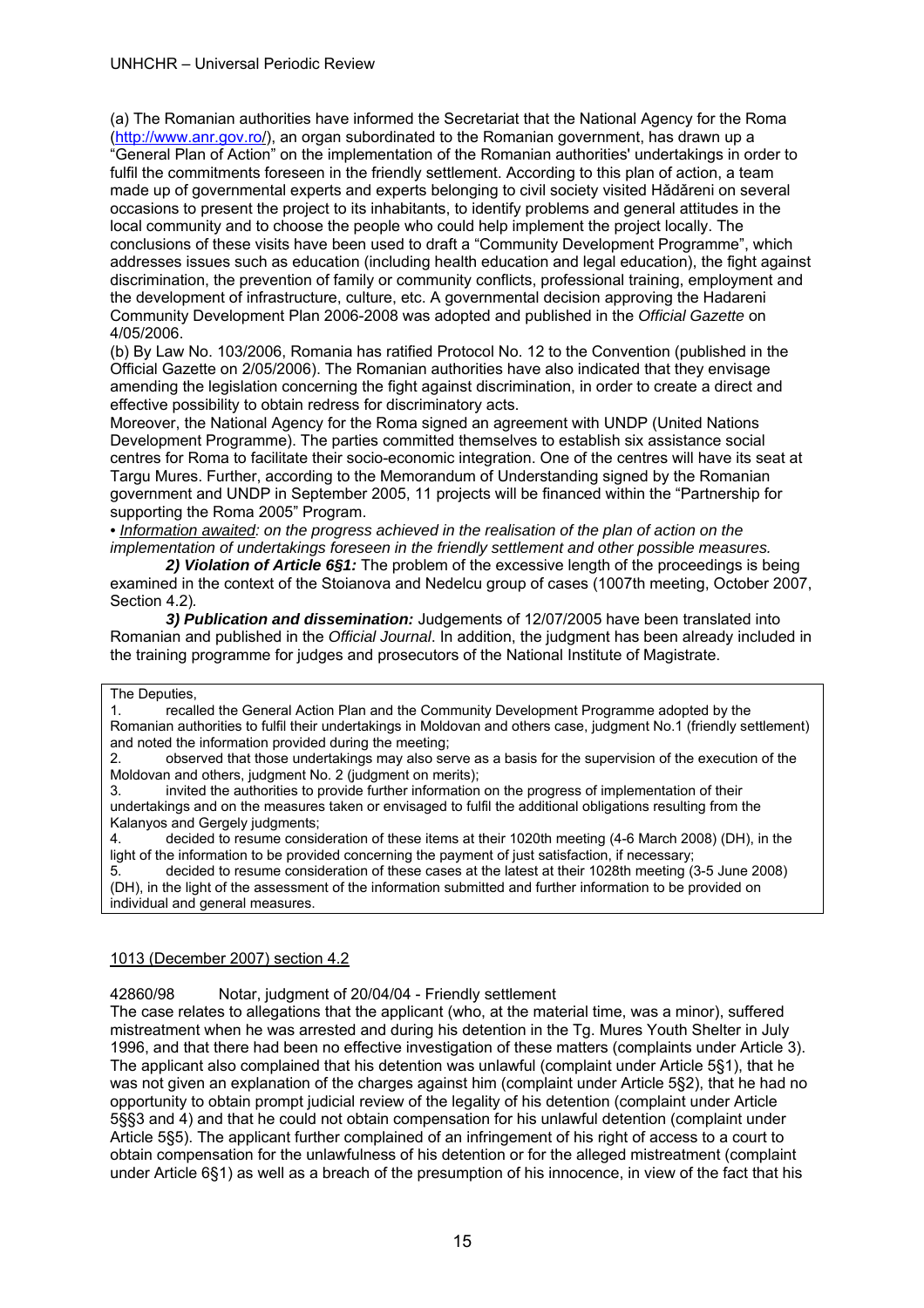identity was disclosed during a television programme which depicted him as the perpetrator of a criminal offence (complaint under Article 6§2). Finally, the applicant complained of hindrance to the exercise of his right of individual application (complaint under Article 34).

*- Undertakings by the government*: According to the friendly settlement reached, the Romanian government undertook to pay a sum of money covering pecuniary and non-pecuniary damage, as well as costs and also:

(1) to reform the existing legislation with a view to exempting from stamp duty civil court actions claiming damages for ill-treatment contrary to Article 3,

(2) to inform the police of the appropriate conduct to be observed to ensure respect for the presumption of innocence, and

(3) to pursue its efforts in the area of protecting children in difficulty.

**Individual measures**: The amount agreed in the friendly settlement has been paid to the applicant. No further individual measure is required.

#### **General measures:**

*• Information provided by the Romanian authorities*:

 *1) Stamp duty*: Following the amendment of the Law on judicial stamp duties of 1997, requests for the determination and award of civil damage for alleged treatment in breach of Articles 2 and 3 of the Convention are exempted from stamp duty. These amendments have been adopted by a government ordinance published in the Official Gazette on 28/01/2005 and were approved by Parliament in March 2005.

 *2) Presumption of innocence*: A draft order was prepared in 2004 by the Ministry of Public Administration and Internal Affairs, setting out in particular the rules to be followed concerning the disclosure to the media of data and information obtained by the personnel of the Ministry in the exercise of their professional duties. The draft provides in particular that the identity of persons who are being investigated, prosecuted or placed in detention on remand may not be made public. • *Further information is expected on action taken with regard to the draft order mentioned and on the timetable envisaged for its adoption. Information is also expected on measures aimed at the appropriate training of the police.* 

**3) Protection of children in difficulty**: The legislation in force at the material time regulating the placement of minors in youth shelters has been repealed.

• *The following legislative acts related to child protection have been adopted*:

a) *Law No. 272/2004 of 23/06/2004* on the protection and promotion of the rights of the child; Chapter V of the Law (Articles 80-84) relates to the protection of the child who has committed a criminal act but is not criminally liable. Thus, Article 83 prohibits the publication of any information concerning a criminal act committed by such children, including their personal data. According to Article 56 e) of the Law, those children are beneficiaries of "special child protection measures", including placement, emergency placement and specialised supervision.

b) *Governmental decree No. 1432/2004 of 23/09/2004* on the national authority for the protection of children in difficulty;

c) *Governmental decree No. 1434/2004 of 23/09/2004* on the general department of social assistance and protection of children;

d) *Governmental decree No. 1439/2004 of 24/09/2004* on special services for children who have committed a criminal offence but are not liable under criminal law;

e) *Decision of the National Audiovisual Council No. 187 of 03/04/2006* concerning the regulation of the content of audiovisual programme services. The decision *inter alia* prohibits the broadcasting of any information on children under 14 which could lead to their identification when they are accused of committing offences (Article 4). Information on children over 14 is permissible under the conditions listed in Article 6. In addition, Article 7 contains the obligation to give information about the person's rights before filming or recording.

• *Clarification is expected concerning the provisions of Law No. 272/2004 and the three decrees mentioned above.* 

• *Further information is also expected on the legislation governing the placement of minors in youth shelters as well as summary of the relevant legislative provisions currently in force and the necessity of any improvements in this respect.* 

The Deputies decided to resume consideration of this item at their 1020th meeting (4-6 March 2008) (DH), in the light of further information to be provided concerning measures to comply with the government's undertakings.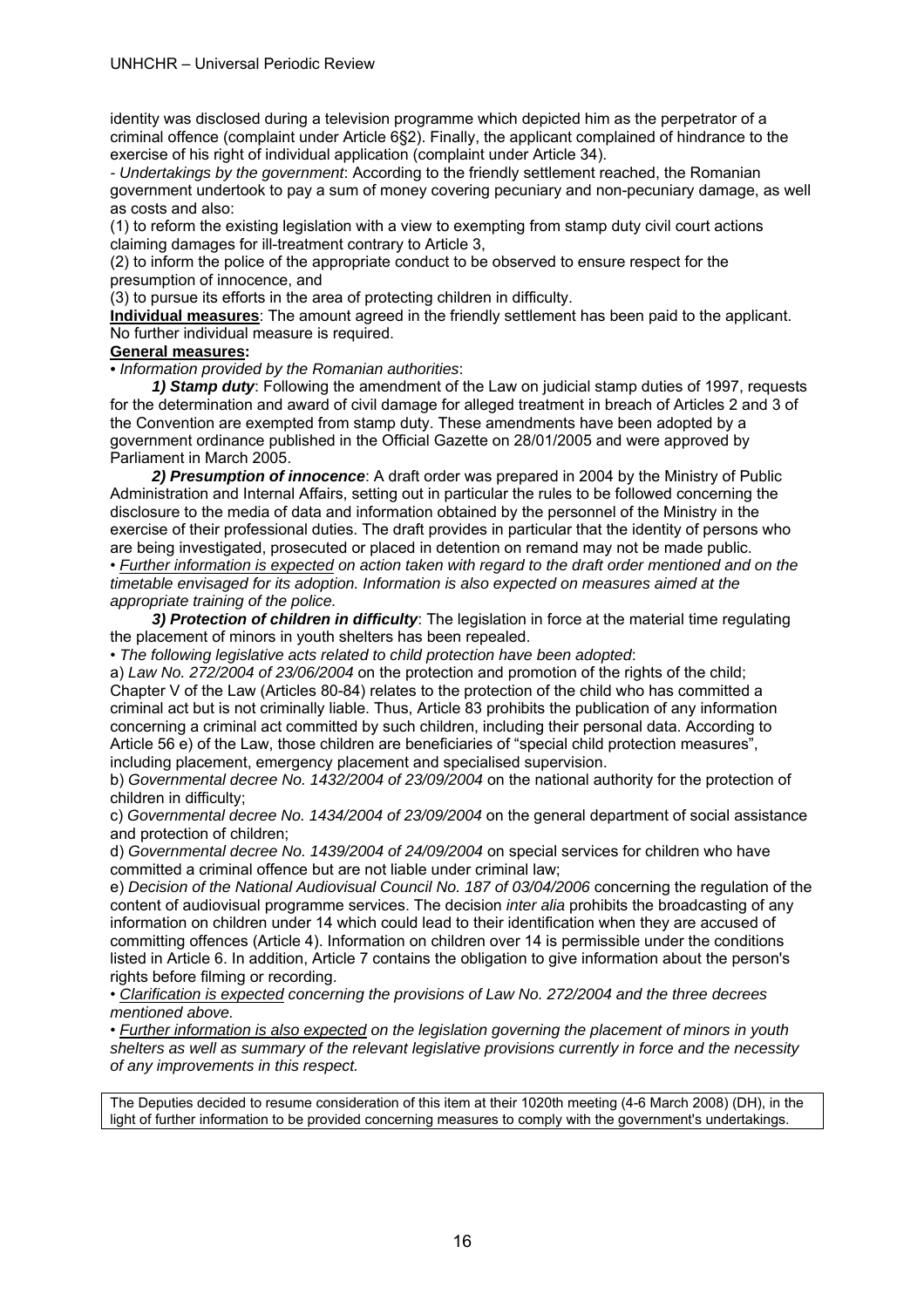#### 1007 (October 2007) section 4.2

46430/99 Anghelescu Barbu No.1, judgment of 05/10/2004, final on 05/01/2005

42066/98 Bursuc, judgment of 12/10/2004, final on 12/01/2005

43247/02 Melinte, judgment of 9/11/2006, final on 9/02/2007

The Anghelescu Barbu No.1 and Bursuc cases concern the ill-treatment inflicted on the applicant by police officers (violations of Article 3). In the Bursuc case, the applicant was subjected, while in police custody in January 1997, to particularly serious violence, which was capable of causing severe pain and suffering, regarded by the European Court as "torture". In the Barbu Anghelescu case, in April 1996 at a roadside checkpoint, the applicant was subjected to injuries qualified by the European Court as degrading treatment.

All these cases deal with the lack of effectiveness of the investigations conducted by the domestic authorities into the accusations against the police officers (in the Melinte case concerning an alleged ill-treatment in June 1999), investigations which had led to decisions not to prosecute any officers (violations of Article 3). First of all, the European Court noted that the investigations had been conducted by military prosecutors, whose independence was open to doubt in view of their status of active officers within the military. At the time of the events, the policemen had the same status of active officers.

Moreover, in the Bursuc case, the European Court also criticised the fact that, within the framework of the domestic investigation, evidence and statements were obtained by the local criminal investigation department, even though the police officers under investigation were serving in the police station of the same town. That state of affairs was incompatible with the rule that there should be no hierarchical or institutional link between the persons called upon to conduct the investigation and those implicated in the offence under investigation. What is more, the European Court criticised the military prosecutor's office failure to make any reference, in his order discontinuing the proceedings, to the findings of the forensic experts' reports drawn up in the Bursuc case, as well as the fact that the prosecutor's office failed to carry out supplementary investigations, as instructed by the court before which the applicant lodged a complaint against the decision not to prosecute, in the Barbu Anghelescu case.

Finally, the Bursuc case also deals with the excessive length of the criminal proceedings brought against the applicant for allegedly insulting police officers, proceedings which began on 27/01/1997 and ended on 24/01/2001, when the applicant died (violation of Article 6§1).

**Individual measures**: In July 2005, the Minister of Justice asked the General Prosecutor to conduct an investigation on the persons responsible for the violations found by the European Court in the Barbu Anghelescu and Bursuc cases.

*1) Barbu Anghelescu No.1*: The General Prosecutor's Office at the High Court for Appeal and Justice, after the re-examination of the case, had decided to discontinue it on 29/09/2005 due to the prescription of the criminal responsibility. This decision became final due to lack of appeal by the applicant.

*• Assessment: It appears that no other measure is necessary.* 

*2) Bursuc*: By a decision of 12/06/2006, the General Prosecutor's Office at the High Court for Appeal of Bacau decided to discontinue the case after a new analysis of the criminal issue in the light of the statements of the European Court, after hearing of eight police officers involved in the incident at issue, the widow of the applicant, the witnesses proposed by the parties and after having examined all appropriate proofs. This decision became final due to lack of appeal by the interested party. *• Assessment: It appears that no other measure is necessary.* 

#### *3) Melinte:*

*• Information is expected on the possibility of reopening of the investigation into the alleged illtreatment of the applicant.* 

### **General measures**:

#### *1) Violation of Article 3*:

*• Measures adopted:* Ministry of Administration and Home Affairs has disseminated the text of the judgment to the police units. Moreover, sessions of in-service training in the field of human rights have been initiated at the level of territorial police units, aimed at preventing abuses. Police officers are also kept informed in connection with the cases highlighted by public or private bodies dealing with the protection of human rights. Moreover, work sessions take place regularly at the level of territorial police units, involving in particular social workers and experts in psychology and human rights, in view of creating a multidisciplinary network able to react to human rights violations.

*• Assessment of these measures is under way.*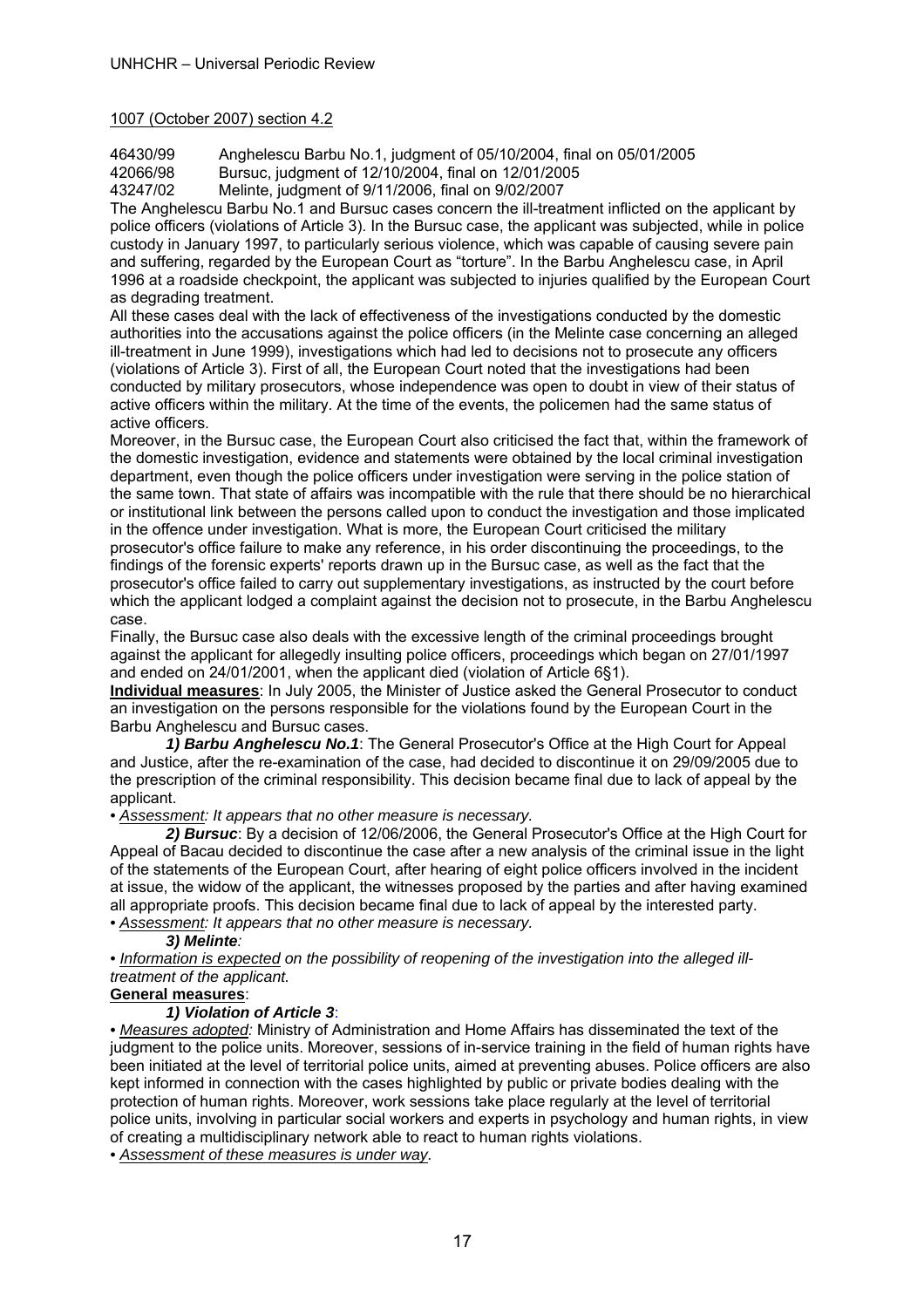*2) Effectiveness of the investigations into alleged police abuses*: Following the reform of the status of police officers undertaken in 2002, they now have the status of civil servants, so that the competence to investigate and prosecute acts committed by them now belongs to ordinary prosecutors and courts. Nevertheless, in the light of the findings of the European Court in the Bursuc case (§104), information was requested on the measures envisaged by the domestic authorities to ensure that enquiries concerning police officers are no longer conducted by members of criminal investigation departments serving in the same police units as the persons under investigation. *• Measures adopted:* The law on the organisation of the police and the Code of Criminal Procedure has been modified in respect to the investigations concerning offences allegedly perpetrated by police officers. The authorities have also provided statistical data on prosecution of police officers for alleged ill-treatment.

*• Bilateral contacts are under way to assess the statistical data and determine whether further measures are needed.* 

 *3) Violation of Article 6§1*: The Bursuc case presents similarities to the Stoianova and Nedelcu group of cases (Section 4.2).

 *4) Publication and dissemination*: The judgments of the European Court in the Anghelescu Barbu No.1 and Bursuc cases were translated and published in the *Official Gazette* in May 2005. They have also been sent to the Superior Judicial Council, to the Prosecutor General, to the Ministry of Justice and to the Ministry of Administration and Home Affairs, which have ensured their dissemination to courts of appeal, prosecutors and police units.

The Deputies decided to resume consideration of these items at the latest at their 1st DH meeting in 2008 in the light of further information to be provided concerning general measures as well as individual measures, if necessary.

#### 1013 (December 2007) section 4.2

|          | Failure to enforce final judicial decisions ordering the restitution of property  |
|----------|-----------------------------------------------------------------------------------|
|          | nationalised or lost during the communist period                                  |
| 48102/99 | Popescu Sabin, judgment of 02/03/04, final on 02/06/04, rectified on 05/07/2004   |
| 77195/01 | Abăluță, judgment of 15/06/2006, final on 15/09/2006                              |
| 7114/02  | Acatrinei, judgment of 26/10/2006, final on 26/03/2007                            |
| 57810/00 | Costin, judgment of 26/05/2005, final on 26/08/2005                               |
| 54400/00 | Croitoriu, judgment of 09/11/2004, final on 30/03/2005                            |
| 2239/02  | Dobre, judgment of 15/03/2007, final on 15/06/2007                                |
| 78047/01 | Dragne and others, judgment of 07/04/2005, final on 07/07/2005 and of 16/11/2006, |
|          | final on 16/02/2007                                                               |
| 18037/02 | Gavrileanu, judgment of 22/02/2007, final on 09/07/2007                           |
| 58318/00 | Georgi, judgment of 24/05/2006, final on 13/09/2006                               |
| 18013/03 | loachimescu and Ion, judgment of 12/10/2006, final on 12/01/2007                  |
| 38113/02 | Matache and others, judgment of 19/10/2006, final on 19/01/2007                   |
| 2726/02  | Nerumberg, judgment of 01/02/2007, final on 09/07/2007                            |
| 8402/03  | Pietro and Others, judgment of 20/07/2006, final on 20/10/2006                    |
| 7234/03  | Pop, judgment of 21/12/2006, final on 21/03/2007                                  |
| 2911/02  | Popescu Mihai-Iulian, judgment of 29/09/2005, final on 29/12/2005                 |
| 67289/01 | Sandor, judgment of 24/03/2005, final on 24/06/2005                               |
| 746/02   | Tacea, judgment of 29/09/2005, final on 29/12/2005                                |
|          | CM/Inf/DH(2007)33                                                                 |

All these cases concern delays in enforcing or failure to enforce by the administrative authorities of judicial decisions, delivered between 1992 and 1999, ordering the restitution of property lost during the communist period (Popescu Sabin, Costin, Croitoriu, Dobre, Dragne, Gavrileanu, Nerumberg, Popescu Mihai-Iulian, Tacea, Abǎlutǎ, Georgi, Acatrinei, Ioachimescu and Ion, Pop) and/or the payment of compensation in the absence of such restitution (Dragne, Sandor, Pietro and Others, Matache and others).

The European Court found violations of Article 6§1 in all the cases, except that of Pop, and violations of Article 1 of Protocol No. 1 in all the cases, except that of Costin.

**Individual measures**: The European Court awarded the applicants just satisfaction in respect of pecuniary damage (Popescu Sabin, Dragne), non-pecuniary damage (Costin, Abǎlutǎ, Georgi, Pietro, Acatrinei, Ioachimescu and Ion, Pop) or both pecuniary and non-pecuniary damage (Croitoriu,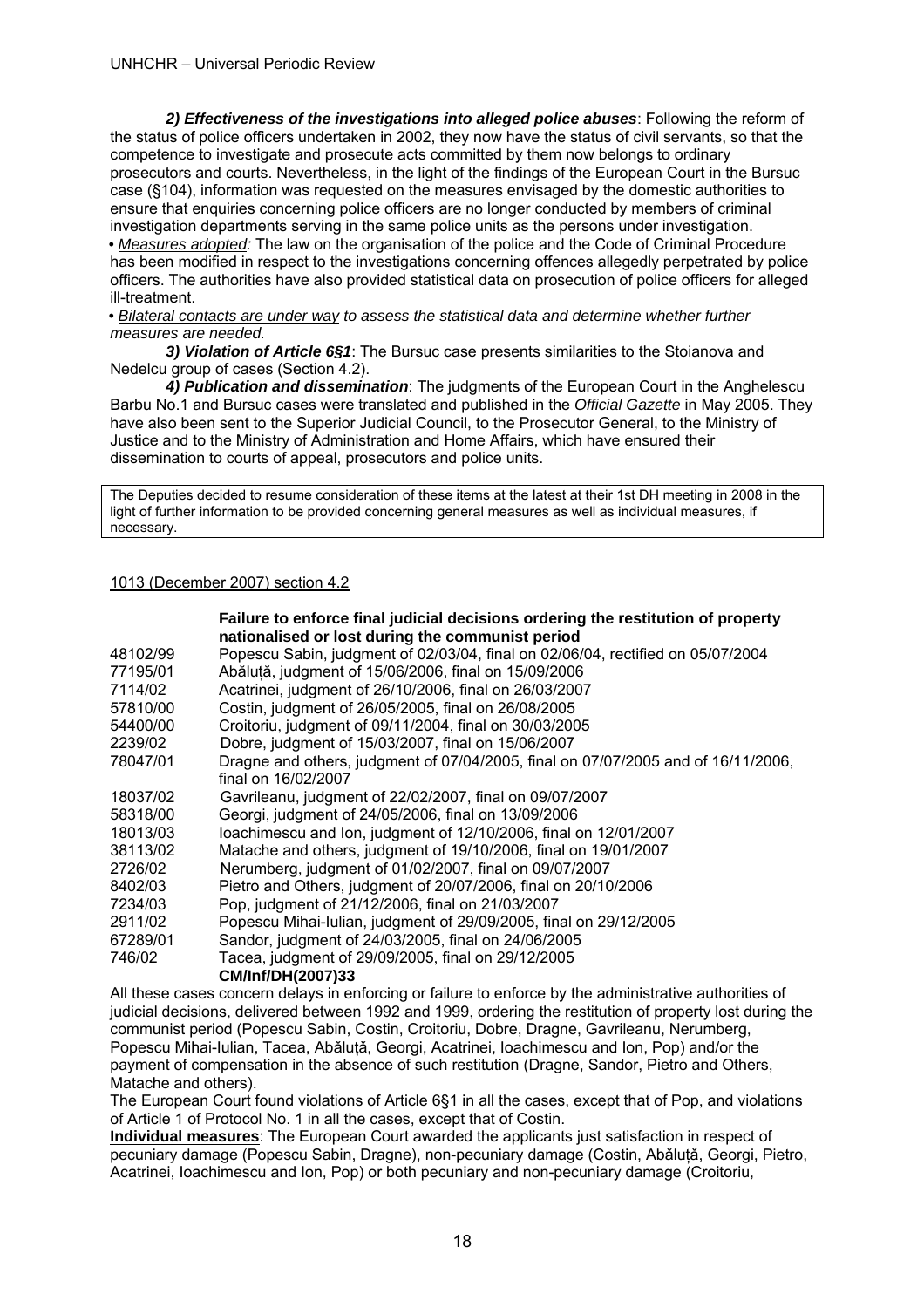Popescu Mihai-Iulian, Sandor, Tacea).

In some cases (Abǎluţǎ, Dobre, Ioachimescu and Ion, Nerumberg, Pop) the European Court ordered the enforcement of the domestic decision concerning the restitution of property or payment of just satisfaction for pecuniary damage.

The domestic decisions have been enforced in the cases of Popescu Sabin, Costin, Dragne, Sandor, Tacea, Georgi, Pietro and others, Acatrinei. In the Abǎluţǎ case the authorities decided to pay the amount in question.

In the Matache case the European Court considered that the question of just satisfaction was not ready for decision and reserved it accordingly. In the Gavrileanu case the European Court ordered the enforcement of the domestic decision at issue and decided to reserve the question of just satisfaction with regard to compensation for the loss of earnings arising from the failure to execute this judgment and in respect of non-pecuniary damage.

*• Information is awaited on the current situation of the applicants in the Croitoriu, Dobre, Gavrileanu, Nerumberg, Mihai-Iulian Popescu, Ioachimescu and Ion, Pop cases.* 

#### **General measures**:

 *1) Legislative reform*: On 19/07/2005 Parliament adopted Law No. 247 on the reform of property and justice. This law modified Law No. 18/1991 and the subsequent Acts concerning the restitution of land. According to the government, it contributes to improving and accelerating proceedings. Moreover, it imposes sanctions on local authority representatives who do not respect its provisions.

According to additional information submitted by the Romanian authorities by letter of 9/09/2006, the statistical reports of March and August 2006 and a preliminary analysis concerning the application of Law No. 247/2005 show a significant increase in cases resolved by local commissions, either by admitting or dismissing requests.

Moreover, departmental commissions accepted an increasing number of proposals made by the local commissions. It should also be underlined that there is a preference for the restoration of plots of land (increase of area approved by departmental commissions). Finally, the reform also provides the verification of the validity of property titles.

In addition, in order to ensure the respect of legal provisions by the administration, a "Control Body" was created within the "Department for co-ordination and control of the application of the legislation in the field of the restitution of the land property"; in first eight months of 2006, this body carried out more than 300 controls and sanctioned approximately 6% of all acting mayors in Romania. The value of the imposed fines amounted to 1 330 000 RON (380 000 euros).

On 21 and 22 June 2007 a high level Round Table (organised by the Department for the Execution of Judgments of the European Court of Human Rights) between representatives of the Council of Europe and the authorities of different states was held to discuss solutions to the structural problems of nonenforcement of domestic court decisions. In this context the representatives of the Romanian authorities exchanged their experiences on the measures taken or under way to prevent similar violations and examined possible further reforms to be adopted.

*• Additional clarifications are expected in the context of the application of the laws mentioned above to the cases in which the local public authorities refuse the execution of the final judicial decisions ordering the restitution of property (see the conclusions of the above mentioned Round table CM/Inf/DH(2007)33). Copies of the relevant provisions would be useful.* 

 *2) Publication and dissemination of the judgments of the European Court*: The judgment in the case of Popescu Sabin was translated and published in the *Official Journal* in August 2005. In addition, a summary was published in the first issue of *Themis*, a journal of the National Institute of Magistrate, and later distributed free to all courts. Finally, the administrative authorities have received a copy of the judgment.

The Costin judgment was translated and is to be published in the *Official Journal* (letter from the Romanian authorities of 27/03/2006).

In addition, the Ministry of Public Finance addressed a circular letter to all Local Finance Administrations presenting the Sandor case to them in order to avoid similar situations. The text of the judgment was translated and is to be published in the *Official Journal*.

Finally, by a circular letter of 18/11/2005 addressed to the prefects of all departments, the Romanian authorities explained the principles of the European Court's case-law regarding the execution of judicial decision concerning land. They also underlined the need to execute judicial decisions ordering the setting of the ownership and/or the issue of the title deed and the importance of a transparent dialogue with the beneficiaries of the judicial decisions concerning land. Prefects were invited, in their capacity as presidents of the departmental commissions for the application of land law, to transmit this circular letter to local commissions.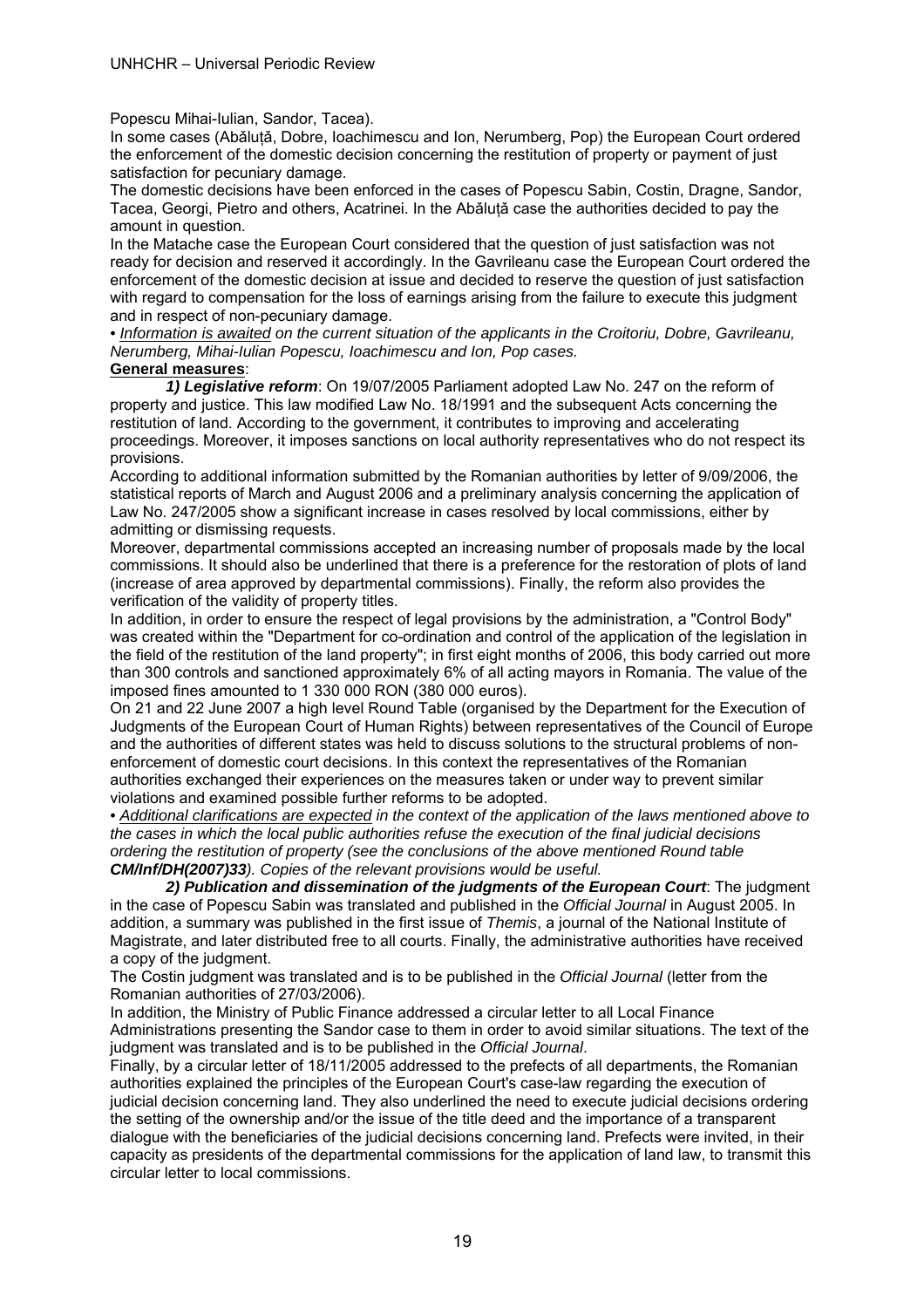The Deputies,

1. noted with interest the information submitted by the Romanian authorities concerning the 2005 reform related to the restitution of properties and the control of the local authorities set up for this matter;

2. considered that clarification was necessary on how this reform would remedy the problem of nonexecution of decisions ordering restitution of property raised in these cases;

3. considered, in addition, that an analysis by the Romanian authorities of the causes of the refusal to execute is needed so as to determine whether complementary measures are necessary;

4. also recalled in this context the conclusions of the Round Table on the non-enforcement of final domestic decisions held in June 2007 in Strasbourg, in which the Romanian authorities took part;

5. decided to resume consideration of these items at their 1020th meeting (4-6 March 2008) (DH), in the light of further information to be provided on payment of the just satisfaction, if necessary;

6. decided to resume consideration of this group of cases at the latest at their 1028th meeting (3-5 June 2008) (DH), in the light of further information to be provided on the current situation of some of the applicants and the outstanding issues concerning general measures.

#### 1007 (October 2007) section 4.2

54062/00 Androne, judgment of 22/12/2004, final on 06/06/2005

The case concerns the infringement of the principle of legal certainty and consequently of the applicants' right to a fair trial on account of the delayed reopening of certain civil proceedings which had resulted in 1997 in a final court decision ordering the restitution to the applicant of a building which had been confiscated by the state. The revision proceedings, which were initiated in March 2000 by the General Prosecutor on the grounds that the state had not been represented at the earlier proceedings resulted, in 2002, in the annulment of the 1997 decision (violation of Article 6§1). The case also concerns a violation of the applicants' right to enjoyment of their possessions due to the late reopening of these proceedings (violation of Article 1 of Protocol 1).

**Individual Measures**: Under Article 41 of the Convention, the European Court indicated that the return of the property at issue, as ordered by the court decision of 1997, would put the applicants as far as possible in the situation equivalent to that in which they would have been if there had been no breach of Article 1 of Protocol No. 1. Failing such restitution, the defendant state was to pay the applicants a sum of money corresponding to the value of the building, within three months from the date at which the judgment became final.

• *Information provided by the Romanian authorities*: The Romanian authorities have indicated that the Mayor of Bucharest ordered the restitution of the building to the applicants on 02/09/2005. Nevertheless, the applicants challenged the terms of this restitution, complaining that the Mayor's decision, delivered on the basis of Law 10/2001, required them to conclude a five-year lease with the sitting tenants in the building. They have therefore refused to accept the material restitution of the building.

In reply, the Romanian authorities have stressed that prior to the violation of the Convention, the applicants were in a similar situation. In fact, the domestic law in force at the relevant time (Law 17/1994) had extended until 1999 the period during which the sitting tenants of nationalised properties could continue to live in their apartments by virtue of leases which they had concluded with the state, even if the buildings had meanwhile been returned to their former owners. Subsequently, this period has been extended on several occasions. Government Order 40/1999 provided a procedure through which persons to whom buildings had been returned might conclude new leases with tenants. According to the latest information provided by the Romanian authorities, on 25/04/2006, the applicants obtained the possession of the property whereas a restoration report was drafted. In addition, on 7/06/2006 the Bucharest Court of Appeal ordered the eviction of the tenants from the applicants' flat.

**General Measures**: In the context of the adoption of general measures, the Romanian authorities have indicated that they consider that the violation found by the European Court in this case was caused by the way in which the code of civil proceedings regulates the legal regime of the one-month time limit during which revision proceedings may be lodged.

Although the Secretariat notes that the measures to ensure that revision proceedings are not lodged after the expiry of the one-month time-limit are relevant to the execution of this judgment, it considers that the violation found by the European Court in this case might also require additional measures to prevent new, similar violations.

In this respect, in its letter sent to the Romanian authorities on 19/10/2005, the Secretariat recalled the Committee' position according to which it should no longer be possible for public prosecutors to question the final character of court judgments in civil cases (see Interim Resolution ResDH(2004)14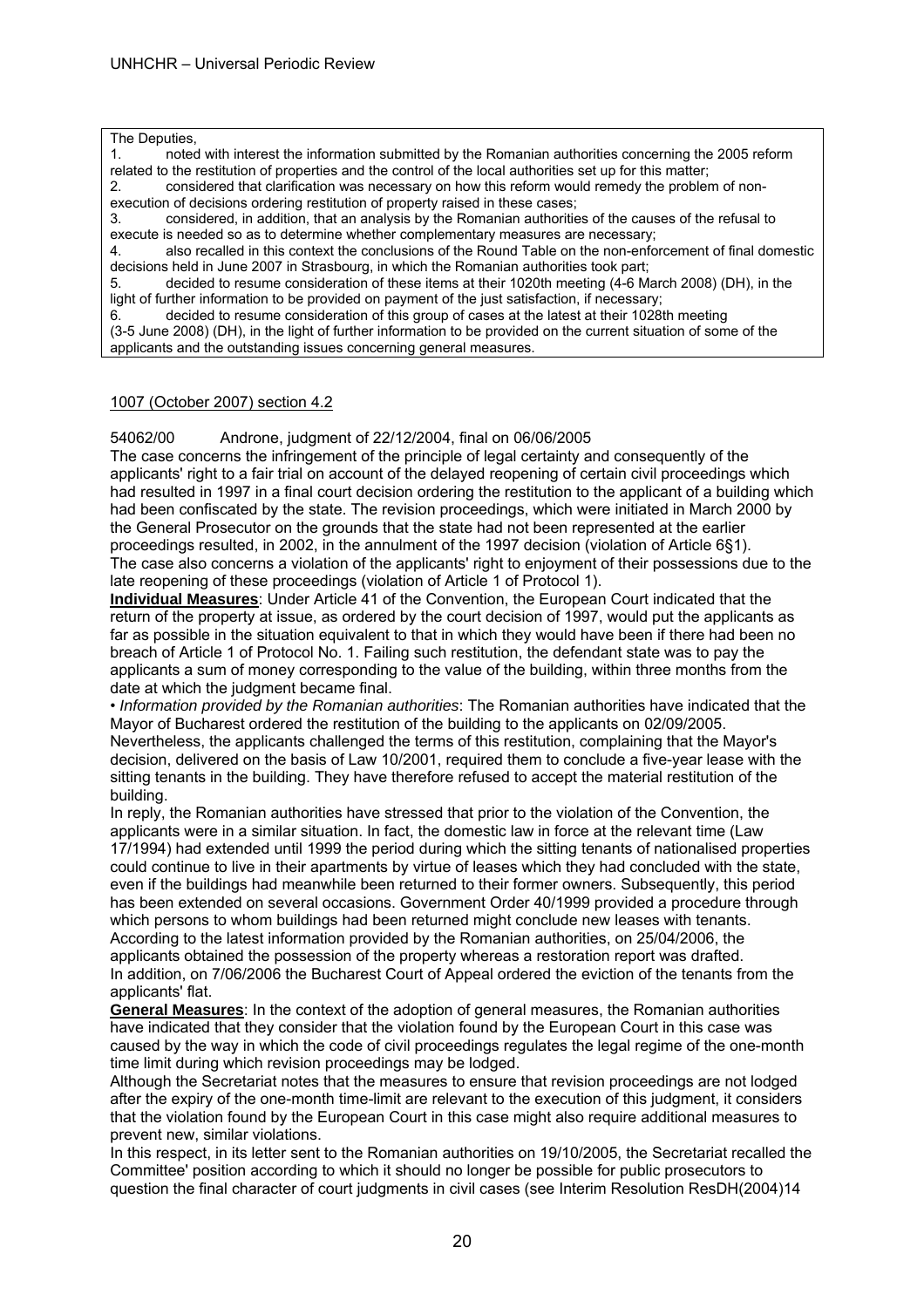#### UNHCHR – Universal Periodic Review

of 11/02/2004, concerning the execution of the judgment delivered by the European Court on 25/07/2002 in the case of Sovtransavto Holding against Ukraine). Moreover, as regards the possibility provided by the Romanian Code of Civil Procedure to request the revision of final court decisions if the interests of the state or of other public-law bodies were not represented or were represented in bad faith, the Secretariat raised doubts as to its compatibility with the case-law of the European Court, according to which final judgments delivered by courts should not be reviewed unless this is made necessary by "circumstances of a substantial and compelling character" (see case of Ryabykh against Russia, judgment of 24/07/2003, §52).

*• Additional information is awaited in this respect.* 

The Romanian authorities expressed their intention to take into account the modification resulting from this case, in particular with respect to the possibility to challenge the final courts' decisions by public prosecutor, in a working group for the amendment of the Romanian Code of Civil Procedure established by the Ministry of Justice.

*• Information is awaited on the progress of this working group, in particular, on the project of the amendment of the Code of Civil Procedure mentioned by the Government.* 

The judgment of the European Court was published in the *Official Journal* in September 2005 and has been sent out by the Superior Council of Magistracy to courts and prosecutors' offices, together with the recommendation that all the court decisions involving the state or bodies established under public law are communicated to the prosecutor's offices.

The Deputies decided to resume consideration of this item:

1. at their 1013th meeting (3-5 December 2007) (DH), in the light of information to be provided concerning payment of the just satisfaction, if necessary;

2. at the latest at their 1st meeting in 2008 (DH), in the light of further information to be provided concerning general measures.

|                    | - Cases concerning the length of civil proceedings                |                                                                             |                                                                                      |
|--------------------|-------------------------------------------------------------------|-----------------------------------------------------------------------------|--------------------------------------------------------------------------------------|
| <b>Application</b> | Case                                                              | Duration of proceedings within the<br>Court's jurisdiction ratione temporis | State of<br>proceedings at the<br>time of the<br><b>European Court's</b><br>judgment |
| 1295/02            | Nicolau, judgment of 12/01/2006,<br>final on 12/04/2006           | Begun in January 1995 (10 years, 11<br>months)                              | pending                                                                              |
| 56326/00           | Cârstea and Grecu, judgment of<br>15/06/2006, final on 23/10/2006 | November 1991 - August 1999 (7)<br>years, 8 months)                         | closed                                                                               |
| 35229/02           | Guță, judgment of 16/11/2006,<br>final on 26/03/2007              | February 1994 - March 2004 (9 years,<br>9 months)                           | closed                                                                               |
| 19567/02           | Matica, judgment of 02/11/2007,<br>final on 02/02/2007            | June 1992 - December 2001 (7 years,<br>5 months)                            | closed                                                                               |

#### 1007 (October 2007) section 4.2

#### These cases concern the excessive length of civil proceedings (violations of Article 6§1). **Individual measures**:

 **- Cases concerning the length of civil proceedings**

*• Information is expected on the state of pending proceedings and, if appropriate, on measures taken to accelerate them.*

#### **General measures**:

*• Measures expected*: the publication and dissemination of the European Court's judgment in the Nicolau case among the relevant authorities and domestic courts.

*• Other information expected*: The authorities are invited to provide information on the domestic situation concerning the length of civil proceedings and on measures taken or envisaged to prevent new, similar violations. It is also recalled that in the context of several criminal cases (Stoianova et Nedelcu group of cases, Section 4.2) the Secretariat has asked the Romanian authorities whether they were envisaging measures to provide an effective national remedy against excessively long judicial proceedings.

The Deputies decided to resume consideration of these items:

1. at their 1013th meeting (3-5 December 2007) (DH), in the light of information to be provided concerning payment of the just satisfaction, if necessary;

2. at the latest at their 1st DH meeting in 2008, in the light of further information to be provided concerning general measures as well as individual measures, if necessary.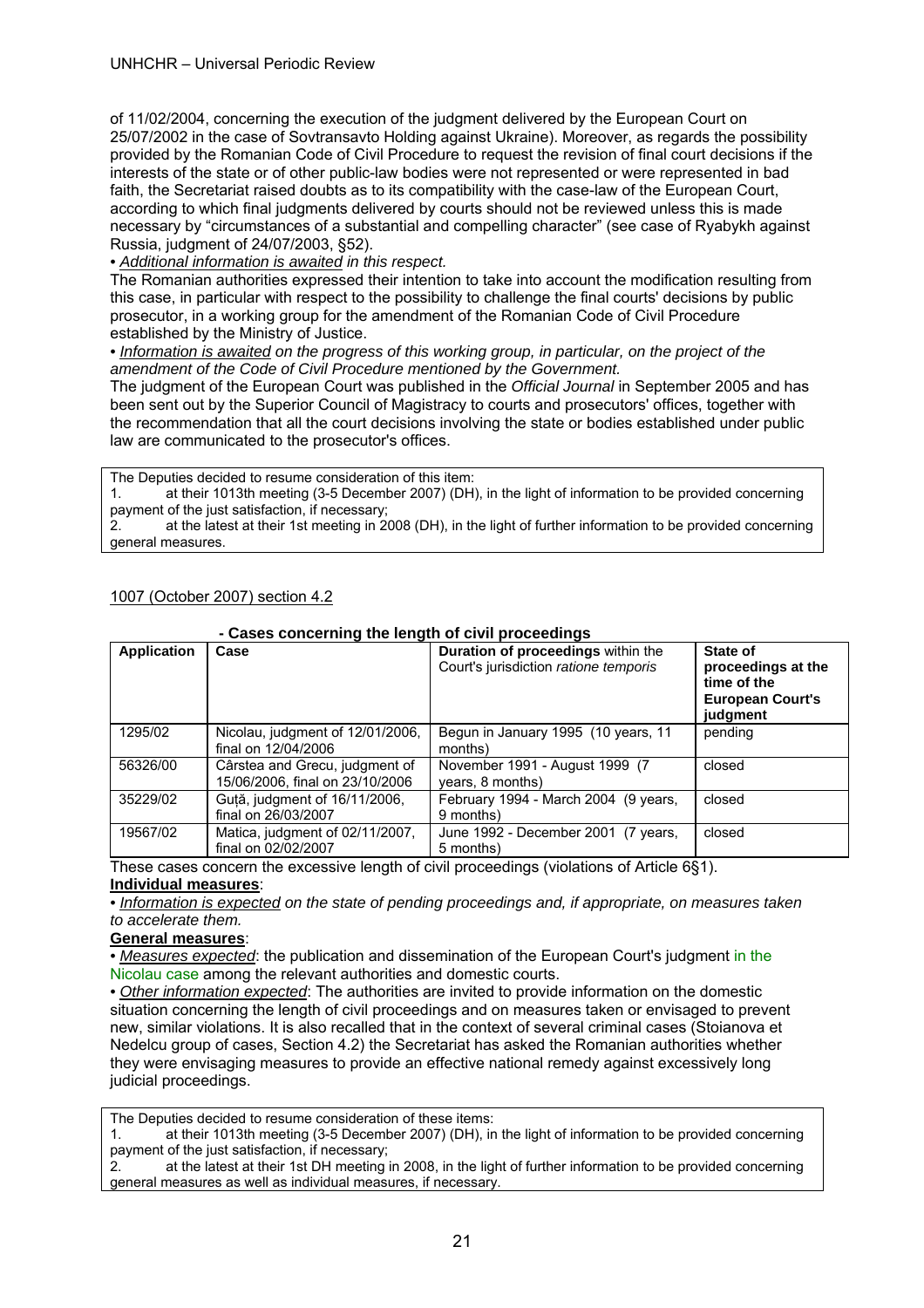#### 997 (June 2007) section 4.2

|          | - Cases concerning the failure to restore or compensate for nationalised          |
|----------|-----------------------------------------------------------------------------------|
|          | property sold by the state to third parties                                       |
| 57001/00 | Străin and others, judgment of 21/07/2005, final on 30/11/2005                    |
| 70639/01 | Barbu, judgment of 12/10/2006, final on 12/01/2007                                |
| 75261/01 | Barcanescu, judgment of 12/10/2006, final on 12/01/2007                           |
| 70890/01 | Danulescu, judgment of 12/10/2006, final on 12/01/2007                            |
| 2608/02  | lonescu Ruxanda, judgment of 12/10/2006, final on 12/01/2007                      |
| 12728/03 | Jujescu, judgment of 29/06/2006, final on 29/09/2006                              |
| 63252/00 | Păduraru, judgment of 01/12/2005, final on 01/03/2006 and of 15/03/2006, possibly |
|          | final on 15/06/2007                                                               |
| 1597/02  | Patrichi, judgment of 12/10/2006, final on 12/01/2007                             |
| 13075/03 | Penescu, judgment of 05/10/2006, final on 05/01/2007                              |
| 4596/03  | Porteanu, judgment of 16/02/2006, final on 16/05/2006                             |
| 38467/03 | Rabinovici, judgment of 27/07/2006, final on 27/10/2006                           |
| 13309/03 | Radu, judgment of 20/07/2006, final on 20/10/2006                                 |
| 58612/00 | Sebastian Taub, judgment of 12/10/2006, final on 12/01/2007                       |
| 25603/02 | Suciu Arama, judgment of 09/11/2006, final on 09/02/2007                          |
| 5691/03  | Toganel and Gradinaru, judgment of 29/06/2006, final on 29/09/2006                |
| 77048/01 | Tovaru, judgment of 12/10/2006, final on 12/01/2007                               |
| 23354/02 | Ungureanu, judgment of 09/11/2006, final on 09/02/2007                            |
|          |                                                                                   |

All these cases concern the sale by the state of property nationalised under the communist regime to third parties (tenants) without compensation to the legitimate owners, although the domestic courts declared, between 1993 and 2000, that the acts of nationalisation had been illegal (violation of Article 1 of Protocol No. 1).

The Strain case also concerns the excessive length of the proceedings for recovery of the property at issue. Proceedings began in September 1993 and lasted until 30/06/1999, when the Timişoara Court of Appeal delivered its final judgment (violation of Article 6§1).

**Individual measures**: The European Court ordered the return of the properties in question or payment of just satisfaction for pecuniary damage corresponding to their market value within three months of the date on which its judgments became final in all the cases except those of Păduraru and Suciu Arama. In the Păduraru case the European Court considered that the question of the application of Article 41 (just satisfaction) was not ready for decision and should accordingly be reserved. In Suciu Arama case the applicant recovered her property before the European Court gave its judgment. The European Court also awarded just satisfaction for non-pecuniary damage in all the cases except those of Păduraru and Porteanu.

The property in question has been returned in the Strain case (a final court decision of 23/02/2006). Just satisfaction for pecuniary damage has been paid in the Porteanu and Radu cases.

• *Information is awaited on the current situation of the applicants, in particular, whether their properties have been returned or if they have received just satisfaction for pecuniary damage.* 

# **General measures:**

 *1) Violation of Article 1 of Protocol No. 1*: In the Strain case, the European Court noted that, even if Law No. 10/2001 provided that a future law would regulate the procedure for granting compensation in similar situations, as well as its forms and its amount, no such law had been voted at the time the judgment was delivered.

Subsequently, in other cases, the European Court noted with interest that Law No. 247/2005, amending Law No. 10/2001, applies the principles expressed in international case-law related to illegal or *de facto* expropriation. The new law qualifies as illegal the nationalisations carried out by the communist regime and provides an obligation of restitution in kind or, if that is impossible, compensation equivalent to the market value of the property. Those so entitled might be compensated in the form of participation, as shareholders, in a mutual investment fund organised as a Romanian limited company (S.A.), registered at the Bucharest Companies Registry on 29/12/2005 (*Proprietatea*, see http://www.fondulproprietatea.ro/en/).

However, the European Court has observed on several occasions that the company *Proprietatea* was not yet operational to the extent of being effectively able to provide the applicants with compensation. Moreover, neither Law No. 10/2001 nor Law No. 247/2005 takes into consideration prejudice resulting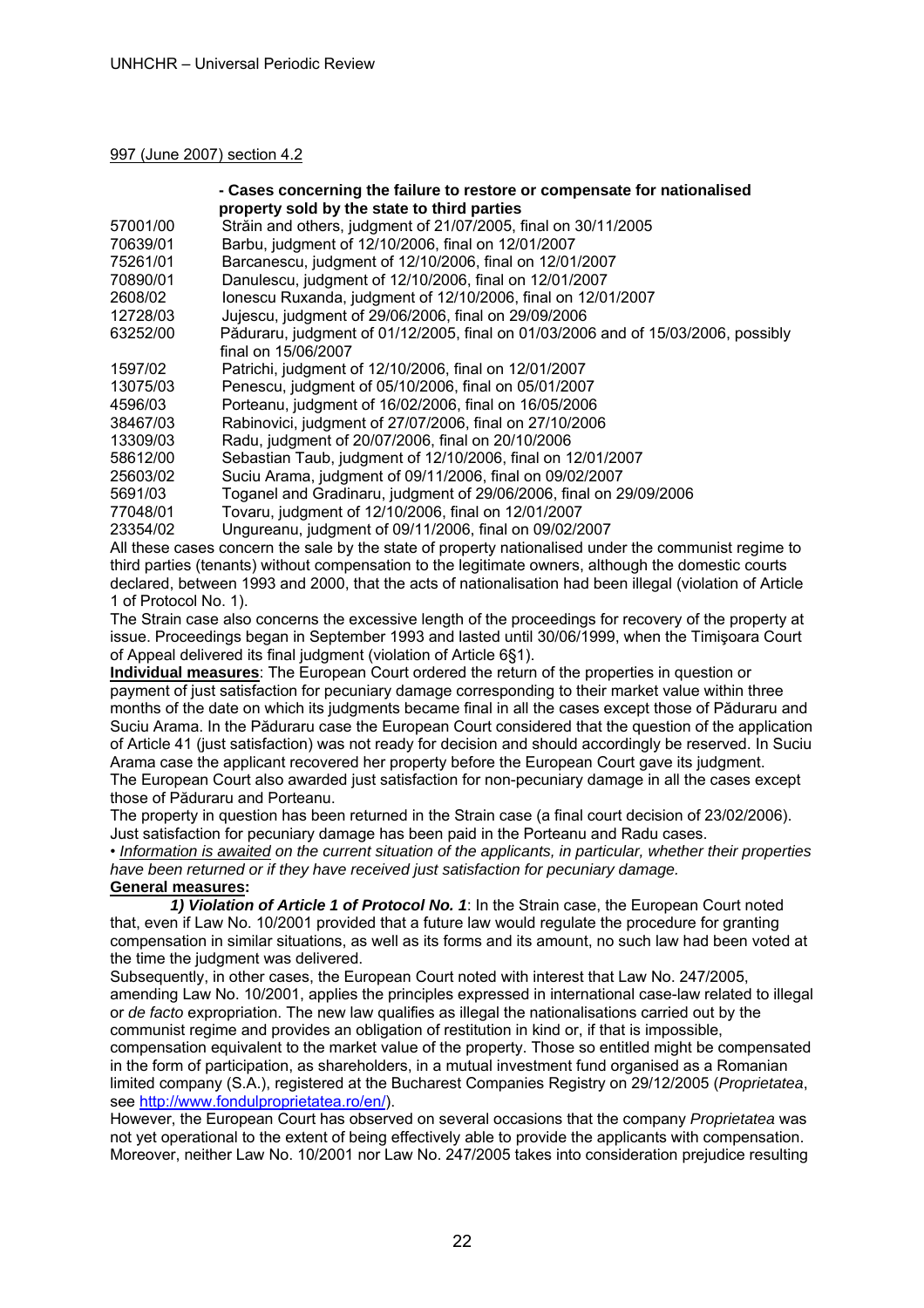from the prolonged absence of compensation of persons who, like the applicants, were deprived of their property despite final judgments ordering its return (see, among others, Porteanu case, § 34). • *Information is expected as to whether the Proprietatea is now operational and on measures taken or envisaged to address the issue of lack of compensation for the period between the final judgments providing the restitution of properties to their owners and their actual enforcement (see, among others, the judgment in the Porteanu case, §34).* 

 *2) Violation of Article 6§1*: The problem of the excessive length of the civil proceedings is being examined in the context of the Nicolau group of cases (992nd meeting, April 2007, Section 4.2)*.*

 *3) Publication and dissemination:* The judgments of the European Court in the Străin, Păduraru and Porteanu cases were published in the *Official Journal* and disseminated.

The Deputies decided to resume consideration of these items:

1 at their at their 1007th meeting (15-17 October 2007) (DH), in the light of information to be provided on the payment of the just satisfaction, if necessary;

2. at the latest at their 1013th meeting (3-5 December 2007) (DH), in the light of further information to be provided concerning both individual and general measures.

#### 1007 (October 2007) section 4.2

59892/00 Maszni, judgment of 21/09/2006, final on 21/12/2006

The case concerns the lack of independence and impartiality of the military court which convicted the applicant, a civilian, in 1998, of driving with a forged licence and suborning a policemen to forgery (violation of Article 6§1). The policeman accused of forging the driving licence being under military jurisdiction, the applicant was tried by a military court as well, under Article 35 of the Code of Criminal procedure, because of the related nature of the charges.

The European Court considered that certain aspects of the status of military judges might cast doubt on their independence and impartiality: for example, under Articles 29 and 30 of Law No. 54/193, they are regular officers in the armed forces, paid by the Ministry of Defence and subject to military discipline, and their promotion is governed by internal army regulations.

On the question of the jurisdiction of military tribunals over civilians, the Court also indicated that it could not share the reasoning according to which a global analysis of the facts was needed in order to avoid inconsistent outcomes where, as in the present case, it was possible to separate the issues. **Individual measures**: The European Court awarded the applicant just satisfaction in respect of nonpecuniary damage.

• *The authorities are invited to provide information on the current situation of the applicant, in particular whether he may request reopening of the proceedings and the erasure of his conviction from his criminal record.* 

**General measures**: Policemen are no longer defined as military personnel: under Law No. 281/2003 on the status of policemen they have become civil servants. Consequently, policemen accused of offences are now tried by ordinary courts.

• *The authorities are invited to provide information about measures taken or envisaged to comply with the requirements of the European Convention with respect to the competence of the military courts (having in mind the European Court's criticism concerning their current jurisdiction in abstracto over civilians) and granting the independence and impartiality of the military judges. Such measures may require changes in the legal framework related to the status and competences of military justice.* 

• *Publication and dissemination of the European Court's judgment among relevant courts and authorities is expected.* 

The Secretariat has written a letter to the Romanian authorities inviting them to present an action plan for the execution of this judgment.

The Deputies decided to resume consideration of this item:

1. at their 1013th meeting (3-5 December 2007) (DH), in the light of further information to be provided concerning payment of the just satisfaction awarded, if necessary;

2. at the latest at their 1st DH meeting in 2008, in the light of further information to be provided concerning general measures and individual measures, if necessary.

#### 1013 (December 2007) section 4.2

60868/00 Vasilescu Grigore, case of 08/06/2006, final on 08/09/2006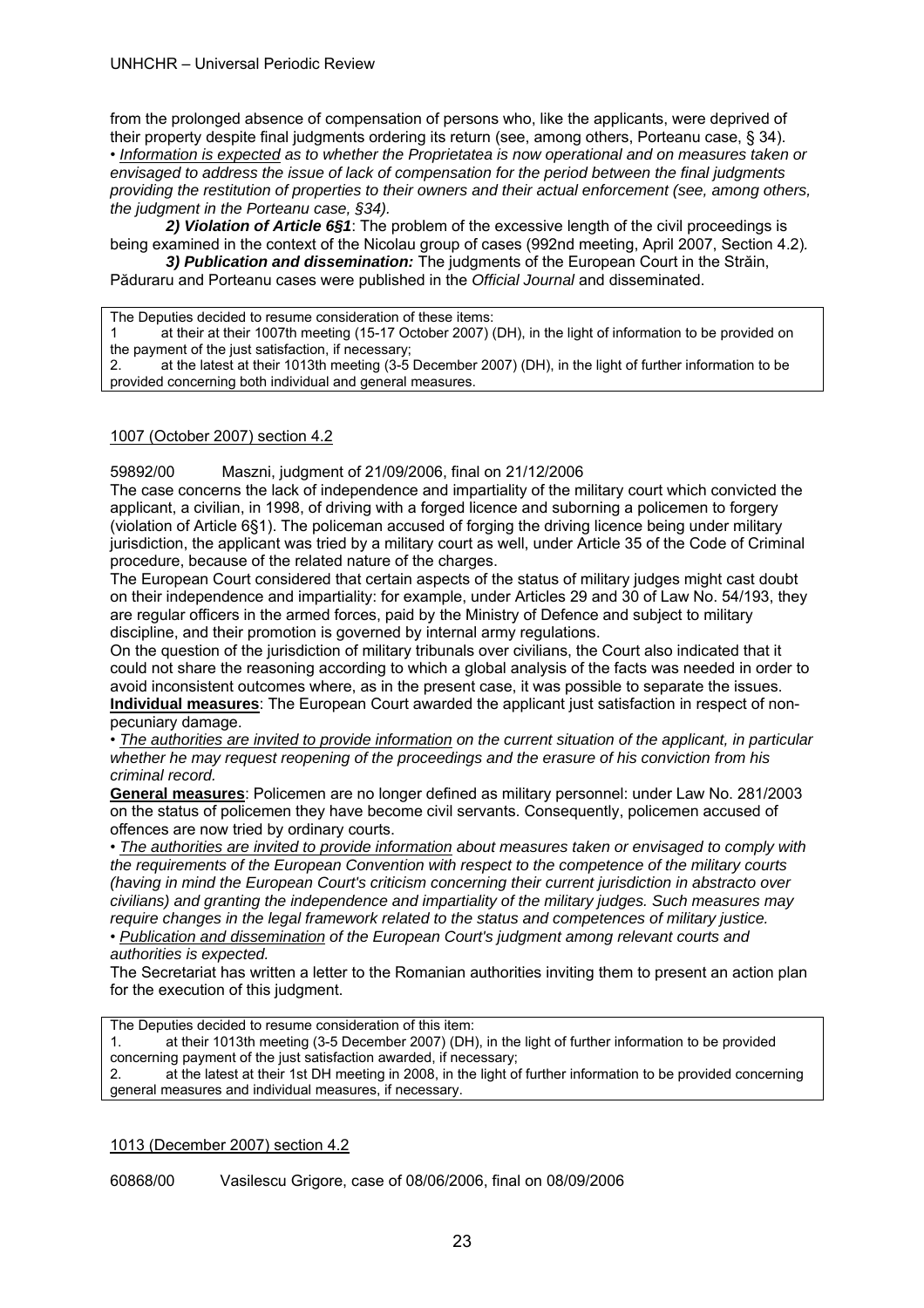#### UNHCHR – Universal Periodic Review

The case concerns the unfairness of certain proceedings brought by the applicant to obtain the restitution of his property, resulting from the domestic courts' failure to take account of certain key arguments he submitted (violation of Art. 6§1). By decision of 26/06/1998, the Buftea Court of First Instance acknowledged the applicant's claims for restitution of property seized after 1945. This decision was subsequently quashed by the Bucharest Departmental Court (08/02/1999) and finally by the Bucharest Court of Appeal (13/12/1999). Neither of these courts took account of the applicant's argument that the decrees Nos 218/1960 and 712/1966, which were the basis of the seizure of the applicant's property, had been found unconstitutional by the Supreme Court of Justice in 1993.

## **Individual measures**:

• *Developments:* In other proceedings, initiated under Law No. 10/2001, the applicant recovered part of his property (a plot of land of 5,425 m² out of 15,000 m² and the buildings on it). Administrative proceedings concerning the restitution of the remaining land were pending when the European Court rendered its judgment.

#### • *Information is expected on the present situation of the applicant.*

**General measures**: As it does not appear that the violation in this case has a structural character, publication and dissemination of the European Court's judgment to the relevant courts and authorities would seem to be sufficient general measures to prevent new, similar violations.

*• Information is expected in this respect.*

The Deputies decided to resume consideration of this item at the latest at their 1028th meeting (3-5 June 2008) (DH), in the light of further information to be provided concerning individual and general measures.

#### 997 (June 2007) section 4.2

#### 62276/00 Nichifor No. 1, judgment of 13/07/2006, final on 13/10/2006

The case concerns the excessive length of certain proceedings concerning civil rights and obligations before the administrative commission responsible for the application of Law No. 112/1995 and before civil courts (violation of Article 6§1). Proceedings began in July 1996 and ended in December 2000 (four years and five months, of which three years and eight months were before the administrative commission).

**Individual measures**: None: the proceedings are closed. The European Court awarded the applicant just satisfaction in respect of non-pecuniary damage.

**General measures**: The European Court noted that that national law requires the administrative commission at issue to take decisions within 30 days.

*• The authorities are invited to inform the Committee whether or not the delay encountered in this case was exceptional and, if appropriate, whether measures have been taken or are planned to ensure that the limits established by law are respected.* 

*• The publication and dissemination of the European Court's judgment to relevant authorities, in particular the administrative commissions for the application of Law No. 112/1995, and domestic courts is awaited.* 

The Deputies decided to resume consideration of this item:

1. at their 1007th meeting (15-17 October 2007) (DH), in the light of further information to be provided concerning payment of the just satisfaction, if necessary;

2. at the latest at their 1013th meeting (3-5 December 2007) (DH), in the light of further information to be provided concerning general measures.

#### 1007 (October 2007) section 4.2

#### **- Cases concerning a violation of the right of access to a court through application of the doctrine of** *res judicata*

62710/00 Lungoci, judgment of 26/01/2006, final on 26/04/2006

78037/01 Caracas, judgment of 29/06/2006, final on 11/12/2006

These cases concern violation of the applicants' right of access to a court resulting from the dismissal of their claims on the ground that they were identical with claims already determined in previous proceedings (violations of Article 6§1). In both cases the Romanian courts wrongly applied Article 1201 of the Civil Code as they failed to take into account new facts which had occurred after the original decisions.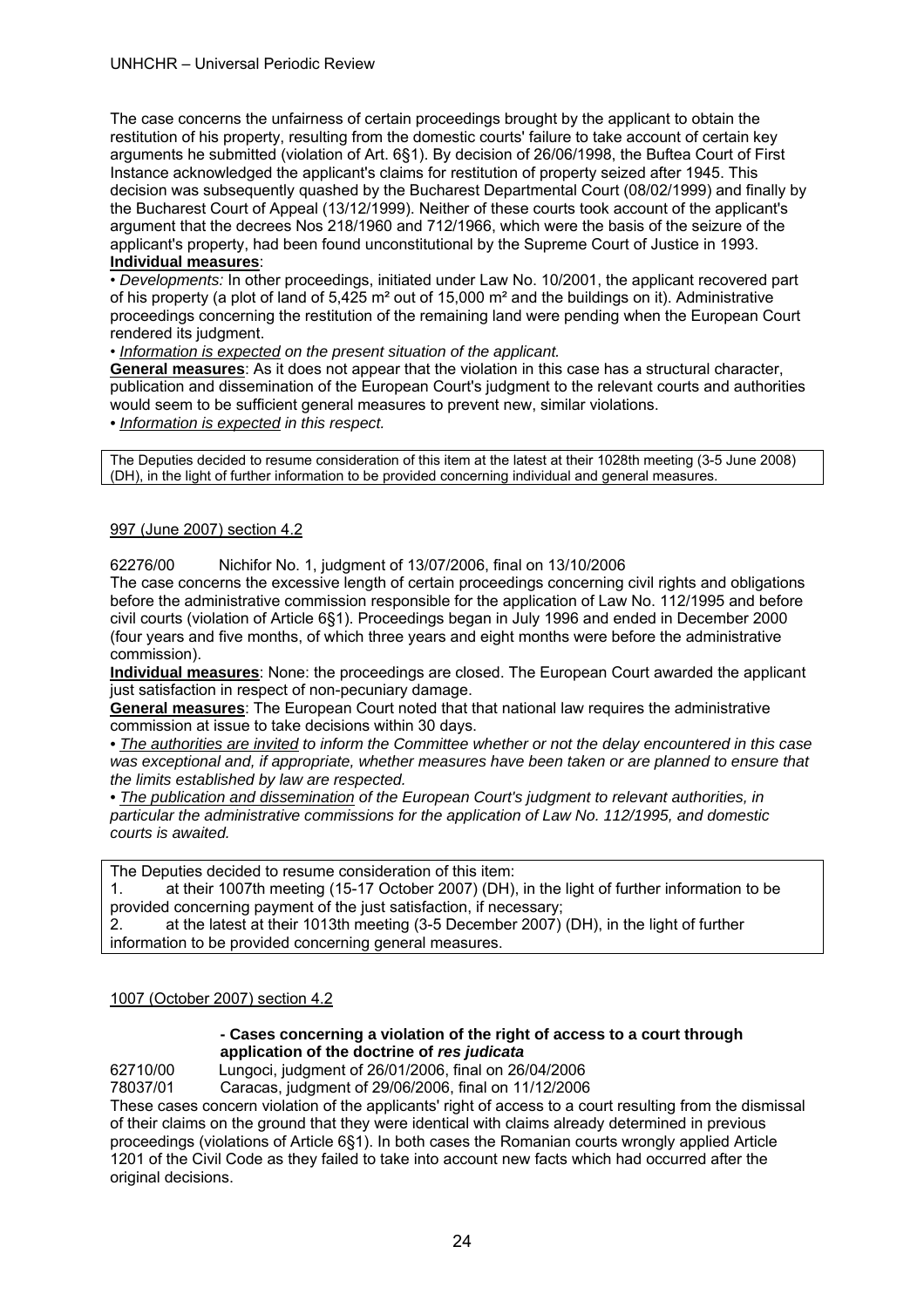In the Lungoci case, in 1999 the court failed to consider a final judgment of 28/03/97 acknowledging the applicant's property title to some flats which had been nationalised in 1950.

In the Caracas case, in the 1998 decision, the court failed to take account of administrative proceedings brought by the applicants under Law No. 112/1995.

The European Court noted that the fact that the applicants had been given access to a court solely for the purposes of seeing their action declared inadmissible under the law in force meant that they had been deprived of a clear and effective right of access to a court.

**Individual measures**: The Romanian law provides in Article 322§2 of the code of civil procedure a possibility of reopening of civil proceedings in cases in which the European Court found a violation of the European Convention. In addition, both applicants were awarded just satisfaction for nonpecuniary damage.

#### **General measures**:

• *Publication and dissemination of the judgments of the European Court, together with a circular, are expected in order to raise domestic courts' awareness of the Convention's requirements as they result from these cases.* 

On 12/07/2006, in the context of the Lungoci case, the Secretariat sent an initial phase letter to the authorities asking for clarifications in order to establish whether the violation has an occasional character or whether other measures should be envisaged with a view to preventing new, similar violations.

• *Information is awaited in this respect.* 

The Deputies decided to resume consideration of these items:

1. at their 1013th meeting (3-5 December 2007) (DH), in the light of further information to be provided concerning payment of just satisfaction, if necessary;

2. at the latest at their 1st DH meeting in 2008, in the light of further information to be provided concerning general measures.

#### 1007 (October 2007) section 4.2

63945/00 Weissman and others, judgment of 24/05/2006, final on 23/10/2006

This case concerns violation of the applicants' right of access to a court due to excessive court fees required at an initial stage of domestic proceedings (violation of Article 6§1).

By a final decision of 21/04/2000, the Supreme Court of Justice dismissed the applicants' action seeking reimbursement in respect of loss of earnings resulting from the state's illegal use of their building, on the ground that they had failed to pay certain sums due in stamp duty required for bringing the proceedings.

The European Court found that the amount in question, calculated on the basis of a set percentage laid down by law of the sum at stake in the proceedings, was not justified either by the particular circumstances of the case or by the applicants' financial situation. Since the amount claimed from the applicants in order to lodge their action was excessive, they were implicitly obliged to abandon the action, which deprived them of the right to have their case heard by a court.

The case also concerns a violation of the applicants' right to the peaceful enjoyment of their possessions:

the European Court found that the Romanian authorities provided no convincing explanation of why the applicants had not been compensated for the state's use of their building (violation of Article 1 of Protocol No. 1).

**Individual measures**: None: the European Court awarded the applicants jointly just satisfaction for pecuniary damage resulting from the lack of compensation.

#### **General measures**:

*1) Violation of Article 6§1*: The European Court noted that, according to Section 21 of the Stamp Duty Act (Law No. 146/1997) in force at the material time, possible application for exemption from stamp duty would have been decided by the Ministry of Finance, which was a party to the proceedings. Moreover, Law No. 146/1997 provided no possibility of an appeal against the decision of the Ministry of Finance.

Following the amendment of Section 21 of Law No. 146/1997 by Law No. 195 of 25/05/2004, it is henceforth a matter for the courts to grant of exemptions, reductions or repayment by instalments in respect of stamp duty.

• *The Romanian authorities are invited to provide information about the current methods of calculation of court fees and basis for granting of exemptions, reductions or repayment by instalments in respect*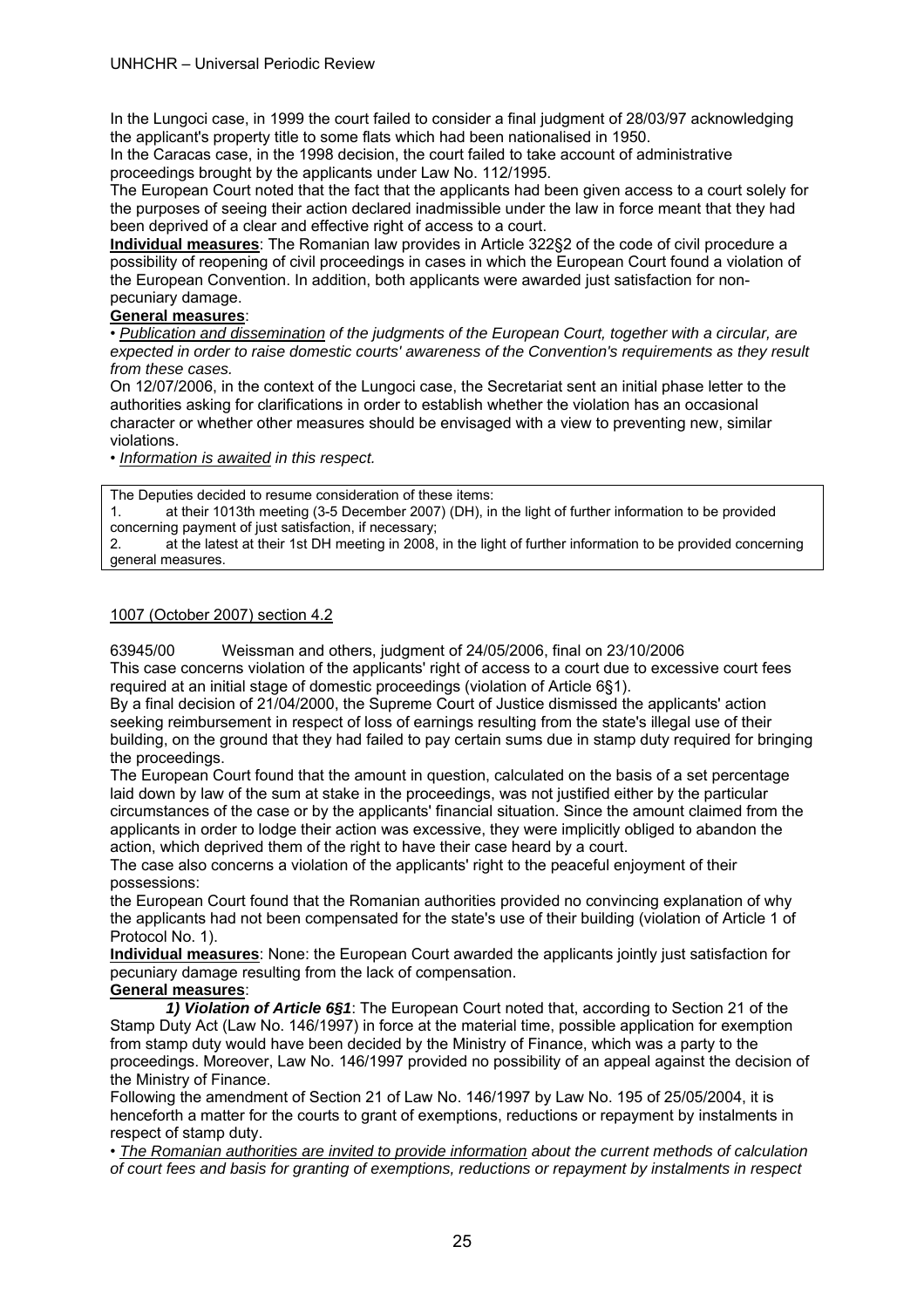*of stamp duty (including relevant examples) and measures taken or envisaged to prevent new, similar violations.* 

*2) Violation of Article 1 of Protocol 1*: The European Court noted that the wording of Articles 485, 486 and 487 of the Civil Code clearly oblige the occupant of a building who is not the owner to return the property together with any profits arising to its owner. In addition, the case-law of the Supreme Court of Justice recognised a possibility for the former owners to obtain reimbursement of rent collected by the state once an action for restitution of possession had been brought.

• *The Romanian authorities are invited to provide information about other possible measures taken or envisaged to prevent new, similar violations.* 

*3) The publication and dissemination of the European Court's judgment*: *Information is awaited in this respect*.

The Secretariat has written a letter to the Romanian authorities inviting them to present an action plan for the execution of this judgment.

The Deputies agreed to resume consideration of this item:

1. at their 1013th meeting (3-5 December 2007) (DH), in the light of further information to be provided concerning payment of the just satisfaction, if necessary;

2. at the latest at their 1st DH meeting in 2008, in the light of further information to be provided on general measures.

# 1013 (December 2007) section 2

67703/01 Hauler, judgment of 12/07/2007, final on 12/10/2007

The case concerns the violation of the applicant's right of access to a court due to the domestic courts' refusal in 1999 and 2000 to review the lawfulness of an administrative decision concerning the allocation of a plot of land (violation of Article 6§1).

**Individual measures**: Romanian law provides, in Article 322§9 of the Code of Civil Procedure, the possibility of reopening civil proceedings in cases in which the European Court found a violation. In addition, the European Court awarded the applicant just satisfaction in respect of non-pecuniary damage.

*• Assessment: No other measure appears to be necessary.* 

**General measures**: The case presents similarities to the Glod case (Section 6.2) in which the Committee of Ministers noted that, following the legislative reforms adopted in 1997 and 2000, courts have full jurisdiction in respect of complaints against administrative decisions dealing with land restitution. Nevertheless, in the present case the European Court observed that the domestic case-law relating to the competence of the courts to decide on the legality of the allocation of land by administrative commissions does not authorise the conclusion that this issue has been solved definitively (§§20-21 of the judgment).

• *Publication and dissemination of the European Court's judgment among relevant courts and authorities are therefore expected in order to raise their awareness of the Convention's requirements as they result from this case.* 

*• Information would be appreciated on other possible measures.* 

The Deputies decided to resume consideration of this item

1. at their 1020th meeting (4-6 March 2008) (DH), in the light of information to be provided concerning the payment of just satisfaction, if necessary;

2. at their 1028th meeting (3-5 June 2008) (DH), in the light of information to be provided concerning general measures, in particular the publication and dissemination of the European Court's judgment.

#### 1013 (December 2007) section 4.2

#### *1 case against Romania and 1 case against Hungary and Romania*

71099/01 Monory, judgment of 05/04/2005, final on 05/07/2005

7198/04 Iosub Caras, judgment of 27/07/2006, final on 11/12/2006

These cases concern questions related to the application by the Romanian authorities of the 1980 Hague Convention on the Civil Aspects of International Child Abduction (violations of Article 8). In the *Monory case*, the European Court condemned the way in which the Romanian authorities dealt with the applicant's request for the return to Hungary of his daughter (nearly 4 years old), who had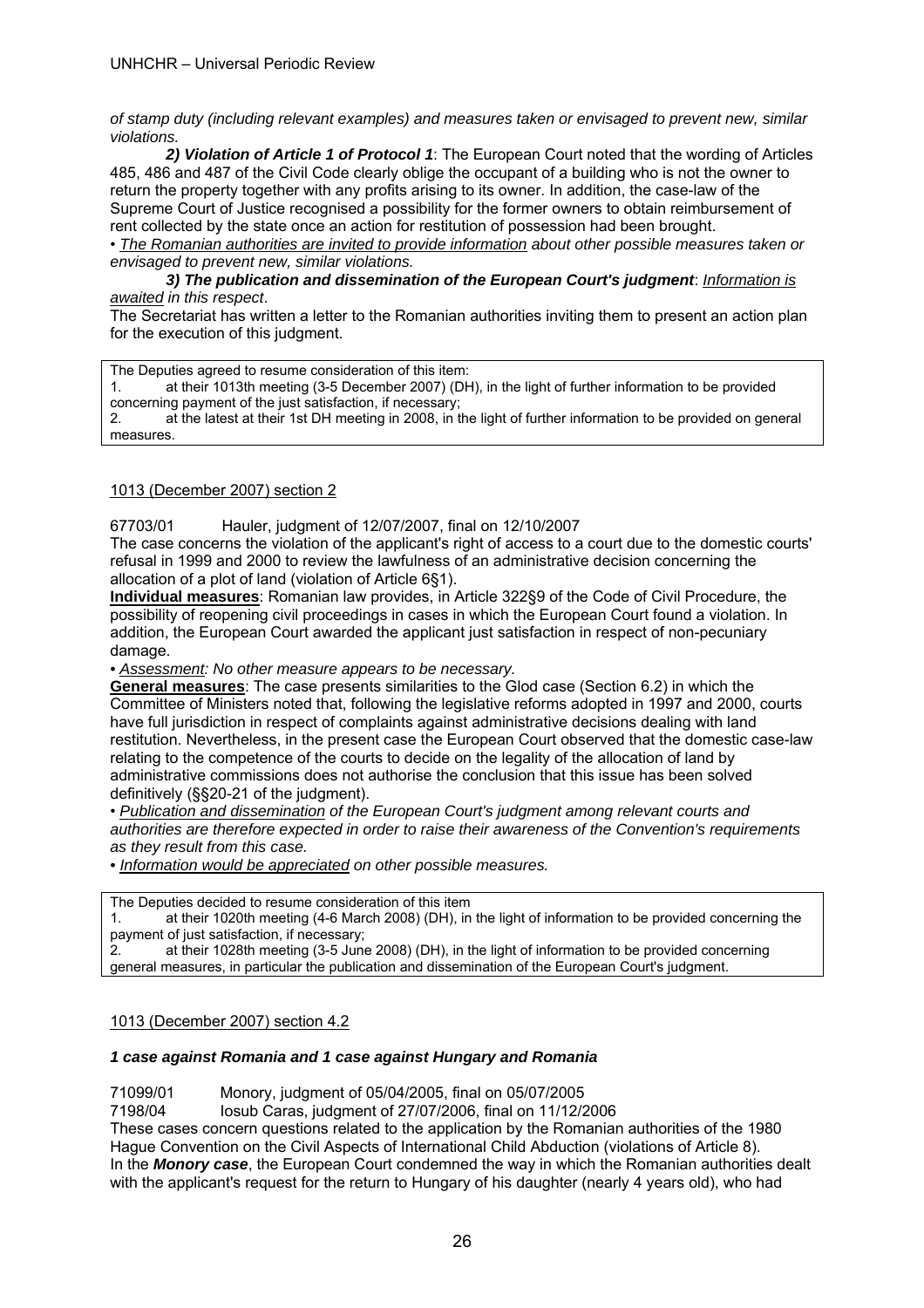been kept in Romania without the applicant's consent by his wife. The request for the return of the child lodged by the applicant in January 1999 under the 1980 Hague Convention was eventually rejected by the Oradea Court of Appeal in February 2000. The Romanian courts found in particular that the retention of the child by her mother was not unlawful since the applicant did not have exclusive custody rights. Furthermore, they noted that the child had already been integrated into her new environment. The European Court found that the Romanian authorities had failed to make adequate and effective efforts to assist the applicant in his attempt to secure the child's return in that - they wrongly interpreted the Hague Convention as not being applicable to the present case, in spite of its obvious meaning which transpires from its very text, its Explanatory Report and from the recognised common practice of other European states;

- they failed to respond to the urgency of the situation, letting more than twelve months pass before adopting the final decision rejecting the applicant's request while indicating that the child had adapted to her new environment;

- they failed to take all provisional measures, including extra-judicial measures, which might have helped prevent further harm to the child or prejudice to the interested parties in accordance with Article 7 of the Hague Convention.

The *Monory* case also concerns the excessive length of the divorce and child custody proceedings before the Hungarian courts (violation of Article 6§1). The proceedings were brought by the applicant on 28/04/1999 and ended on 29/10/2003, when the Vác District Court declared the couple's divorce and granted the mother custody of the child.

In the *Iosub Caras* case, in November 2001 the Romanian Ministry of Justice received a request under the Hague Convention for the return of the applicant's child. The applicant claimed that his wife was wrongfully retaining their daughter in Romania, without his consent. In January 2002, the Ministry of Justice, acting as the Central Authority for the purpose of the Hague Convention, instituted proceedings on behalf of the applicant for the return of the child. The request was rejected in a final decision of the Bucharest Court of Appeal in June 2003 on the ground that, since the introduction of the proceedings under the Hague Convention, another Romanian court, in a final decision of 18/09/2002, had ruled the divorce of the parents and had granted sole custody of the child to the mother.

The European Court concluded that the Romanian authorities failed to fulfil their positive obligations under Article 8 on the following grounds:

- that, by failing to inform the divorce courts of the existence of the Hague proceedings, the authorities (in particular the Ministry of Justice) deprived the Hague Convention of its very purpose, i.e. to prevent a decision on the merits of the rights to custody being taken in the state of refuge;

- that the time taken by the courts to decide finally in this case (more than 18 months from the date of lodging the request for the return of the child to the date of final decision) failed to meet the urgency of the situation.

The European Court also expressed its concern that the domestic courts, when ruling on the Hague proceedings, based their judgment, among other arguments, on the fact that the custody rights had been decided on the merits, while the Hague proceedings were still pending.

#### **Individual Measures**:

*1) Monory case*: As the child is currently living in Romania, the Romanian authorities were asked whether the applicant currently enjoyed visitation rights. By letter of 30/11/2005, the Romanian authorities indicated that the applicant took no step under Romanian law to exercise his visiting rights.

*2) Iosub Caras:* None: the European Court noted that the national courts' refusal under the Hague Convention to order the return of the child, being also based on arguments which constitute an interpretation of the facts and evidence adduced in the case, did not appear to be arbitrary. The applicant was awarded just satisfaction in respect of non-pecuniary damage.

#### **General Measures:**

#### *1) Violations of Article 8:*

*- Proper application of the 1980 Hague Convention* 

Various measures related to the proper application of the 1980 Hague Convention are being examined in the context of the Ignaccolo-Zenide case (Section 4.2). In the context of the present cases it should be underlined that according to Law No. 369/2004 on the implementation of the 1980 Hague Convention a special court (the Bucharest Court for children and family issues) has been created, which is competent to deal with requests for the return of children under the 1980 Hague Convention. Further, study of the provisions and the application of Law No. 369/2004 is a part of the initial training of legal trainees in family law and "European Convention of Human Rights". The application of Law No. 396/2004 is also a priority in continuous training and is an element of the subjects of the seminars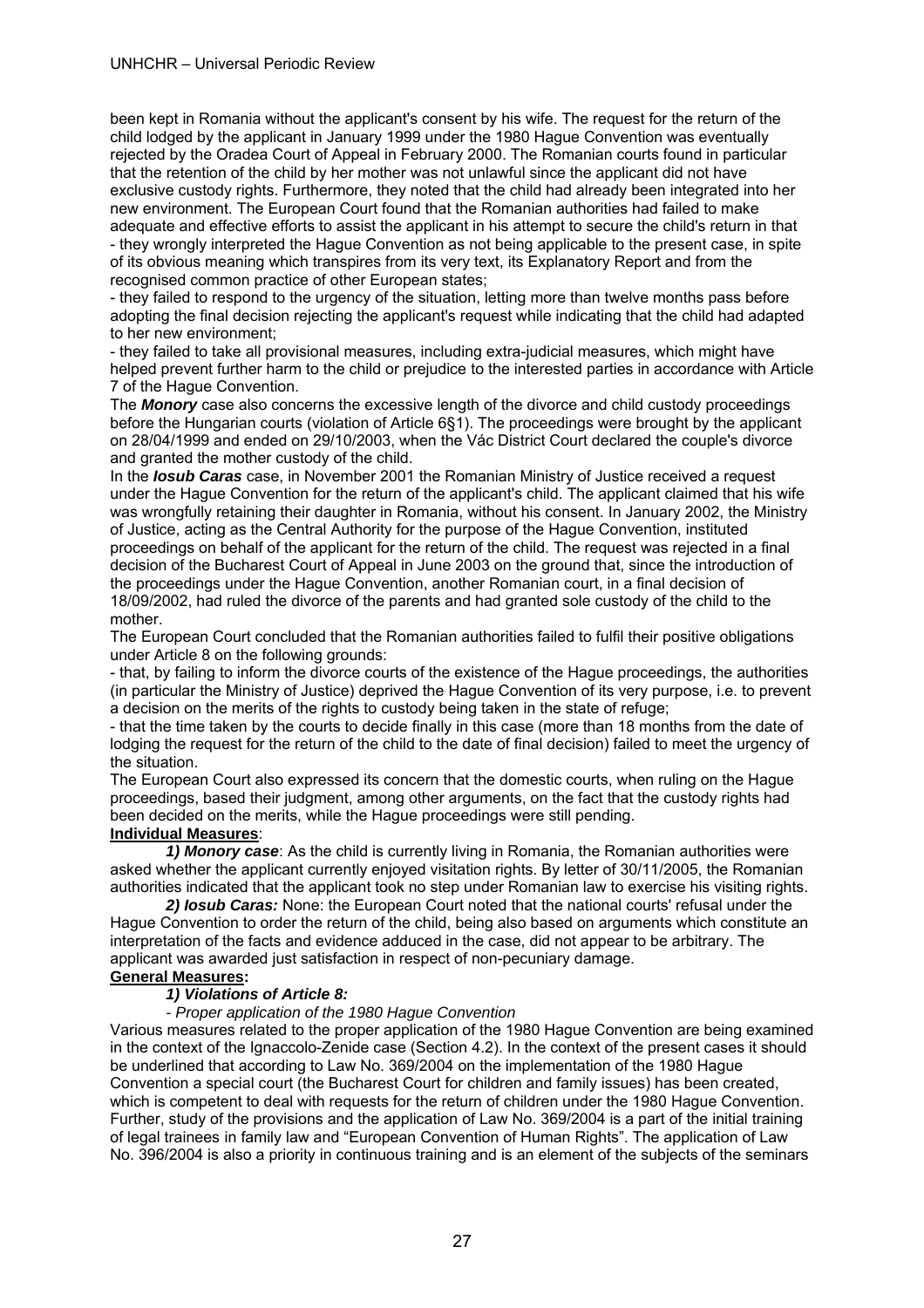organised by the Institute in the series of training on "Justice for minors" and "The European Convention - civil aspects".

*• Information is awaited on other measures taken or envisaged in order to prevent new, similar violations resulting, in particular, from failure to inform relevant domestic courts of the existence of the Hague proceedings.* 

*- Need to respond to the urgency of the situation* 

• *Statistical information, including relevant examples, is awaited on the length of the proceedings related to the application of the 1980 Hague Convention.* 

*- Need to take appropriate provisional measures* 

Various information, in particular related to the provisional access right, has been provided in the context of the Ignaccolo-Zenide case (Section 4.2).

 *2) Publication and dissemination:* The judgment in the Monory case has been translated and published in the *Official Journal* of Romania and on the Internet site of Supreme Court of Cassation and Justice (<http://www.scj.ro/decizii\_strasbourg.asp>). In addition, it was transmitted to the Bucharest court which is provisionally assuring the functions of the special court.

• *The publication and dissemination of the European Court's judgment in the Iosub Caras case to relevant domestic courts and institutions are also expected.*

 *3) Violation of Article 6§1 in the Monory case*, this case presents similarities with the Tímár group (judgment of 25/02/03, Section 4.2).

• *The confirmation of the publication and dissemination of the judgment by Hungary is awaited particularly in view of the European Court's finding that special diligence is required in child custody disputes.* 

The Deputies decided to resume consideration of these items:

1. at their 1020th meeting (4-6 March 2008) (DH), in the light of further information to be provided concerning payment of the just satisfaction awarded, if necessary;

2. at the latest at their 1028th meeting (3-5 June 2008) (DH), in the light of further information to be provided on general measures.

#### 1007 (October 2007) section 2

71525/01 Dumitru Popescu No. 2, judgment of 26/04/2007, final on 26/07/2007 The case concerns the absence of judicial guarantees related to interception of the applicant's telephone conversations under Law No. 51/1991 on national security (violation of Article 8). The European Court, noting that under Article 13 of this law telephone conversations unlimited as to time could be intercepted by simple authorisation of the prosecutor, considered that prosecutors could exercise considerable discretion with regard to serious interference with private life considering that their did not fulfil the requirement of independence from the executive. Furthermore, at the material time, permission to carry out telephone interception was not subject to review, either before or after the fact, by an independent, impartial judicial authority. The European Court also observed that Romanian law provided no safeguards concerning the need to keep recordings of telephone calls intact and in their entirety, or their destruction. Lastly, the European Court noted that the Romanian intelligence service was the only authority empowered to certify that the recordings were genuine and reliable but that doubts existed with regard to its independence and impartiality.

**Individual measures**: The European Court noted that the finding of a violation of Article 8 constituted sufficient just satisfaction in respect of the non-pecuniary damage sustained.

• *Information is expected as to whether the recordings in question have been destroyed.*  **General measures**: The European Court that the Code of Criminal Procedure now contains many safeguards concerning the interception and transcribing of telephone calls, the storage of relevant information and the destruction of information which is not relevant. Thus, Laws Nos. 281/2003 and 356/2006 modifying the Code of Criminal Procedure require a reasoned judicial authorisation for operations of interception and recording of telephone or other electronic communications. It also seems that responsibility for determining the reliability of recordings has now to the National Institute of Forensic Expertise, which acts under the authority of the Ministry of Justice and whose experts, as "public officials" are completely independent from the authorities responsible for intercepting or transcribing communications (§§82-83).

Nevertheless, the European Court noted that the public prosecutor apparently still had powers to order surveillance measures under Article 13 of Law No. 51/1991 in the event of a presumed threat to national security. This assumption was attested to by a recent decision of the Romanian Constitutional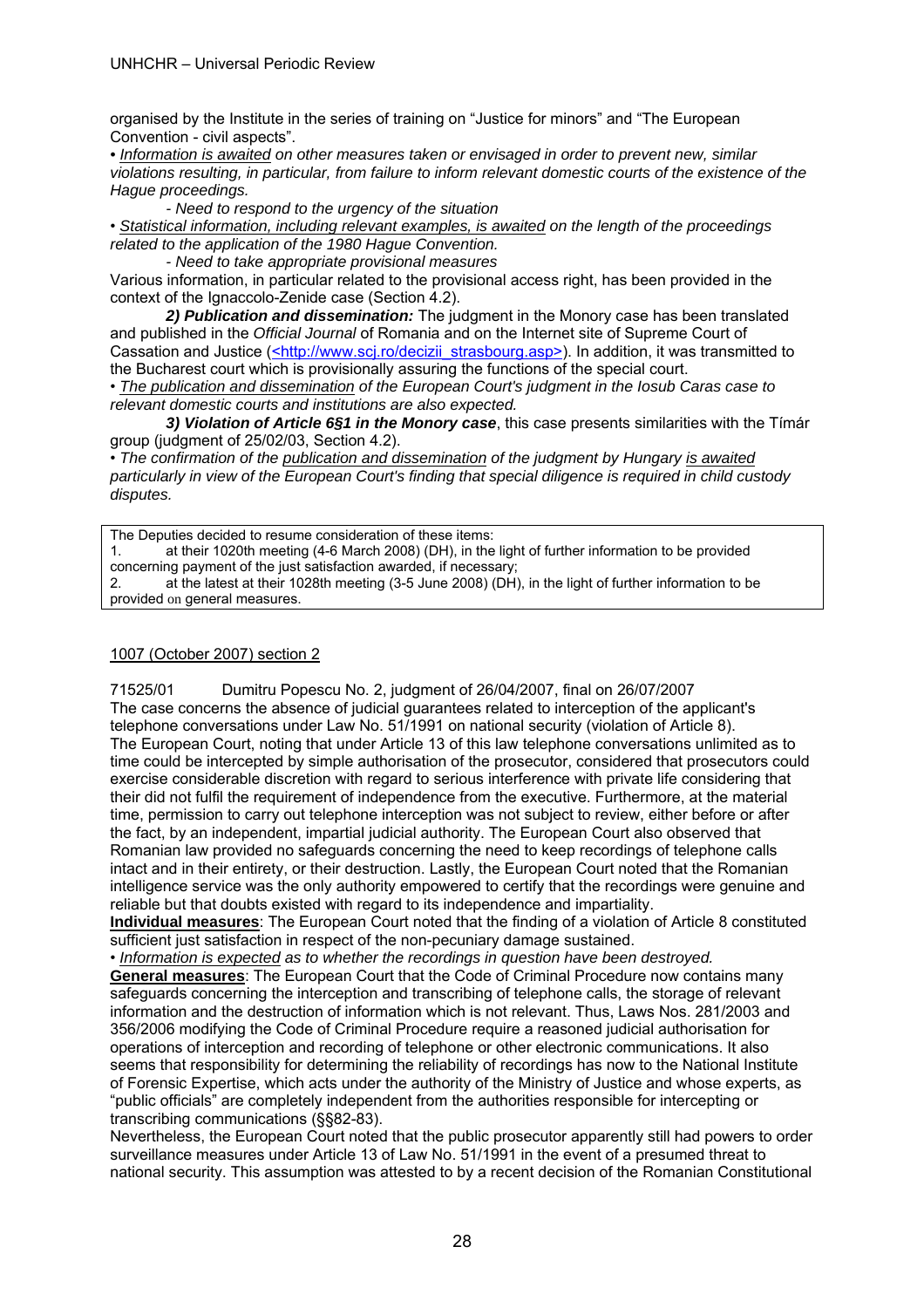Court (published in the *Official Journal* of 16/01/2007) according to which the application of Law 51/1991 was justified by its "special character", even after the entry into force of the reforms of the Code of Criminal Procedure (§84).

• *Information is expected on the current legal framework regulating the issue of telephone interception and measures taken or envisaged to avoid any future violations.*

• *Publication of the European Court's judgment and its dissemination among relevant courts, public prosecutors' offices and the authorities responsible for interception of telephone conversations are also expected, to raise their awareness of the Convention's requirements as they result from this case.*

The Deputies decided to resume consideration of this item at the latest at their 1st meeting DH in 2008, in the light of information to be provided concerning general and individual measures.

### 992 (April 2007) section 4.2

#### **- Cases of length of criminal proceedings**

| <b>Application</b> | Case                                                                     | <b>Duration within the European Court's</b><br>jurisdiction | <b>State of proceedings</b><br>at the time of the<br><b>Court's judgment</b> |
|--------------------|--------------------------------------------------------------------------|-------------------------------------------------------------|------------------------------------------------------------------------------|
| 73502/01           | Aliuta, judgment of 11/07/2006,<br>final on 11/10/2006 <sup>1</sup>      | Begun September 1997                                        | pending                                                                      |
| 71649/01           | Petre, judgment of 27/06/2006,<br>final on $23/10/2006^2$                | Begun December 1996 and 7 January<br>1997                   | pending                                                                      |
| 77517/01+          | Stoianova and Nedelcu,<br>judgment of 04/08/2005, final on<br>04/11/2005 | April 1993 – November 1997; May 1999<br>- April 2005        | closed                                                                       |
| 78048/01           | Tudorache, judgment of<br>29/09/2005, final on 29/12/2005                | April 1998 - March 2005                                     | closed                                                                       |

The cases concern the excessive length of criminal proceedings brought against the applicants (violations of Article 6§1).

#### **Individual measures**:

• *The authorities are invited to provide information on the current state of the pending proceedings and, if appropriate, to take appropriate measures to accelerate them.*

**General measures**: On 03/04/2006, the Romanian authorities, in co-operation with the Commission for Democracy through Law (Venice Commission), organised a conference on possible remedies in respect of excessive length of proceedings. The discussions concerned the identification of the reasons for excessive length of proceedings and remedies. The results of the conference have been partially reflected in the conclusions of a study published by the Venice Commission at the end of 2006. The Romanian authorities intend to examine the adoption of possible practical solutions to the problem of the excessive length of proceedings, taking into account the conclusions of the Venice Commission.

• *Further information is awaited on measures envisaged to prevent new violations due to excessive length of proceedings and on possibilities of establishing effective domestic remedies, taking into account Committee of Ministers' Recommendation Rec(2004)6 to member states on the improvement of domestic remedies.* 

• *The Romanian authorities are invited to ensure the publication and the wide dissemination of the European Court's judgments to all prosecutors' offices and courts, underlining the conclusion that, when reopening of criminal proceedings is ordered by a prosecutor following a decision to abandon them, the overall length of the proceedings within the meaning of Article 6§1 of the Convention must take into account the time elapsed before the decision to abandon. Therefore special diligence might be required in the handling of such cases.* 

The Deputies decided to resume consideration of these items

1. at their 997th meeting (5-6 June 2007) (DH), in the light of information to be provided concerning payment of the just satisfaction, if necessary;

2. at the latest at their 1007th meeting (16-17 October 2007) (DH), in the light of further information to be provided concerning general measures, as well as individual measures if necessary.

 $\overline{a}$ 

 $1$  This case also appears in Section 3.a

<sup>&</sup>lt;sup>2</sup> This case also appears in Section 3.a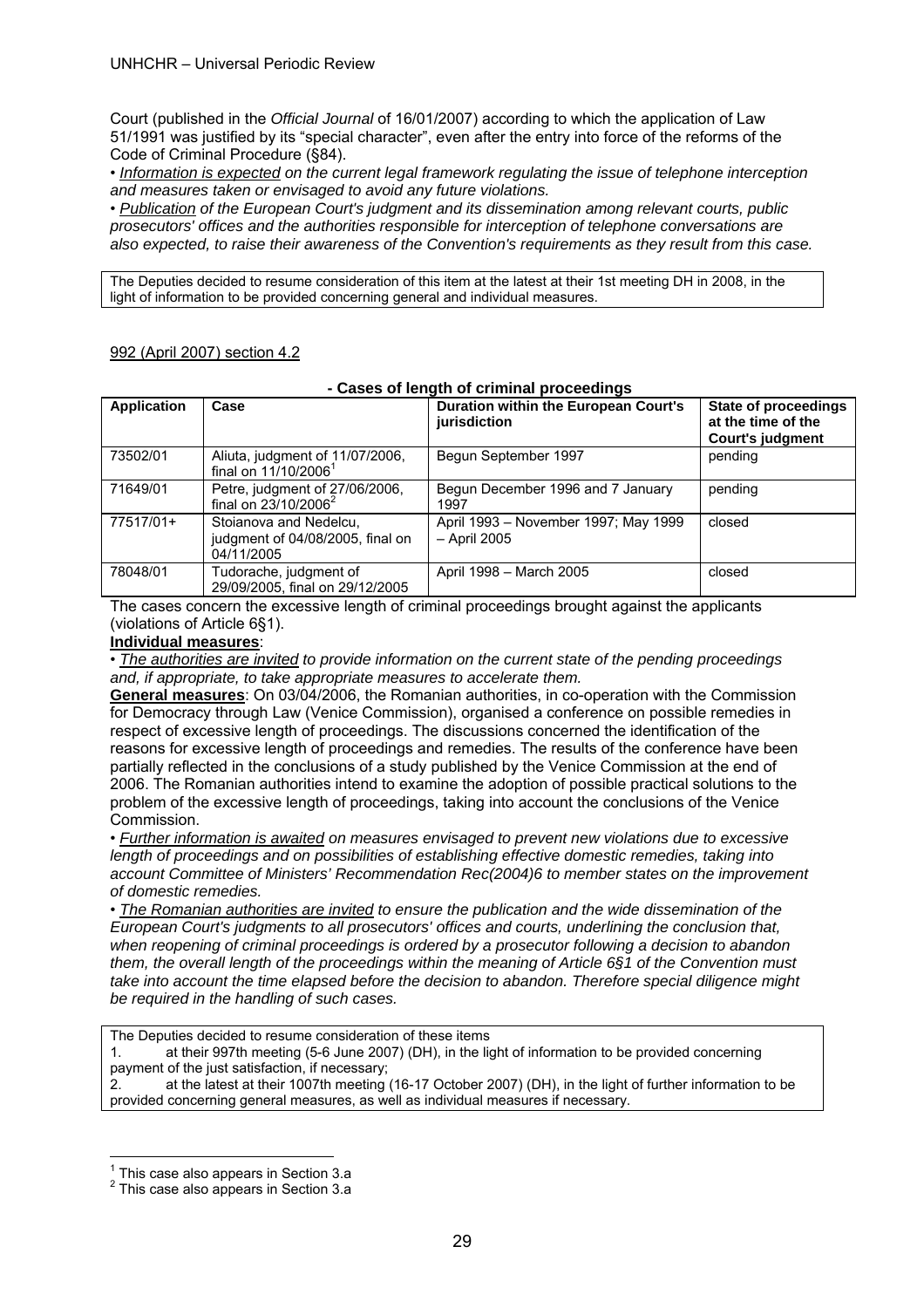#### 1013 (December 2007) section 4.2

#### **- Cases concerning late enforcement of final judicial decisions ordering payment of certain sums of money by a public institution**

73970/01 Sacaleanu, judgment of 06/09/2005, final on 06/12/2005 1486/02 Orha, judgment of 12/10/2006, final on 12/01/2007  **CM/Inf/DH(2007)33** 

These cases concern late enforcement of final judicial decisions ordering payment of certain sums of money by public institutions (violations of Article 6§1).

In the Sacaleanu case the applicant's employer (the State Inspectorate for People with Disabilities) was ordered to pay her wages and penalties until her reinstatement in her former post (which eventually occurred in 2000), as well as costs and expenses. These sums were paid to the applicant with significant delays and in several instalments, almost twenty months having sometimes elapsed between them. The applicant only received the total sum on 22/02/2002. The European Court noted that the employer, as a state-funded public institution, could only pay its debts with specific sums assigned for the purpose by the Ministry of Finance. The European Court noted that delays in paying sums due to the applicant were sometimes caused by the fact that the Ministry had not made over the necessary sums in time. It therefore concluded that the state, through its own acts, had made it impossible for the applicant promptly to recover the sums which were due to her by virtue of final court decisions.

In the Orha case, the municipal authorities were ordered to pay to the applicants certain sums for expropriation of their property. The European Court noted that the decision given in October 1999 was neither executed nor annulled or modified following the application of recourses provided by law. Further, it also noted that the Law No. 33/1994 on expropriation did not provide any procedure to bring a judicial action in order to fix the modalities and time-limits for payments.

In the Orha case the European Court also considered that, by refusing to enforce the judgment the authorities had deprived the applicants of the peaceful enjoyment of their possessions (violation of Article 1 of Protocol No. 1).

## **Individual measures**:

 *1) Sacaleanu:* None: the sums at issue were paid to the applicant on 22/02/2002. The nonpecuniary damage suffered by the applicant has been compensated by the European Court under Article 41 of the Convention.

 *2) Orha:* The European Court found that the question of just satisfaction was not ready for decision and therefore reserved it.

#### **General measures**:

On 21 and 22 June 2007 a high level Round Table (organised by the Department for the Execution of Judgments of the European Court of Human Rights) between representatives of the Council of Europe and the authorities of different states was held to discuss solutions to the structural problems of nonenforcement of domestic court decisions. In this context the representatives of the Romanian authorities exchanged their experiences on the measures taken or under way to prevent similar violations and examined possible further reforms to be adopted.

• *Information is awaited on the measures envisaged or already adopted by the Romanian authorities to establish a system allowing the prompt payment by the public institutions of the debts owed by them by virtue of final court decisions (see the conclusions of the above mentioned Round table CM/Inf/DH(2007)33).* 

In the context of the Orha case the European Court also raised the question of certain shortcomings of Law No. 33/1994 on expropriation (§25 of the judgment).

• *Information is expected on the authorities' assessment whether the violation found by the European Court in this case has a structural character and on measures taken or envisaged to prevent similar violations.* 

• *Are also expected: publication and dissemination of the European Court's judgments to relevant domestic courts and institutions.* 

#### The Deputies,

1. recalled the conclusions of the Round table on the non-enforcement of final domestic decisions, held in June 2007 in Strasbourg, in which the Romanian authorities took part;

2. invited the Romanian authorities to continue their reflection on measures to be taken to avoid new violations similar to those found in these cases and to submit an action plan in this respect;

3. decided to resume consideration of these items at their 1020th meeting (4-6 March 2008) (DH), in the light of further information to be provided on payment of the just satisfaction, if necessary;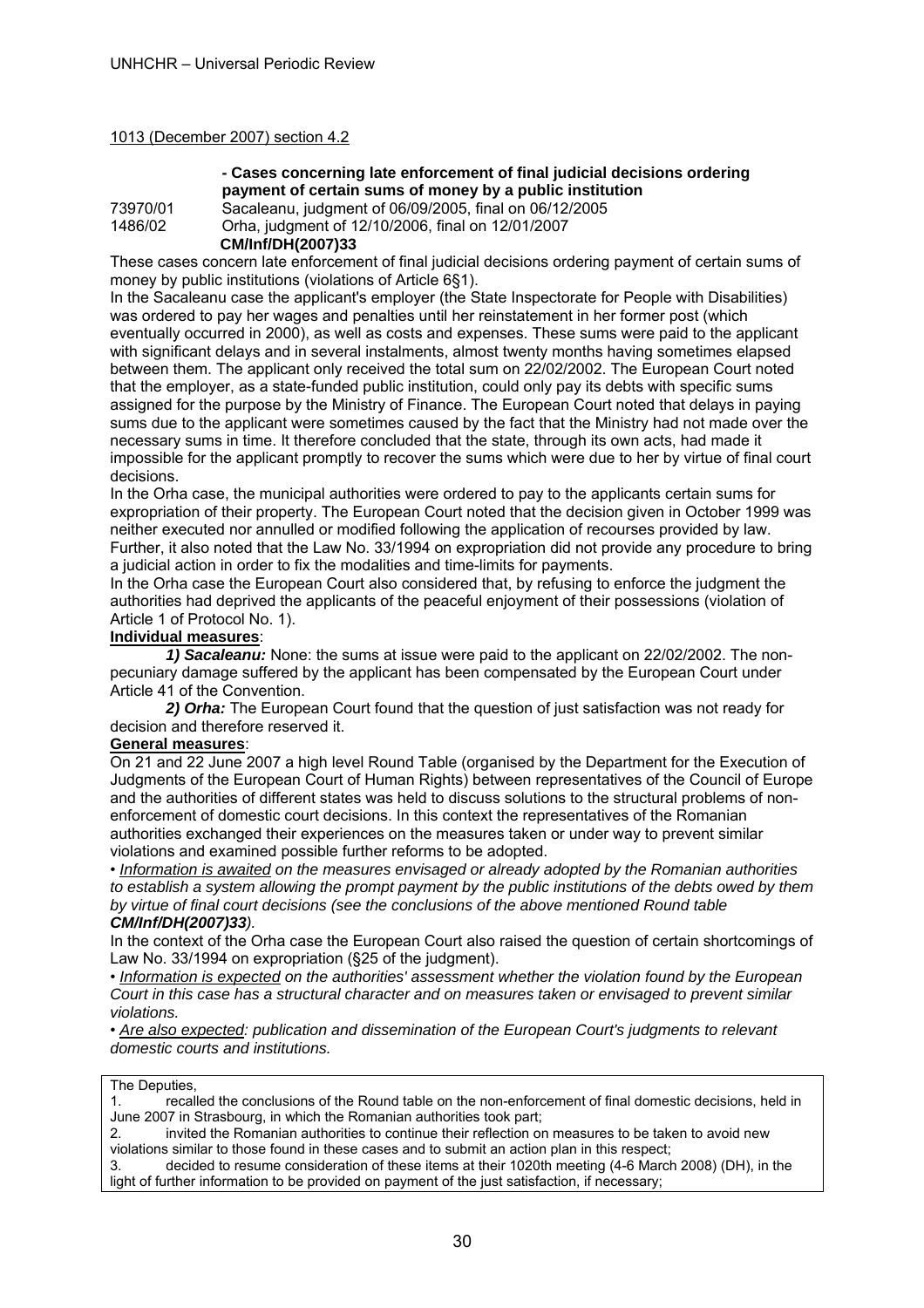4. decided to resume consideration of these items at the latest at their 1028th meeting (3-5 June 2008) (DH), in the light of further information to be provided concerning the Romanian authorities' assessment of the situation at the national level and on the measures taken or envisaged in order to ensure that the public institutions enforce without delay the final domestic decisions, in particular if those impose on them the obligation of payment of certain sums of money.

#### 1007 (October 2007) section 2

77217/01 Cleja and Mihalcea, judgment of 08/02/2007, final on 08/05/2007 This case concerns a violation of the applicants' right to the peaceful enjoyment of their possessions in that, for a protracted period, they were prevented from using their property due to domestic courts' refusal to order the eviction of the tenants from their flat (violation of Article 1 of Protocol No. 1). In March 1994, the Romanian courts ordered the return to the applicants of the flat nationalised during the communist period. In 1999, the applicants brought an action for eviction of the former state tenants conditional on an exchange of flats on the basis of Articles 23-25 of the Emergency Government Order No. 40/1999 on the protection of tenants and the fixing of rents for residential accommodation ("E.G.O. No. 40/1999"), submitting a certified declaration of a third party that she would rent another flat to the tenants. In December 2002, the Supreme Court of Justice rejected the action for eviction finding that the applicants' request did not fulfil the conditions laid down in Article 23§3 of E.G.O. No. 40/1999 since it was not possible to oblige a third party to conclude a lease with the tenants, a simple declaration not being considered as a sufficient guarantee. Furthermore, the flat proposed by the applicants to the tenants was found not to respect the minimum requirements laid down in Annex No. 1 to Law No. 114/1996, to which Article 23§2 of the E.G.O. No. 40/1999 referred since its modification by Law No. 241/2001 (§18).

The European Court, noting the lack of a formal procedure under Article 23§3 of E.G.O. No. 40/1999 and the fact that the applicants submitted a certified declaration, found that the interpretation and the application of Article 23§3 by the courts could not be considered as being foreseeable and ensuring a fair balance between the interests at issue. It also noted that the modified Article 23§2 led to a disproportionate protection of the interests of the tenants to the detriment of the owners, **Individual measures**: The applicants recovered their flat in 2004. In addition, the European Court awarded them jointly just satisfaction in respect of both pecuniary and non-pecuniary damage. *• Assessment: it seems that no further measure is necessary.* 

#### **General measures:**

• *Information is expected on current legislation and practice regulating the issue of the eviction of former state tenants conditional on an exchange of flats and measures taken or envisaged in order to avoid any future violations.* 

• *Publication of the European Court's judgment and its dissemination among relevant courts are also expected, to raise their awareness of the Convention's requirements as they result from this case.* 

The Deputies decided to resume consideration of this item:

1. at their 1013th meeting (3-5 December 2007) (DH), in the light of information to be provided concerning the payment of just satisfaction, if necessary;

2. at their 1st DH meeting in 2008, in the light of information to be provided concerning general measures.

#### 1013 (December 2007) section 4.2

1434/02+ Lupaş and others, judgment of 14/12/2006, final on 14/03/2007

The case concerns the violation of the applicants' right of access to a court due to the application of a rule requiring unanimity amongst joint owners in order to bring an action for recovery of a property held in common which had been nationalised under the former regime (violation of Article 6§1). The 19 applicants are the descendants of certain joint owners of a 50-hectare plot on the Black Sea coast, which was expropriated in 1950 for the construction of a military base. In 1998 and 1999 three actions for recovery of the property were brought by some of the applicants, without the agreement of the heirs of two of the former co-owners. Between 2001 and 2002 all three actions were dismissed at final instance by the Supreme Court of Cassation pursuant to the unanimity rule, on account of the refusal of one of the heirs and the difficulty of identifying all the heirs of one of the former owners. The European Court noted that the unanimity rule had satisfied the criteria of accessibility and predictability and it had pursued the legitimate aim of protecting the rights of all the heirs of the former joint owners of the property. On the other hand, given the circumstances of the case, the strict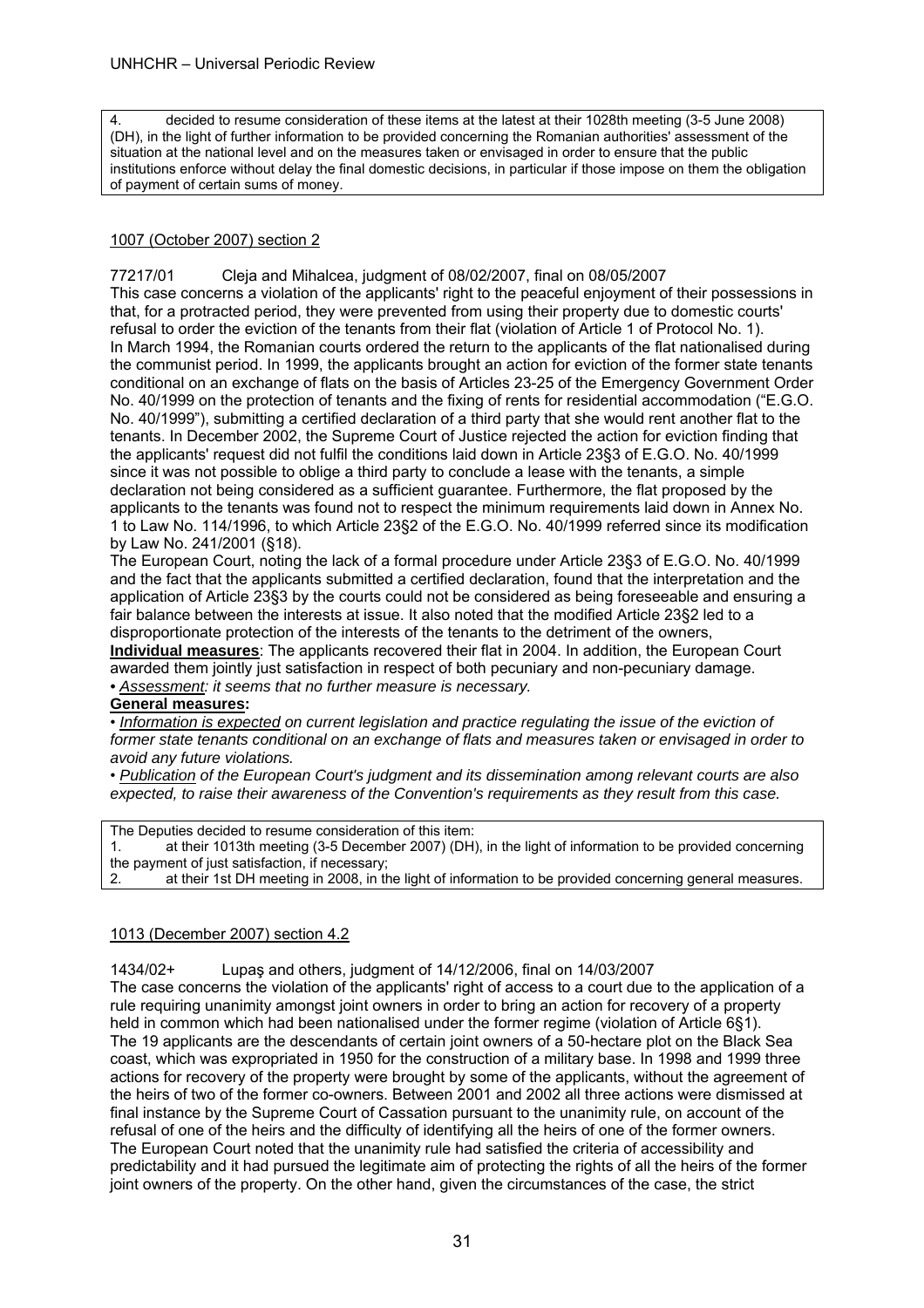application of the rule erects an insurmountable obstacle to any future attempt to establish the applicants' title, and imposes a disproportionate burden on them by denying them any clear and concrete possibility of having their request determined by a court.

**Individual measures**: Romanian law provides, in Article 322§9 of the Code of Civil Procedure, the possibility of reopening of civil proceedings in cases in which the European Court found a violation of the European Convention. As the Convention and the case-law of the Court have direct effect under Romanian Law, courts will without doubt adapt the jurisprudence criticised in this case. In addition, all applicants were awarded just satisfaction for non-pecuniary damage.

*• Assessment: Consequently, it seems that no other individual measure is necessary.* 

**General measures**: Although the unanimity rule applied in the present case had no base in domestic legislation, it was adhered to by most of the domestic courts. In its judgment, the European Court noted with interest a draft law amending the civil code, which eliminates the unanimity rule.

• *Information is expected on measures taken or envisaged to avoid future violations, in particular, the draft law setting aside the unanimity rule in this context and the possible time frame for its adoption*.

• *Publication and dissemination of the European Court's judgment among relevant courts and* 

*authorities are expected, to raise domestic courts' awareness of the Convention's requirements as they result from this case.* 

The Deputies decided to resume consideration of this item: 1. at their 1020th meeting (4-6 March 2008) (DH), in the light of further information to be provided concerning payment of the just satisfaction awarded, if necessary; 2. at the latest at their 1028th meeting (3-5 June 2008) (DH), in the light of further information to be provided concerning general measures.

#### 1013 (December 2007) section 4.2

**- Case concerning the failure to enforce final judicial decisions ordering the registration of the applicants' ownership in the land registry**  5050/02 Pântea Elisabeta, judgment of 15/06/2006, final on 15/09/2006

**CM/Inf/DH(2007)33** The case concerns a violation of the applicant's right to a court, due to the failure to enforce a final court decision of 02/04/2001 ordering the municipality of Grivita to record her ownership of a certain property on the agricultural land register and to remove the title of a third person to the same property. The municipal authorities refused to enforce the second limb of this decision (violation of Article 6§1).

**Individual measures**: The European Court ordered the full execution of the domestic court's decision of 02/04/2001 and awarded the just satisfaction for non-pecuniary damage.

*• Information is awaited on measures taken with the view to executing the judgment in question, in particular with respect to the removal of the title of a third party to the same property.* 

**General measures**: The problem of the administration's failure or substantial delay in abiding by final domestic judgments has already been dealt with in the context of the restitution of property by domestic administration (Popescu Sabin, Section 4.2). This case concerns another aspect of the activities of the administration.

On 21 and 22 June a high level Round Table (organised by the Department for the Execution of Judgments of the European Court of Human Rights) between representatives of the Council of Europe and the authorities of different states was held to discuss solutions to the structural problems of nonenforcement of domestic court decisions. In this context the representatives of the Romanian authorities exchanged their experiences on the measures taken or under way to prevent similar violations and examined possible further reforms to be adopted.

*• Information is awaited on the authorities' assessment whether the violation found by the European Court in this case has a structural character and on specific measures taken or envisaged to ensure the proper execution of judicial decisions in similar situations, bearing in mind that any practice consisting in refusing or delaying the execution of decisions should be accordingly sanctioned. In the execution of this judgment, the Romanian authorities may consider the experiences of other countries confronted with similar problem of failure or late execution of judgments (see the conclusions of the above mentioned Round table CM/Inf/DH(2007)33 ).* 

The judgment of the European Court was translated and published in the *Official Journal* and on the Internet site of the Supreme Court of Justice and Cassation (http://www.scj.ro/decizii\_strasbourg.asp). *• Confirmation of its dissemination to the relevant authorities and courts is expected.* 

The Deputies,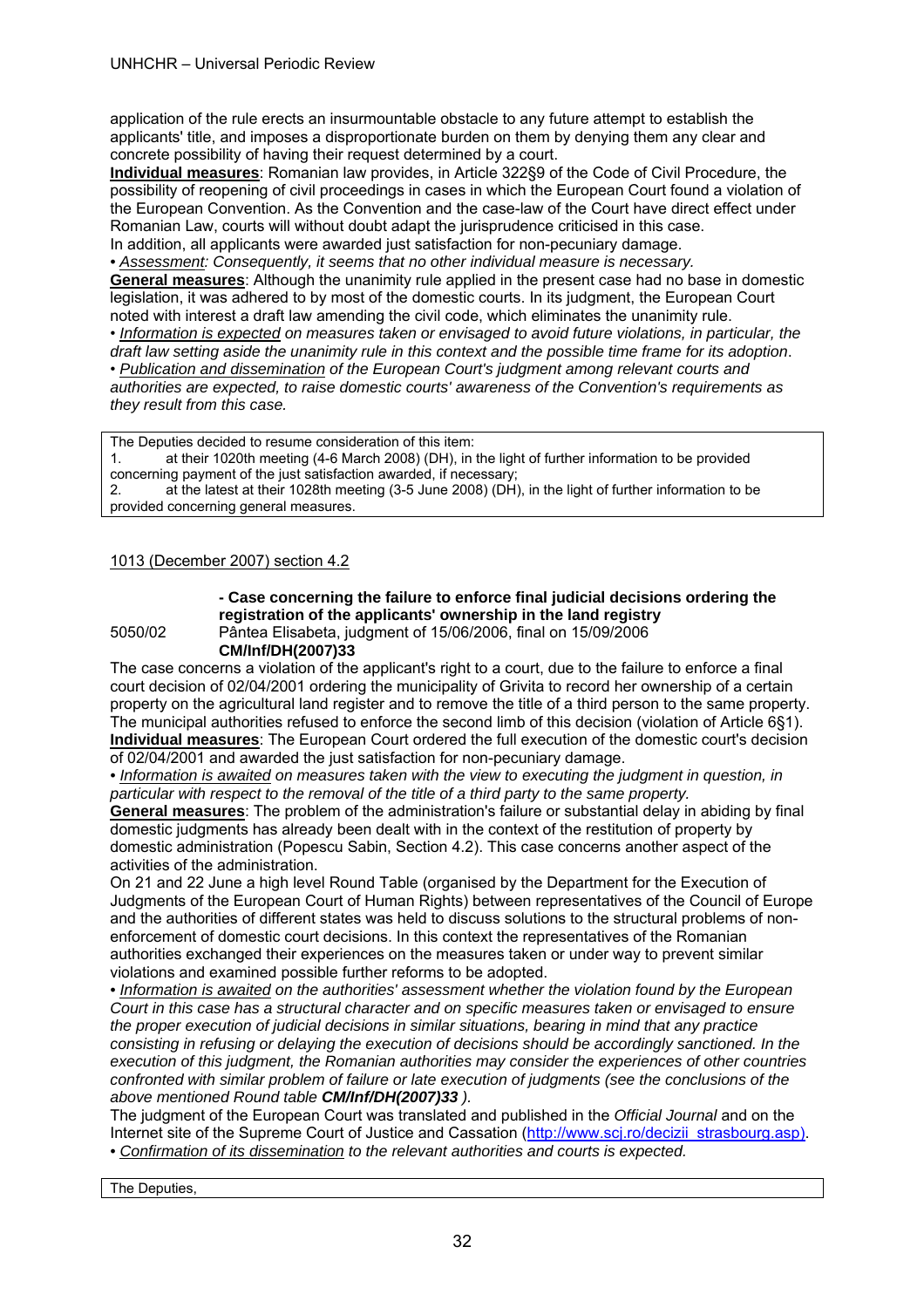1. noted with concern that more than a year after the judgment of the European Court became final, no information has been submitted by the Romanian authorities concerning the state of execution of the final domestic decision at issue in this case, namely the removal of a third party's name from the land registry; 2. also noted that additional information was expected so as to assess the need for additional general

measures beyond the publication of the judgment of the European Court;

3. decided to resume consideration of this item at their 1020th meeting (4-6 March 2008) (DH), in the light of further information to be provided concerning payment of the just satisfaction, if necessary;

4. decided to resume consideration of this item at the latest at their 1028th meeting (3-5 June 2008) (DH), in the light of further information to be provided concerning the execution of the final domestic decision as well as the analysis of the Romanian authorities of the reasons of the violation and further general measures taken or envisaged, if appropriate.

#### 1013 (December 2007) section 4.2

#### **- Cases concerning late enforcement of final judicial decisions ordering the applicants' reinstatement in their posts within public bodies and payment of salary arrears for the period they were unemployed**

23878/02 Strungariu, judgment of 29/09/2005, final on 29/12/2005

5060/02 Mihaescu, judgment of 02/11/2006, final on 26/03/2007

#### **CM/Inf/DH(2007)33**

These cases concern the late enforcement of court decisions ordering the applicants' reinstatement in their posts in state agencies and the payment of salary arrears for the period during which they were unemployed (violations of article 6§1).

In the Strungariu case the decision (October 2001) ordering the applicant's reinstatement in his post in the Agency for Privatisations and Administration of State Shareholdings and the payment of the salary arrears was executed in January 2003

In the Mihaescu case, the decisions for his reinstatement in his post in Iaşi University of Medicine and Pharmacology (March 2000) and the payment of the salary arrears (June 2003) were executed in 2006.

**Individual measures**: None. The European Court found that the applicants had been reinstated in their posts according to the requirements of the court decisions at issue and noted that the salary arrears had been paid to them.

In addition, the European Court also awarded them just satisfaction in respect of non-pecuniary damage.

**General measures**: In the Strungariu case the judgment of the European Court was to be translated and published in the *Official Journal*. The government also expressed the intention to address the National Agency for Public Servants in order to identify other relevant institutions and to inform them on the context and the implications of this judgment.

On 21 and 22 June 2007 a high level Round Table (organised by the Department for the Execution of Judgments of the European Court of Human Rights) between representatives of the Council of Europe and the authorities of different states was held to discuss solutions to the structural problems of nonenforcement of domestic court decisions. In this context, the representatives of the Romanian authorities exchanged their experiences on the measures taken or under way to prevent similar violations and examined possible further reforms to be adopted.

• *Information is awaited on the authorities' assessment whether the violations found by the European Court in these cases have a structural character and on specific measures taken or envisaged to ensure the proper execution of judicial decisions in similar situations, bearing in mind that any practice consisting in refusing or delaying the execution of decisions should be accordingly sanctioned. In the execution of this judgment, the Romanian authorities may consider the experiences of other countries confronted with similar problem of failure or late execution of judgments (see the conclusions of the above mentioned Round table CM/Inf/DH(2007)33 ).* 

*Moreover, the dissemination measures could usefully be accompanied by a reminder of the relevant principles established in the case-law of the European Court.* 

#### The Deputies,

1. noted the information submitted by the Romanian authorities indicating that the National Agency for Public Servants had been informed of the obligations incumbent upon public authorities with respect to the enforcement of domestic judicial decisions;

2. decided to resume consideration of these items at their 1020th meeting (4-6 March 2008) (DH), in the light of further information to be provided concerning payment of the just satisfaction, if necessary;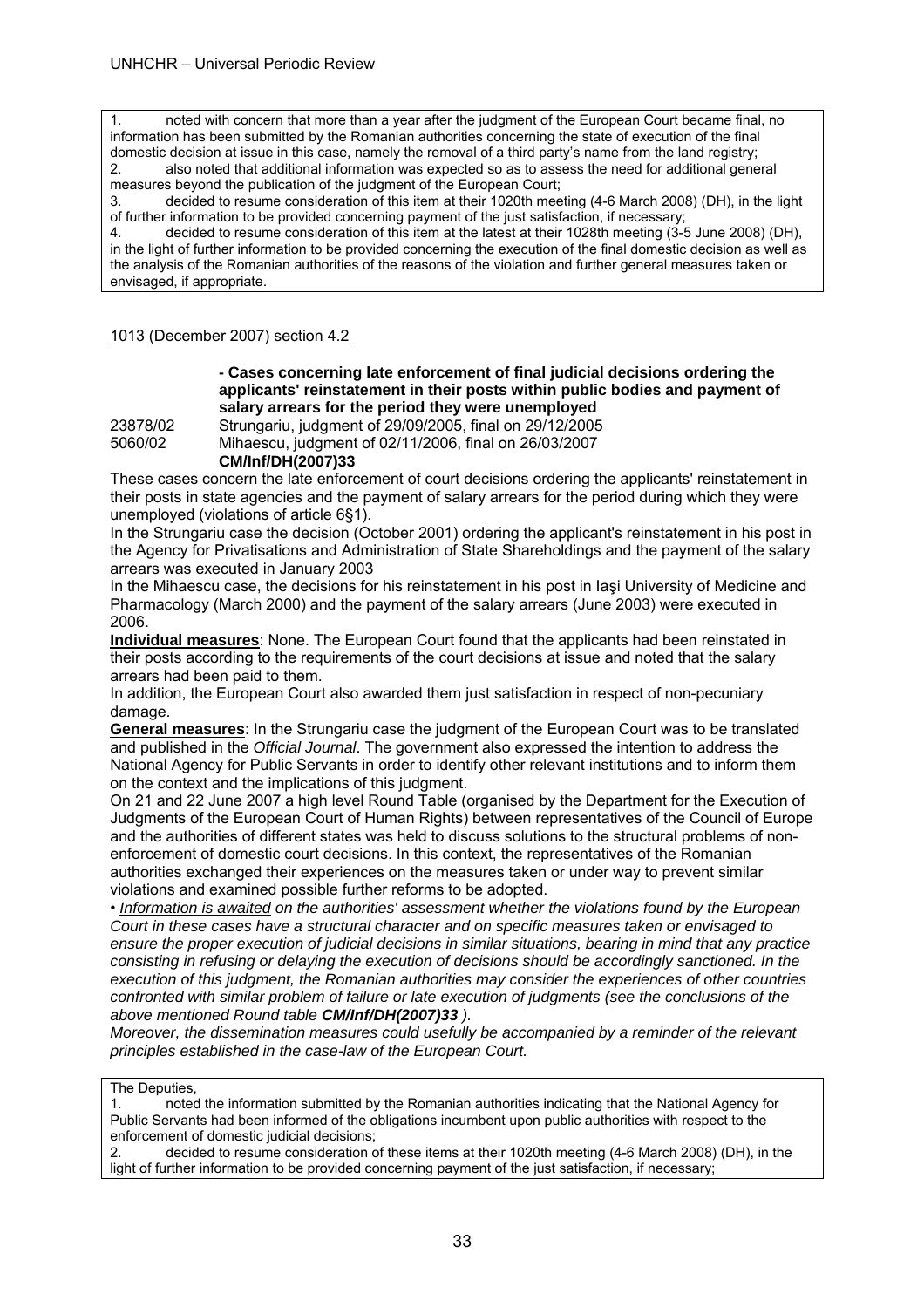3. decided to resume consideration of these items at the latest at their 1028th meeting (3-5 June 2008) (DH), in the light of further information to be provided concerning the authorities' assessment of the situation at national level as well as on complementary general measures possibly taken or envisaged to prevent new, similar violations.

#### 1007 (October 2007) section 4.2

19997/02 Boldea, judgment of 15/02/2007, final on 15/05/2007

The case concerns the unfairness of criminal proceedings for defamation against the applicant, a university teacher, in that the domestic courts failed to give adequate reasons for their decisions imposing an administrative fine. The accusation leading to the proceedings was made by colleagues of the applicant whom he had accused of plagiarism at a faculty meeting.

The European Court considered that the court of first instance had neither set out to interpret all the elements constituting the offence nor examined the evidence adduced by the applicant, contenting itself instead with a statement to the effect that the relevant formal elements, i.e. the intent to harm and the public character of the utterance at issue, had been formally established. The Court also found that the appellate court had not addressed any of his grounds of appeal, concerning in particular the lack of reasons in the judgment at first instance, simply referring back to the recitals of that judgment (violation of Article 6§1).

The case also concerns a breach of the applicant's right of freedom of expression due to his conviction. The European Court took the view that the applicant's allegations were uttered as his professional opinion were not without foundation. It further noted that the applicant had participated actively in the proceedings and had adduced evidence in support of his allegations but that the domestic courts had robbed the proceedings of any fairness by not providing reasoned decisions. It concluded that sentencing the applicant to a fine did not respond to a pressing social need (violation of Article 10).

**Individual measures**: The applicant made no claim with regard to just satisfaction.

*• The authorities are invited to provide information on measures taken or envisaged to put an end to any negative consequences of the applicant's conviction.* 

**General measures**: It seems that this violation was an isolated occurrence. Publication and dissemination of the European Court's judgment among relevant courts and authorities is expected, to raise awareness of the Convention's requirements as they result from this case.

The Deputies decided to resume consideration of this item at their 1st DH meeting in 2008 in the light of information to be provided concerning individual measures as well as general measures, namely publication and dissemination of the European Court's judgment.

#### 1007 (October 2007) section 2

21740/02 Bock and Palade, judgment of 15/02/2007, final on 15/05/2007

The case concerns a violation of the applicants' right to the peaceful enjoyment of their property due to a final decision of the Supreme Court in 2001 conferring part of a building and the use of the adjoining land, both belonging to the applicants, upon the local authority. This decision was taken pursuant to the jurisprudential principle of a "right acquired *in rem*" which, in certain circumstances, makes it possible to assume ownership of buildings constructed on someone else's land (violation of Article 1 of Protocol No. 1).

In fact, the building, which had belonged to the applicants' parents and which was composed of 18 flats and the adjoining land were nationalised in 1950. Partially destroyed during the second world war, it was rebuilt by a state agency and transferred to the town council which, however, did not have its title recorded in the Land Register. In 1994 the applicants, as joint heirs, had their title to the property entered in the Land Register and began to pay property tax on it.

The European Court considered that the applicants had a possession, inherited from their parents, and that the interference in their right to it was without legal basis in domestic law: the Supreme Court's judgment had found that the town council had acquired a right *in rem* to the buildings on the applicant's land on account of a "factual situation neither desired by nor known to them" which had given rise to an "apparently legal state of affairs". However, according to Romanian case-law, the simple fact of putting a building on someone else's land is not enough to constitute an acquisition *in rem* in favour of the builder (§63).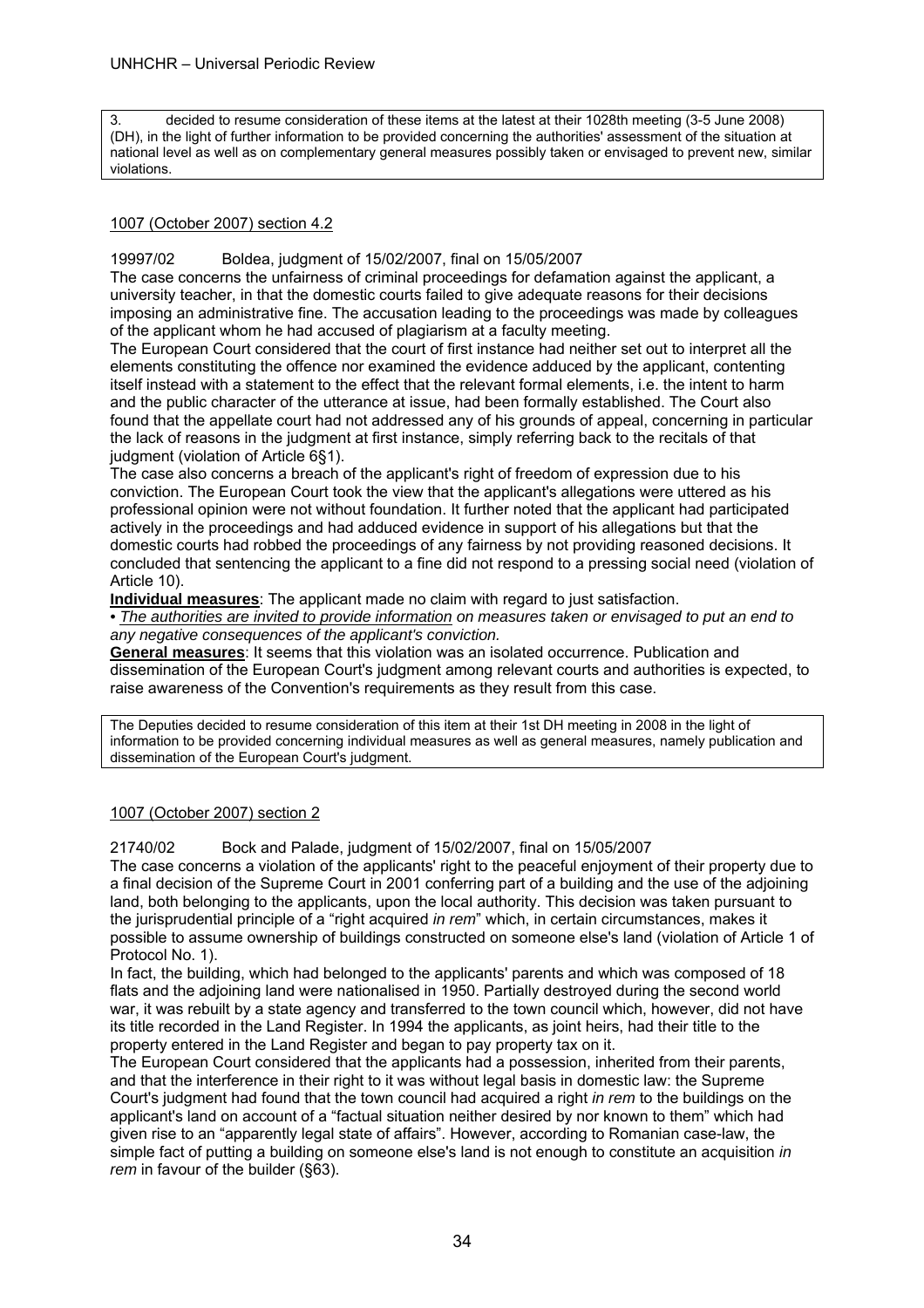**Individual measures**: The European Court reserved the question of just satisfaction in respect of pecuniary and non-pecuniary damage.

**General measures**: *Information is awaited on current practice of the Supreme Court in such cases and measures taken or envisaged in order to avoid similar violations.* Publication and dissemination of the European Court's judgment among relevant courts and authorities is expected, to raise awareness of the Convention's requirements as they result from this case.

The Deputies decided to resume consideration of this item:

1. at their 1013th meeting (3-5 December 2007) (DH), in the light of information to be provided concerning the payment of just satisfaction, if necessary;

2. at the latest at their first meeting in 2008 (DH), in the light of information to be provided concerning general measures.

#### 1007 (October 2007) section 2

23468/02 Sissanis, judgment of 25/01/07, final on 25/04/2007

The case concerns the violation of the freedom of movement of the applicant, a Greek national, due to a stamp placed in his passport in the course of criminal proceedings against him which forbade him to leave Romania between 1998 and 2004 (violation of Article 2 of Protocol No 4).

The European Court found that this restriction was not provided by law, in that Article 27 of Law 25/1969, upon which it was based, was vague in that it neither identified the authority empowered to impose such a measure nor defined with sufficient precisions the conditions for imposing measures prohibiting someone from leaving the country. The European Court also considered that the procedure for applying bans on leaving the country did not provide sufficient safeguards against abuse on the part of the authorities, since Law No. 25/1969 provided no review procedure, either at the time of imposition or afterwards (§71).

Finally, Article 27 of Law No. 25/1969 had been declared unconstitutional on 11/04/2001, thus the order forbidding the applicant to leave the country had been in breach of Romanian law at least from that date onwards.

**Individual measures**: On 10/06/2004 the stamp in question was removed from the applicant's passport. In addition, the European Court awarded him just satisfaction in respect of non-pecuniary damage.

• *Evaluation: It seems that no other measures are necessary.*

**General measures:** According to the European Court, Law No. 25/1969 was abrogated by Law No. 123 of 2/04/2001. Subsequently, Emergency Ordinance No. 194 on the status of foreigners of 12/12/2002 (published in *Official Journal* of 27/12/2002 and approved by Law No. 357/2003 of 11/07/2003) was adopted. It seems that specific provisions related to the imposition of preventive measures forbidding an individual to leave the country are also contained in the Code of Criminal Procedure, as modified by Law No. 281 of 24/06/2003.

• *The authorities are invited to clarify the state of the present law on preventive measures forbidding an individual to leave the country. In particular, information is expected on which authorities are empowered to impose such measures, the conditions in which they may be imposed and the safeguards against possible abuses.* 

The Deputies agreed to resume consideration of this item: 1. at their 1013th meeting (3-5 December 2007) (DH), in the light of further information to be provided concerning payment of the just satisfaction, if necessary; 2. at the latest at their 1st DH meeting in 2008, in the light of information to be provided concerning general

#### 1013 (December 2007) section 4.2

37284/02 Lafargue, judgment of 13/07/2006, final on 13/10/2006

The case concerns a violation of the applicant's right to respect for his family life due to the failure by the Romanian authorities in their obligation to take adequate and sufficient efforts to ensure respect for the applicant's right of access to and residence with his son, born in 1995, over a period of approximately six years (violation of Article 8).

After the applicant's divorce in 1997, the custody of the child was awarded to his ex-wife. On 16/12/1999 an access and residence order was made (final on 3/05/2000) authorising the applicant to spend one week with his son during the winter holidays and two weeks during his annual holidays.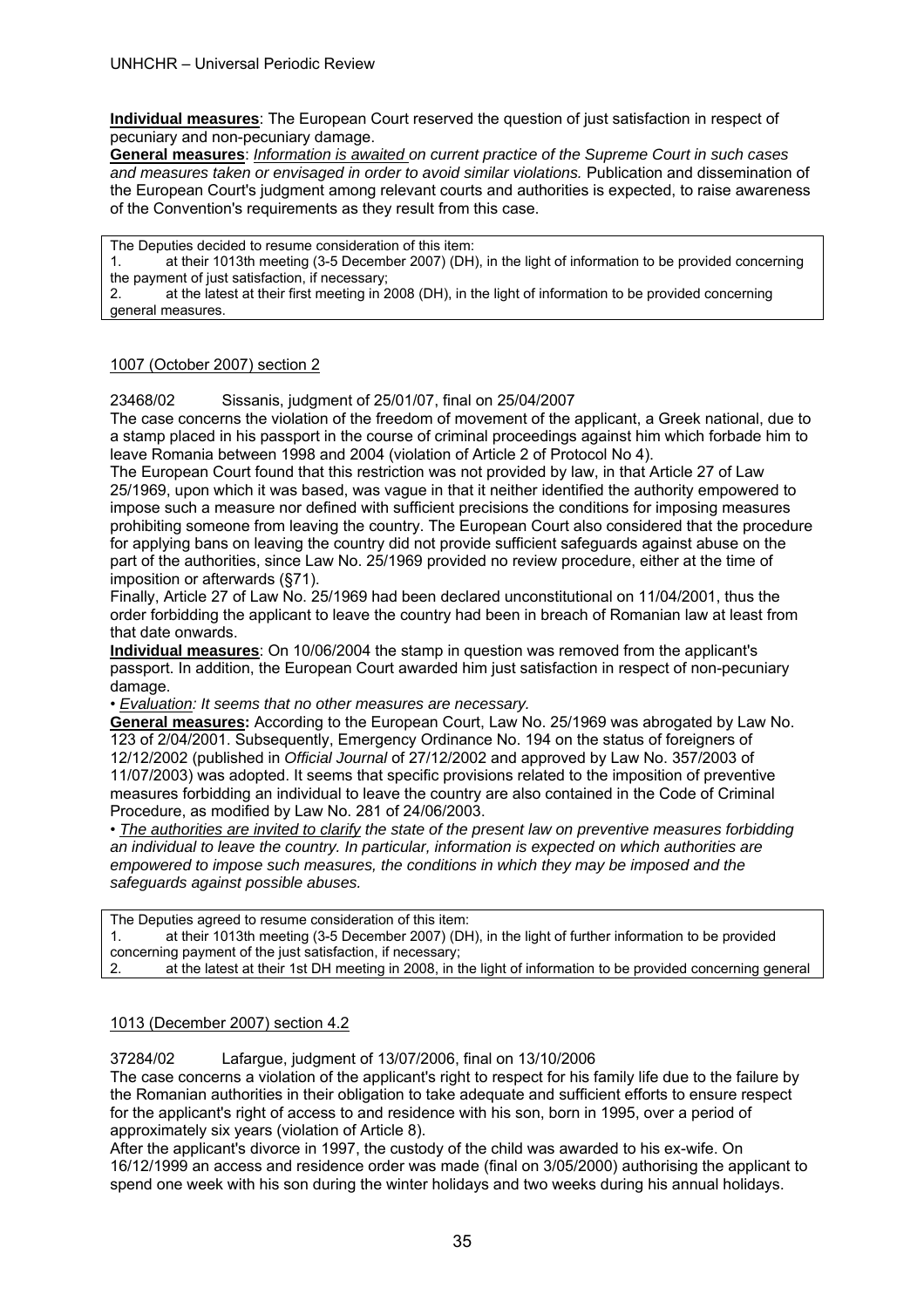The applicant applied to the court bailiff service of the Bucharest Court of First Instance to obtain enforcement of this decision. However, his attempts remained ineffectual mainly due to the conduct of the mother, who failed to appear or came alone when summoned to attend with the child, or refused her former husband, accompanied by a court bailiff, entry to her flat.

Following a request by the French authorities under the 1980 Hague Convention on the Civil Aspects of International Child Abduction, the Romanian Ministry of Justice brought an action demanding that a detailed access programme be drawn up for the applicant. In 2005, the Bucharest Court of First Instance drew up a provisional access programme granting the applicant access on alternate weekends, from 4 p.m. on Friday to 5 p.m. on Sunday. Even so, the applicant was only able to meet his child for five months at the beginning of 2005 and after notice of the application had been given to the government. Moreover, the Romanian authorities only imposed a small fine on the ex-wife.

**Individual measures**: According to the European Court's judgment the authorities did not pursue the programme of meetings between the applicant and with his child after first five months of 2005, even though psychologists' reports attested to the effectiveness of such meetings.

• *Information provided by the Romanian authorities:* The applicant spent one week with his son during the winter holidays in 2006.

On 27/03/2007 the Court of First Instance of Bucharest decided that the applicant's son should undergo two months of psychological treatment.

By a judgment of 22/06/2006 (final in May 2007) the Bucharest Court established a visiting schedule for the applicant. According to this schedule, the applicant may visit his son from Friday (6 p.m.) until Sunday (6 p.m.) during the first and the third week of each month. The stays were also foreseen for the first week of the Easter school holidays, in the period from 15/07 (6 p.m.) to 30/08 (6 p.m.) and during the first week of the Christmas holidays. This decision provides a possibility to send the applicant's son during those periods to the applicant's residence in France. By a letter of 4/06/2007 the Ministry of Justice requested a bailiff's office to undertake all necessary measures to ensure the implementation of this decision.

*• Additional information is expected on the effective implementation of those decisions.*  **General measures**:

*1) General legislative provisions regulating the exercise of the right of access* 

• *Information is awaited on any appropriate general legislative provisions capable of ensuring the respect of the state's positive obligations under Article 8 with respect to access rights. Information would in particular be useful as regards the adequacy and effectiveness of the available means in this respect (e.g. enforcement measures, including sanctions, psychological and social assistance, etc.) and their capacity to ensure implementation of the legitimate rights of interested persons and respect for judicial decisions. Furthermore, information would be useful on any measures envisaged by the Romanian authorities in this respect.* 

#### *2) Specific legislative provisions concerning the implementation of the 1980 Hague Convention with respect of the right of access*

a) On 15/09/2004 Romania adopted Law No. 369/2004 on the implementation of the 1980 Convention on the Civil Aspects of International Child Abduction (entered into force on 29/12/2004). Specific provisions of this Law relate to the right of access:

- *Enforcement measures* 

Law 369/2004 provides that the Romanian Central Authority (Ministry of Justice) shall attempt to bring about a friendly resolution concerning the exercise of the right of access. If this attempt fails, and at the explicit request of the person endowed with such right, the Central Authority shall take the necessary measures to ensure the compulsory enforcement of this right. The Law provides an initial, civil fine (approximately 125 to 625 euros) and, if the perpetrator does still not comply, the general rules governing the enforcement of court decisions are applicable. In addition, the court may order a defendant to pay a civil fine of approximately 12 to 25 euros for each day of delay.

- *Preparation of the child for the contact with its parent* 

Law 369/2004 explicitly provides the possibility of psychological therapy for the child for a maximum of three months where access rights cannot be exercised due to the constant opposition of a child who manifests hostile feelings towards its parent (Article 18).

b) On 5/04/2005 the Ministry of Justice, on the basis of Article 24 of Law 369/2004, adopted Order No. 509/C to approve the Regulation on the modalities of exercising the duties of the Ministry of Justice as a Central Authority designated through Law No. 100/1992 on Romania's accession to the 1980 Hague Convention.

• *The Romanian authorities are invited to provide relevant examples of the application of Law 369/2004 and Order No. 509/C showing the positive changes in practice of domestic authorities since the relevant facts in this case.*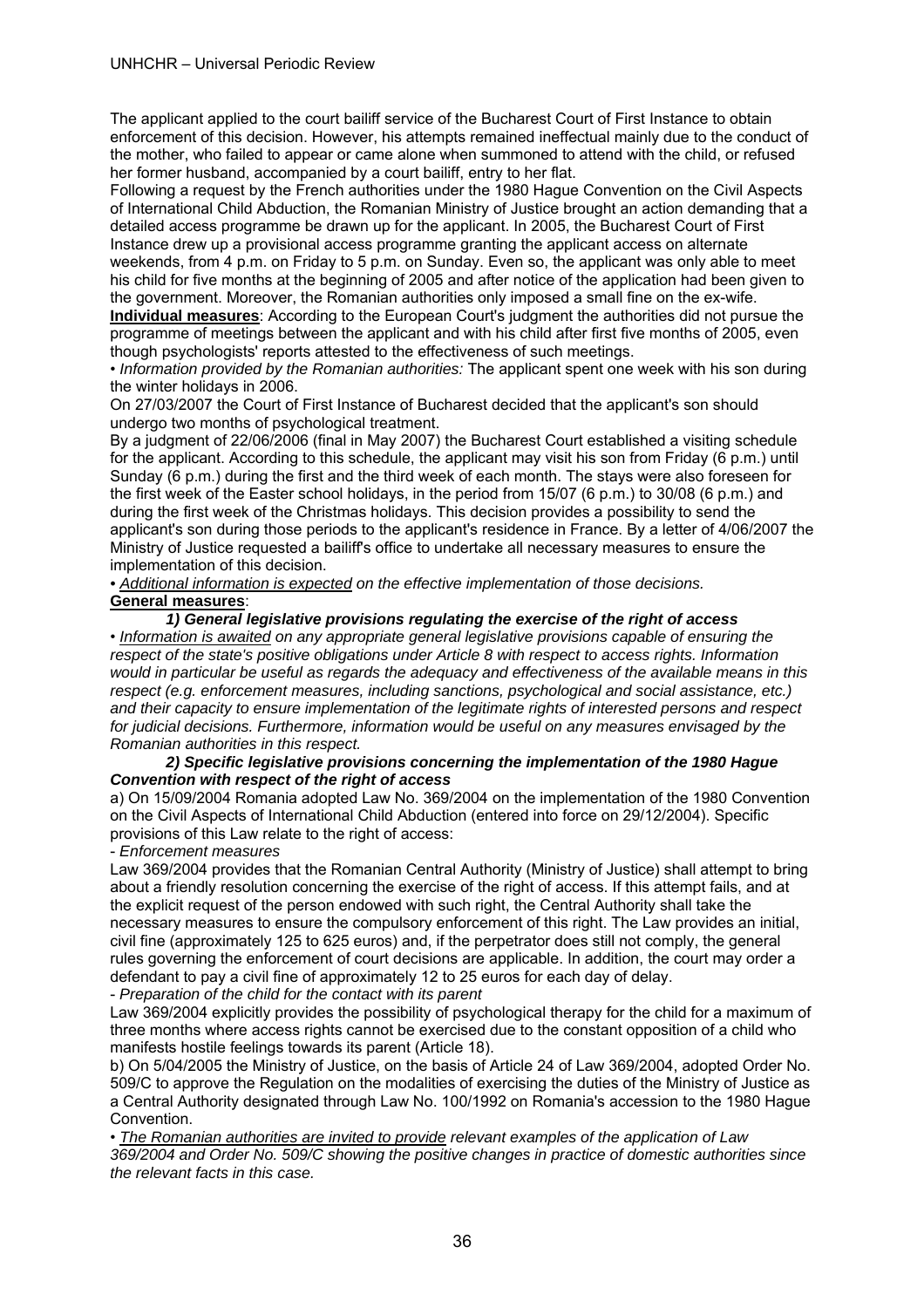#### **3) Publication and dissemination of the European Court's judgment** to relevant authorities:

• *Information is awaited in this respect*.

The Deputies decided to resume consideration of this item: 1. at their 1020th meeting (4-6 March 2008) (DH), in the light of further information to be provided on payment of the just satisfaction awarded, if necessary; 2. at the latest at their 1028th meeting (3-5 June 2008) (DH), in the light of further information to be provided on general measures and individual measures, if necessary.

#### 1013 (December 2007) section 4.2

41124/02 Filip, judgment of 14/12/2006, final on 14/03/2007

This case concerns the compulsory psychiatric hospitalisation of the applicant between November 2002 and January 2003, at the behest of a public prosecutor, with a view to determining his capacity of judgment. The European Court considered that it had not been adequately established that the applicant was deranged, no prior medical opinion having been sought nor any precise indications given as to the elements which led the prosecutor to apply for the applicant's detention. It also noted that the applicant's committal had not been carried out according to law, in that the competent medical commission ought to have been implicated at the moment the committal was enforced. In point of fact, the commission which was seised a month later did not concur with the need for committal (violation of Article 5§1).

The case also concerns the failure to ensure a prompt determination of the lawfulness of the applicant's psychiatric detention (violation of Article 5§4): the relevant domestic court instead of determining the applicant's complaint, submitted in December 2002 under Article 434 of the Code of Criminal Procedure, it referred it to the prosecutor. The prosecutor ordered the withdrawal of the detention order, without examining the complaint on the merits, in January 2003. Thus the authorities took 8 weeks to withdraw the detention order.

Finally the case concerns the inadequacy of investigations carried out into the applicant's allegations of ill-treatment (violation of Article 3). The court noted that the prosecution failed to pronounce upon these complaints and the Romanian authorities provided no information indicating that a criminal investigation had been opened in this respect.

**Individual measures**: After the lifting of the hospitalisation order and release of the applicant the Romanian courts ordered psychiatric treatment recommended by the medical commission. The applicant did not appeal against this order.

• *Information is expected as to whether it is possible to open an investigation concerning the applicant's allegations of ill-treatment during his detention in the psychiatric hospital.* 

### **General measures**:

• *Information is expected on measures taken or envisaged to avoid similar violations. In particular, to assess the necessity and scope of specific measures, the authorities are invited to clarify:* 

*- the legal basis for opening criminal investigations and the reasons for disregarding the applicant's complaints about his alleged ill-treatment in present case;* 

*- the current law governing detention in psychiatric hospitals.* 

• *Information is also expected on the publication and dissemination of the European Court's judgment among relevant courts and authorities, to raise domestic courts' awareness of the Convention's requirements as they result from this case.* 

The Secretariat will invite the Romanian authorities to present an action plan for the examination of this judgment.

The Deputies decided to resume consideration of this item:

1. at their 1020th meeting (4-6 March 2008) (DH), in the light of further information to be provided concerning payment of just satisfaction, if necessary;

2. at the latest at their 1028th meeting (3-5 June 2008) (DH), in the light of further information to be provided concerning individual and general measures.

#### 1013 (December 2007) section 4.2

| 10337/04 | Lupsa, judgment of 08/06/2006, final on 08/09/2006 |
|----------|----------------------------------------------------|
| 33970/05 | Kaya, judgment of 12/10/2006, final on 12/01/2007  |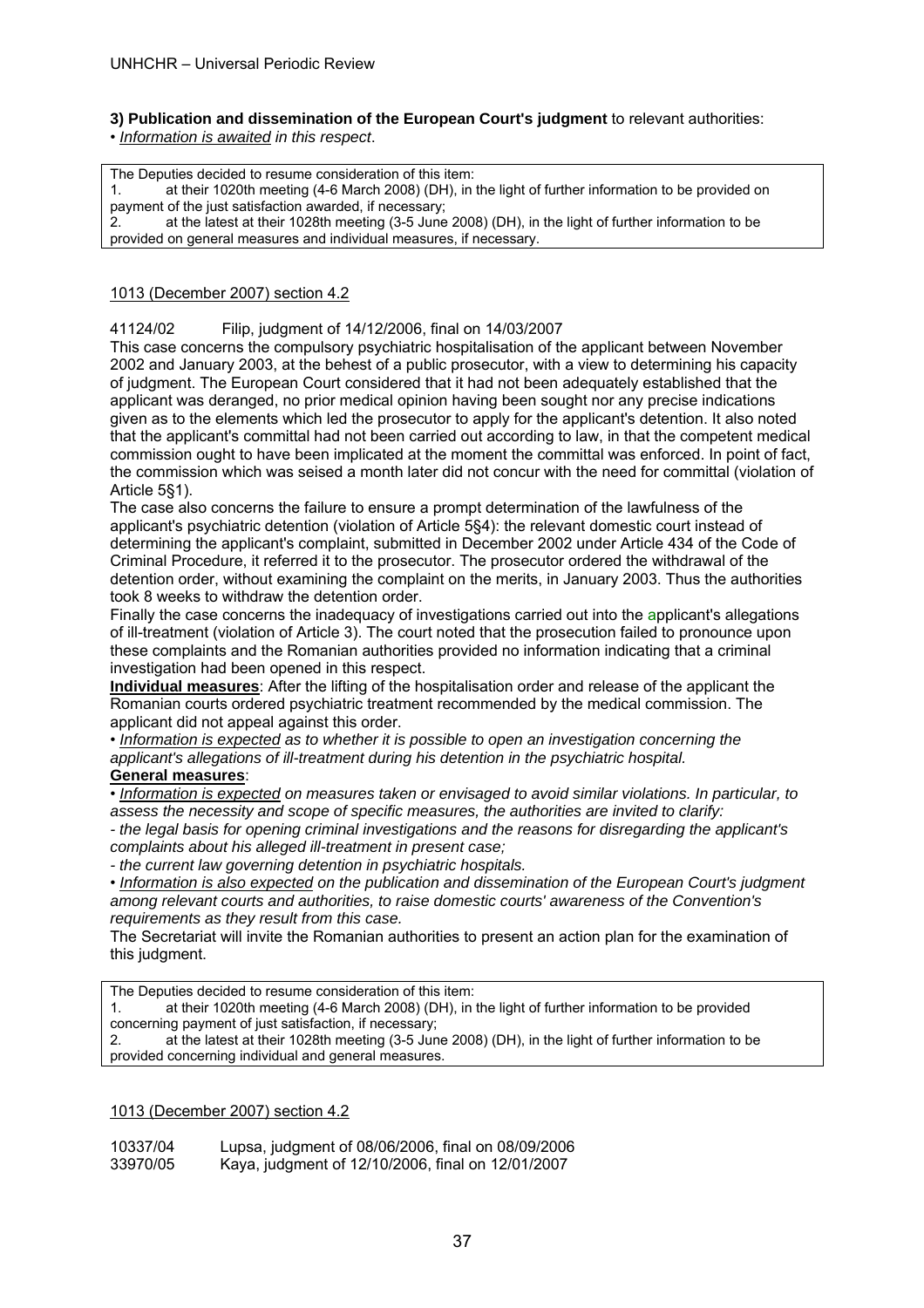These cases concern a violation of the applicants' right to respect for their private and family life on account of their expulsion for security reasons in August 2003 and April 2005 (violations of Article 8). The European Court found that these measures were not provided by a law responding to the requirements of the Convention. In this respect it noted that the applicants, Serbian and Turkish nationals respectively, were declared to be undesirable aliens, expelled and denied access to Romanian territory. These measures were ordered by the public prosecutor's office on the ground that the Romanian Intelligence Service had received sufficient and serious intelligence that they were engaged in activities capable of endangering national security. No proceedings were brought against the applicants for participating in the commission of any offence in Romania or any other country and they were not provided with any details as to the allegations against them. Furthermore, in the Lupsa case, in breach of domestic law, the applicant was not served with the order declaring his presence to be undesirable until after he had been expelled. Finally, the Bucharest Court of Appeal confined itself to a purely formal examination of the public prosecutor's orders.

These cases also concern the failure to respect procedural guarantees in the procedure whereby the applicants were expelled (violations of Article 1 of Protocol 7). The European Court recalled that Emergency Ordinance no. 194/2002, the legal basis for the expulsion, did not afford them the minimum guarantees against the arbitrary action by the authorities. Thus, although the applicants' expulsions were carried out pursuant to a lawfully taken decision, the relevant law did not comply with the requirements of the Convention. In addition, the authorities had failed to comply with the requirements of Article 1 a) and b) of Protocol 7.

**Individual measures**: The Romanian authorities have indicated that the applicants may request the re-examination of the decisions in question under Article 322 (9) of the Code of Civil Procedure. The European Court awarded them just satisfaction in respect of non-pecuniary damage.

*• Assessment*: *no further individual measure seems necessary*.

#### **General measures**:

• *Information provided by the Romanian authorities (letter of 08/05/2007)*: Emergency Ordinance No. 194/2002 was amended on 26/03/2007. According to the new wording of Article 83, declarations of undesirability of aliens shall henceforth be made by the Bucharest Court of Appeal, seised by a public prosecutor at the request of the authorities having jurisdiction in the field of public order and national security. The data and information at the basis of such declarations shall be placed at the disposal of the judicial authority in accordance with the conditions provided by the law regulating national security activities and the protection of classified information. The public prosecutor's submission is examined by a court chamber sitting in private, the parties being notified. The judicial authority shall inform the alien of the facts at the basis of the submission. A reasoned judgment should be given within 10 days of the prosecutor's submission. It is final and shall be communicated to the alien concerned and, if the alien is declared undesirable, to the Aliens Authority for enforcement.

*• While the Secretariat is currently examining this information, clarification is expected as to whether the amendments also guarantee adversarial proceedings in which the alien concerned may present his or her point of view and refute the arguments of the authorities (§38 of the Lupsa judgment). In this context the Romanian authorities should note that, according to the European Court's case-law, persons subject to measures based on considerations of national security must not be deprived of all guarantees against arbitrariness.* 

Both judgments, after being translated, have been published in the *Official Journal* and on the internet site of the Supreme Court of Cassation and Justice.

The Deputies decided to resume consideration of these items:

1. at their 1020th meeting (4-6 March 2008) (DH), in the light of further information to be provided concerning payment of the just satisfaction, if necessary;

2. at the latest at their 1028th meeting (3-5 June 2008) (DH), in the light of further information to be provided concerning general measures.

#### 1007 (October 2007) section 2

#### 19215/04 Gheorghe, judgment of 15/03/2007, final on 15/06/2007

This case concerns a violation of the applicants right to a fair hearing on the account of absence of a specific and explicit response from the Supreme Court of Justice in a decision of 4/11/2003, to the applicant's ground of appeal in a case concerning his disability allowance (violation of Article 6§1). The European Court found that in the absence of such a response it was impossible to ascertain whether the domestic courts had simply neglected to examine the content of the applicant's claim or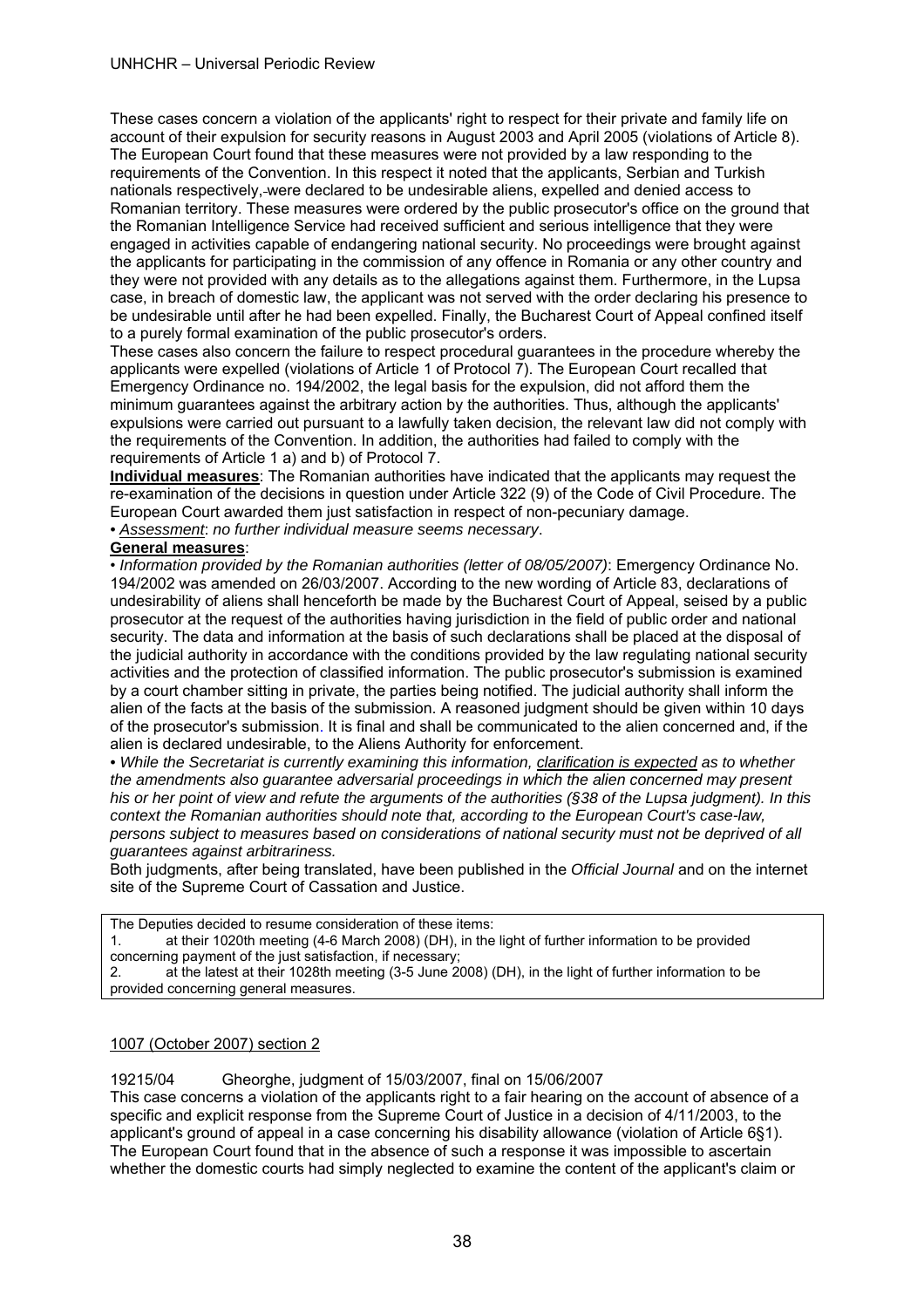whether its dismissal had been the result of a manifest error of judgment as to the subject-matter of the action.

This case also concerns the excessive length of civil proceedings (more than 2 years and 11 months for two levels of jurisdiction) (violation of Article 6§1). The European Court found that since the applicant's state of health had declined considerably during the proceedings considerable diligence was required on the part of the authorities.

**Individual measures**: The proceedings were ended on 4/11/2003. Romanian law provides, in Article 322§9 of the Code of Civil Procedure, the possibility of reopening civil proceedings in cases in which the European Court has found a violation. In addition, the European Court awarded the applicant just satisfaction in respect of non-pecuniary damage.

• *Assessment: no further measure appears necessary.*

#### **General measures:**

 *1) Failure to give specific response to applicant's claims:* It seems that this violation was an isolated case.

*• Publication of the European Court's judgment and its dissemination among relevant courts and authorities are expected in order to raise their awareness of the Convention's requirements as they result from this case.* 

 *2) Excessive length of proceedings:* The issue of excessive length of proceedings is being examined in the context of the Nicolau case (Section 4.2).

The Deputies decided to resume consideration of this item:

1. at their 1013th meeting (3-5 December 2007) (DH), in the light of information to be provided concerning the payment of just satisfaction, if necessary;

2. at the latest at their 1st meeting in 2008 (DH), in the light of information to be provided concerning general measures.

#### 1007 (October 2007) section 5.1

28114/95 Dalban, judgment of 28/09/99 - Grand Chamber, Interim Resolution ResDH(2005)2 The case concerns the applicant's conviction for defamation in 1994, under Article 206 of the Criminal Code, for having published articles in which he exposed a series of frauds allegedly committed by a senior official and a member of parliament.

The European Court found a disproportionate interference with the applicant's freedom of expression since, whilst Article 207 of the Romanian Criminal Code admits the adduction of evidence as to the truthfulness of an utterance at issue if it has been made in order to protect a legitimate interest, the Romanian courts had not allowed the applicant to prove the truth of his allegations. On they contrary, they found it established, *inter alia*, that the allegations were untrue on the basis of decision by the public prosecutor's office not to indict the public official in question in respect of the same allegations (violation of Article 10).

**Individual measures**: The applicant died before the European Court delivered its judgment. Under Article 41, the European Court awarded to his widow just satisfaction in respect of the non-pecuniary damage sustained.

**General measures** (see also Interim Resolution ResDH(2005)2):

*• Measures taken* 

*a) awareness-raising measures and direct effect of the Convention:* The Dalban judgment was published in Romanian in the *Official Journal* in June 2000. Conferences, training courses and seminars for judges and public prosecutors have been organised since 2001, specifically dealing with issues related to the freedom of expression, as guaranteed by Article 10, with a view to ensuring the direct effect of the Convention in domestic law and thus its interpretation in accordance with the caselaw of the European Court.

As from 2004, the Romanian authorities have provided examples of such direct effect by submitting court decisions concerning charges of criminal libel in which courts (often making reference to the Strasbourg case-law) acquitted defendants not least in view of their intention to make public information and ideas on issues of public interest.

b) *legislative measures*: Law No. 160/2005, which entered into force on 05/06/2005, abolished imprisonment for defamation. Subsequently, on 11/08/2006, Law No. 278/2006 entered into force. This in particular abrogated Articles 205-207 of the Criminal Code; as a result, both insult and defamation were decriminalised. Furthermore, a new Criminal Code, adopted on 28/06/2004, is due to enter into force in September 2008 (for further details see Interim Resolution ResDH(2005)2).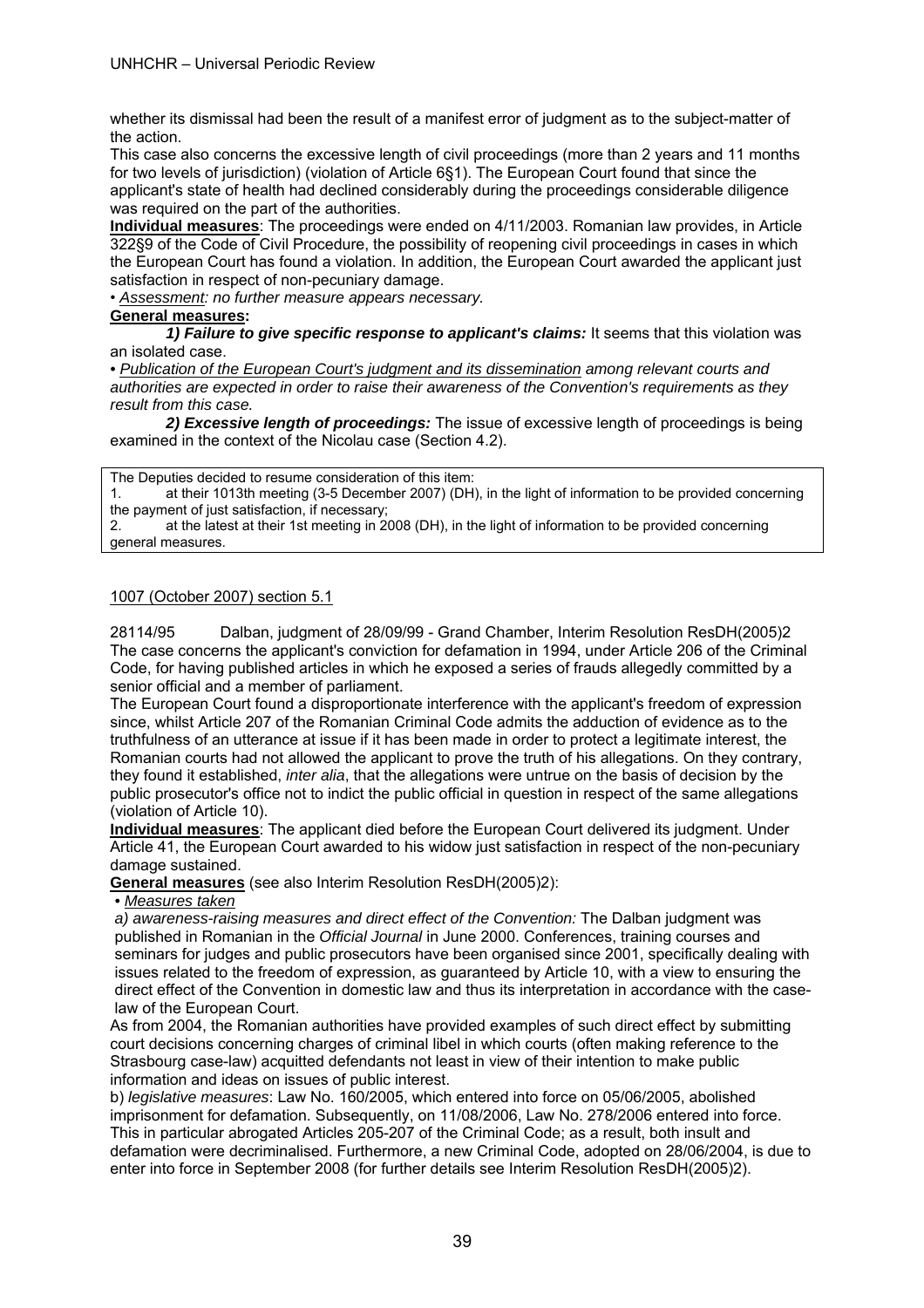*• Clarifications are expected as regards Law 278/2006, particularly as to how the amendments to the criminal code introduced by this law will combine with those scheduled to enter into force in 2008. Confirmation is also expected that Law 278/2006 has abrogated the automatic character of ancillary penalties (see case Sabou and Pircalab below).* 

The Deputies decided to resume consideration of this item at the latest at their 1st DH meeting in 2008, in the light of information to be provided concerning general, namely legislative, measures.

### 1007 (October 2007) section 5.1

33348/96 Cumpănă and Mazăre, judgment of 17/12/2004 - Grand Chamber The case concerns the disproportionate character of the criminal sanctions imposed in 1995 on the applicants (a journalist and the editor of a local newspaper), convicted of insult and defamation under Articles 205 and 206 of the Criminal Code following the publication of a critical article, accompanied by a cartoon, concerning some illegalities allegedly committed by local public authorities.

The European Court found that the applicants' conviction was in conformity with the Convention, particularly in view of the fact that the applicants had failed to provide a sufficient factual basis for the serious accusations expressed. Nevertheless, the European Court stressed that the sentence of seven months' imprisonment imposed on the applicants, accompanied by a secondary penalty of disqualification from exercising certain civil rights (automatically applicable in Romanian law to anyone serving a prison sentence) and by an order prohibiting the applicants from working as journalists for one year, were manifestly disproportionate, in their nature and severity, to the legitimate aim pursued (violation of Article 10).

In this respect, the European Court pointed out that "although sentencing is in principle a matter for the national courts, the Court considers that the imposition of a prison sentence for a press offence will be compatible with journalists' freedom of expression as guaranteed by Article 10 of the Convention only in exceptional circumstances, notably where other fundamental rights have been seriously impaired, as, for example, in the case of hate speech or incitement to violence" (§ 115).

**Individual measures**: The applicants were granted a presidential pardon dispensing them from serving their prison sentence and putting an end to the secondary sentences. Moreover, it appears from the facts of the case that they continued to work as journalists. The Romanian authorities have indicated that the applicants had been rehabilitated: their criminal records no longer contain any mention of their criminal convictions.

Also, under Article 41, the European Court rejected the applicants' application for reimbursement of the sum which they had paid the injured party for non-pecuniary damage, in view of its conclusion that the applicants' conviction could have been regarded as "necessary in a democratic society" if the criminal sanctions had not been so harsh.

**General measures**: the case presents similarities *mutatis mutandis* to that of Dalban, judgment of 28/09/1999 (see above).

The Deputies decided to resume consideration of this item at the latest at their 1st DH meeting in 2008, in the light of information to be provided concerning general, namely legislative, measures.

#### 1007 (October 2007) section 5.1

46572/99 Sabou and Pîrcălab, judgment of 28/09/2004, final on 28/12/2004

The case concerns the conviction of the applicants (journalists at a local newspaper) for defamation in December 1997 (final in April 1998), under Article 206 of the Criminal Code, for having published a series of articles containing accusations concerning the president of the local court (accusations referring in particular to her using her influence and forged documents to obtain unlawful advantages for her family).

The European Court concluded that there had been a disproportionate infringement of the applicants' right to freedom of expression in that first, there had been no proof that the allegations were totally false and secondly there was no reason to suppose that the applicants had acted in bad faith. Secondly, the appellate court did not examine the evidence produced by the applicants but relied only on the conclusions of decision by the prosecutor's office not to indict the injured party. Furthermore, the applicants were punished severely (ten months' imprisonment for the first applicant, a suspended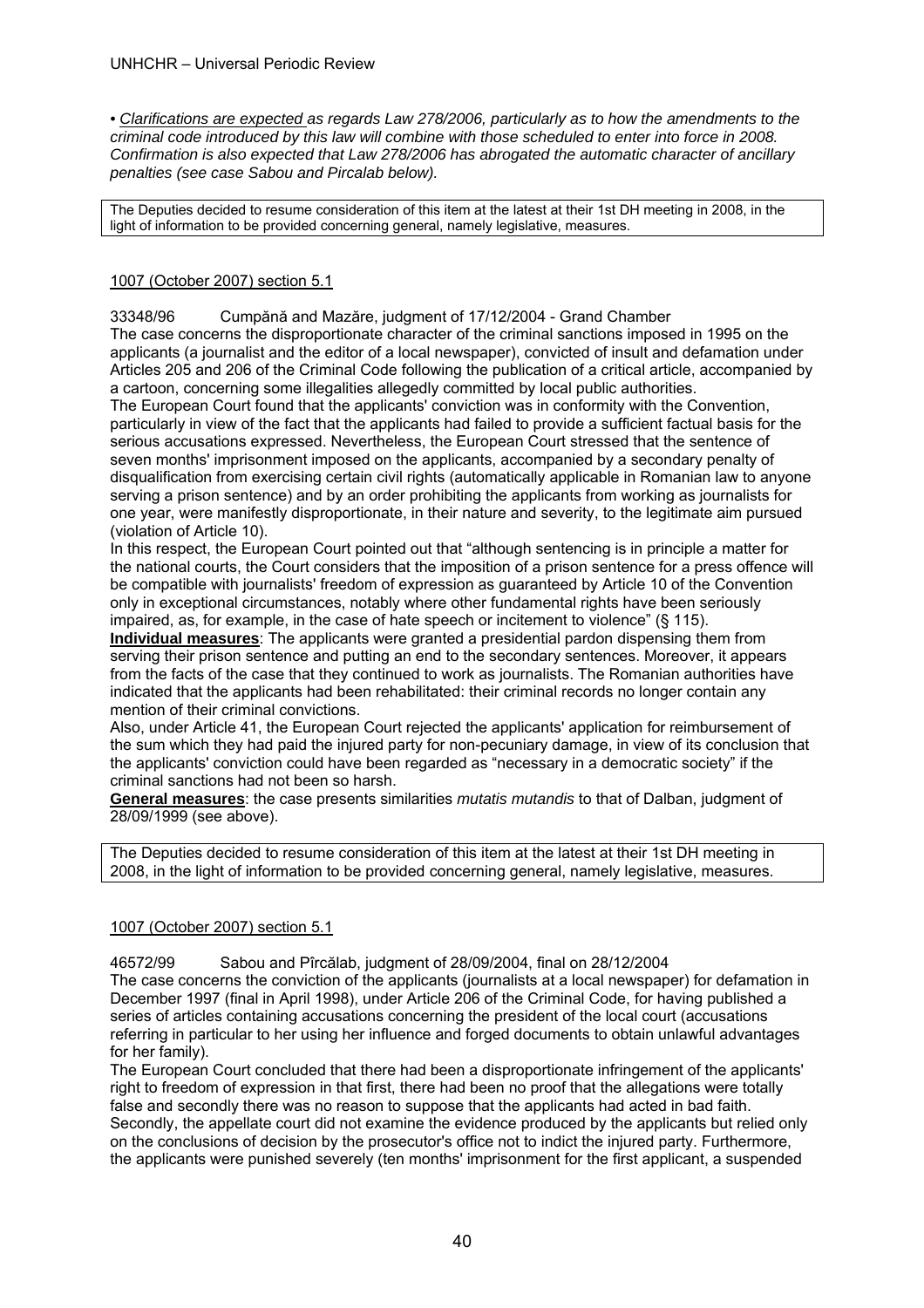criminal fine for the second, accompanied by the obligation to pay the injured party compensation for non-pecuniary damage) (violation of Article 10).

The European Court also found a violation of the first applicant's right to respect for family life in view of the automatic prohibition of the exercise of his parental rights during his imprisonment under Articles 64 and 71 of the Criminal Code, as an ancillary penalty accompanying the prison sentence. The Court noted in particular that there had been no suggestion of lack of care on his part or illtreatment of his children, and that this kind of additional sanction was imposed without judicial supervision and without any assessment of the children's interest (violation of Article 8). Moreover, the European Court concluded that the first applicant had had no effective remedy in domestic law against the interference with his right to respect for family life (violation of Article 13).

**Individual measures**: The Romanian authorities have indicated that the applicants have been rehabilitated and are no longer suffering any consequence of their criminal convictions. Furthermore, the European Court granted just satisfaction in respect of both pecuniary and non-pecuniary damage sustained, including the sum the applicants were ordered to pay in civil compensation to the injured party.

#### **General measures**:

*1) Violation of Article 10*: The case presents similarities to the case of Dalban against Romania (judgment of 28/09/1999) - see above).

#### *2) Violation of Articles 8 and 13*:

• *Confirmation is expected that, following the entry into force on 11/08/2006 of Law 278/2006 amending the Criminal Code (see details under the Dalban case above), decisions prohibiting the exercise of parental rights by persons sentenced to imprisonment will take into account the nature and the gravity of the offence committed, the circumstances of the case, the personality of the convicted person and the interest of the child.*

The Romanian authorities have indicated that domestic courts, in the light of the judgment of the European Court in this case, did not wait for the entry into force of these reforms to abandon the practice of automatically prohibiting those serving prison sentences from exercising their parental rights. Examples of the case-law of Bucharest courts, as well as from the High Courts of Cassation and of Justice in this respect have been provided.

The judgment of the European Court was furthermore published in the *Official Gazette* on 08/06/2005 and transmitted to the High Judicial Council to be sent out to all jurisdictions. A summary of the judgment was furthermore published in the legal journal *Themis* of January 2005, No. 1, published by the National Judicial Institute and freely distributed to all courts.

The Deputies decided to resume consideration of this item at the latest at their 1st meeting in 2008 (DH), in the light of information to be provided concerning general, namely legislative, measures.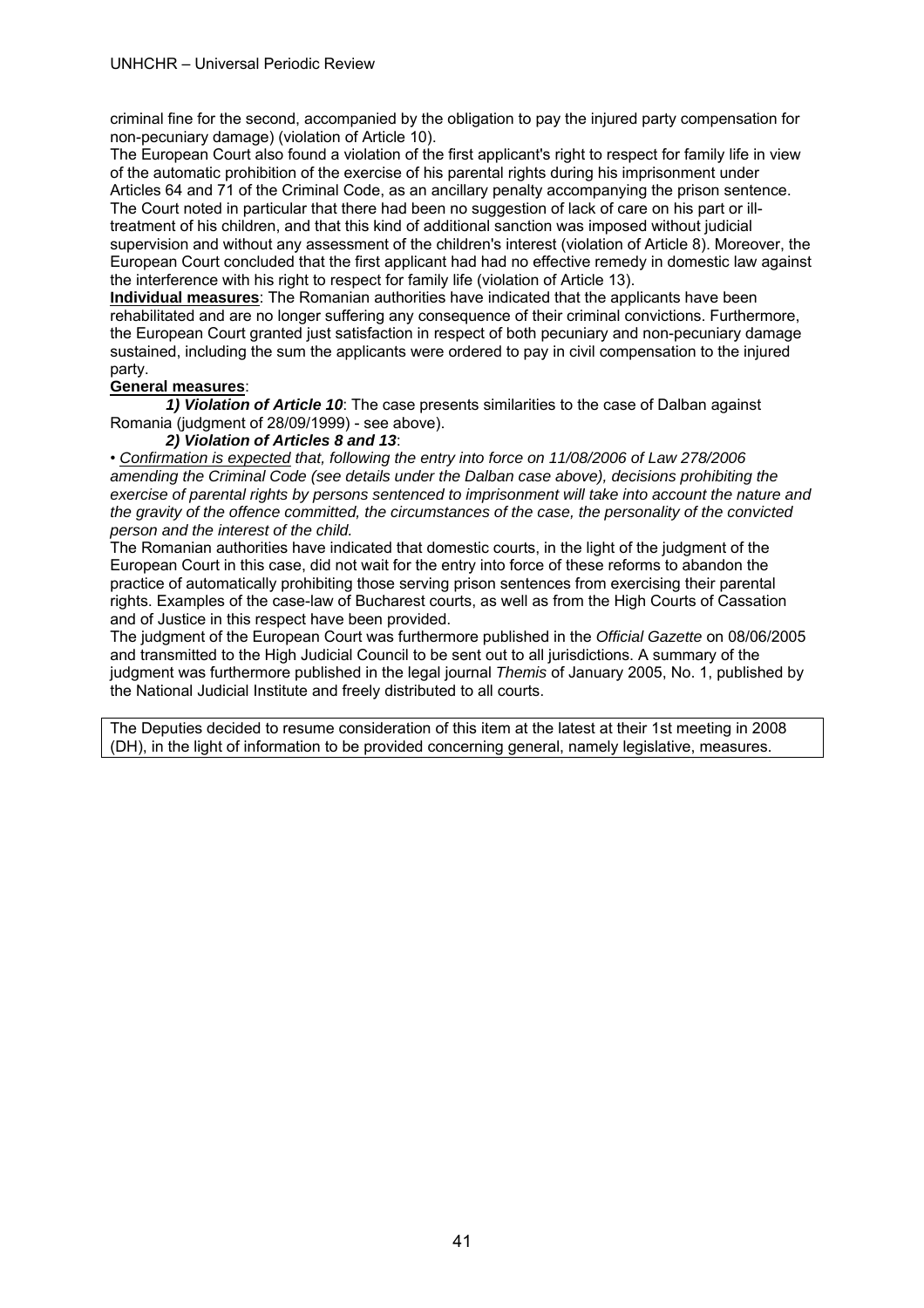# **Interim Resolutions**

# **Interim Resolution ResDH(2005)57 concerning the judgment of the European Court of Human Rights of 4 May 2000 in the case of Rotaru against Romania**

*(Adopted by the Committee of Ministers on 5 July 2005 at the 933rd meeting of the Ministers' Deputies)* 

The Committee of Ministers, under the terms of Article 46, paragraph 2, of the Convention for the Protection of Human Rights and Fundamental Freedoms, as amended by Protocol No. 11 (hereinafter referred to as "the Convention"),

Having regard to the final judgment of the European Court of Human Rights in the Rotaru case delivered on 4 May 2000 and transmitted the same day to the Committee of Ministers under Article 46 of the Convention;

Recalling that the case originated in an application (No. 28341/95) against Romania, lodged with the European Commission of Human Rights on 22 February 1995 under former Article 25 of the Convention by Mr Aurel Rotaru, a Romanian national, and that the Commission declared admissible the complaint concerning the breach of the applicant's right to respect for his private life on account of the holding and use by the Romanian Intelligence Service ("RIS") of a file containing personal information concerning, in particular, his alleged belonging in 1937 to the Romanian "legionary" movement, as well as the complaint concerning the breach of the right of access to a court and of the right to an effective remedy before a national authority that could rule on an application to have the file amended or destroyed;

Recalling that the case was brought before the Court by the Commission on 3 June 1999 and by the applicant on 29 June 1999;

Whereas in its judgment of 4 May 2000 the Court held *inter alia*:

- by sixteen votes to one, that there had been a violation of Article 8 of the Convention;
- unanimously, that there had been a violation of Article 13 of the Convention;
- unanimously, that there had been a violation of Article 6, paragraph 1, of the Convention;

- unanimously, that the government of the respondent state was to pay the applicant, within three months, 50,000 French francs in respect of non-pecuniary damage and 3,690.28 French francs in respect of costs and expenses, to be converted into Romanian lei at the rate applicable on the date of settlement, and that simple interest at an annual rate of 2.74% would be payable on those sums from the expiry of the above-mentioned three months until settlement;

- dismissed, unanimously, the remainder of the claim for just satisfaction;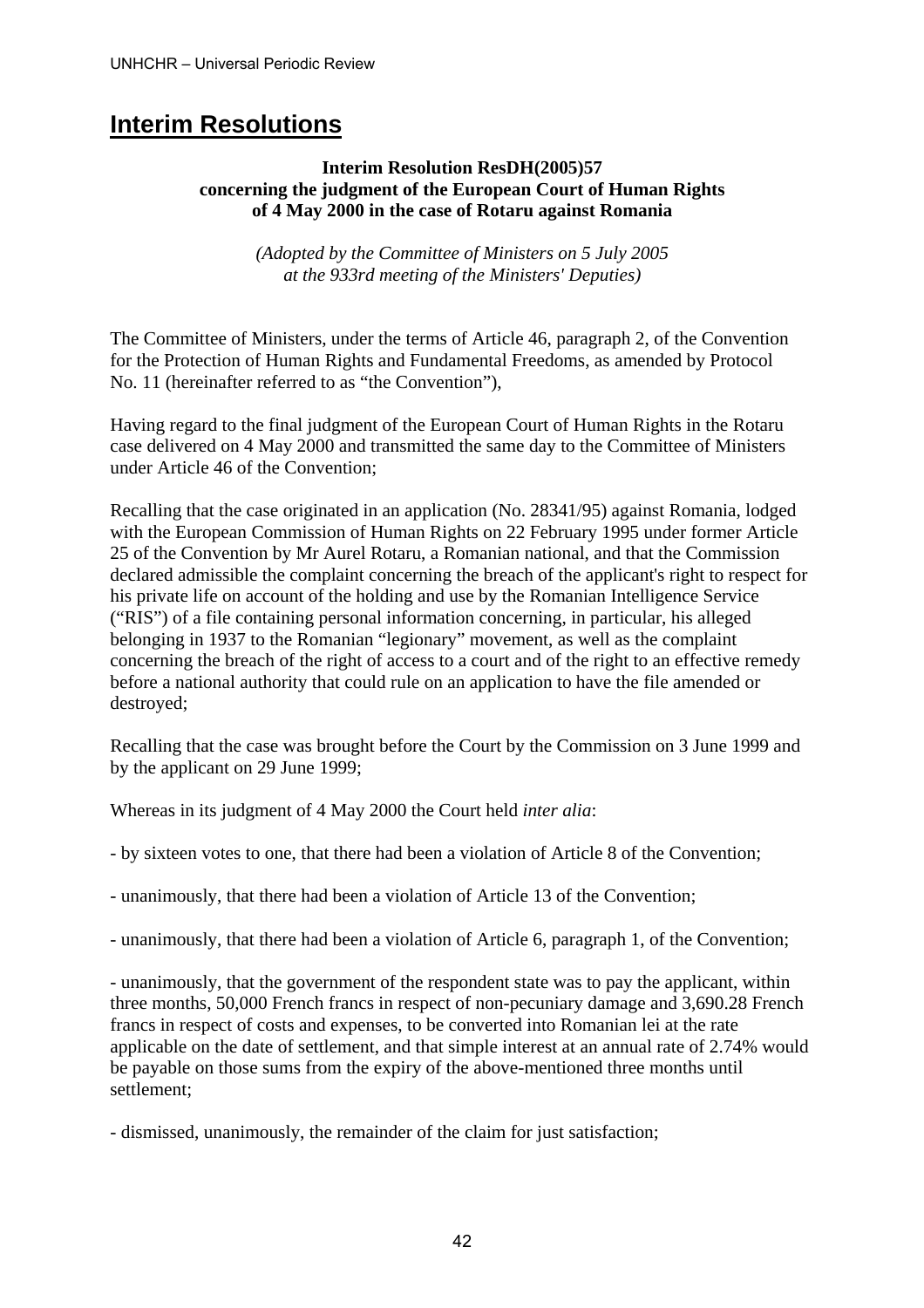Having regard to the Rules adopted by the Committee of Ministers concerning the application of Article 46, paragraph 2, of the Convention;

Having invited the government of the respondent state to inform it of the measures which had been taken in consequence of the judgment of 4 May 2000, having regard to Romania's obligation under Article 46, paragraph 1, of the Convention to abide by it;

Recalling that High Contracting Parties are required rapidly to take the necessary measures to this end herewith, in particular by preventing new violations of the Convention similar to those found in the Court's judgments ;

Recalling the Declaration of the Committee of Minister of 12 May 2004 on ensuring the effectiveness of the implementation of the European Convention on Human Rights at national and European levels, as well as the recommendations mentioned therein aiming at reinforcing the implementation of the European Convention on Human Rights at domestic level;

Having satisfied itself that on 2 August 2000, within the time-limit set, the government of the respondent state paid the applicant the sums provided in the judgment of 4 May 2000;

Noting the information provided by the Romanian authorities concerning the individual measures, as well as the measures taken so far to prevent new, similar violations (this information is summarised in the appendix to this resolution);

Recalling that the Court noted, under Article 8 of the Convention, that the domestic law did not lay down with sufficient precision the limits to be respected in the exercise of the power to gather, record and archive information concerning national security (paragraph 57 of the judgment), as well as the absence of a procedure to supervise the activity of the secret services to ensure respect of the values of a democratic society; supervision which should be carried out, at least in the last resort, by the judiciary (paragraph 59 of the judgment);

Also recalling that the Court concluded, under Article 13 of the Convention, that no provision of Romanian law allowed the applicant to challenge the holding by the intelligence services of information on his private life or to refute the truth of such information (paragraph 72 of the judgment);

Recalling that the case also concerned a violation of Article 6, paragraph 1, of the Convention on account of the failure of the Bucharest court of appeal, in November 1997, to rule on the applicant's request for compensation for the non-pecuniary damage caused by the use of erroneous information, as well as on his request for reimbursement of the costs incurred in order to obtain the rectification of the information concerning him (paragraph 77 of the judgment);

Noting with interest the new Law No. 535/2004 on the prevention and repression of terrorism which now provides for a procedure of judicial supervision of all secret surveillance measures, also in the cases involving threats to the national security;

Noting also with interest the information submitted by the Romanian authorities concerning the legislative procedure currently under way with a view to reforming Law No. 51/1991 on national security;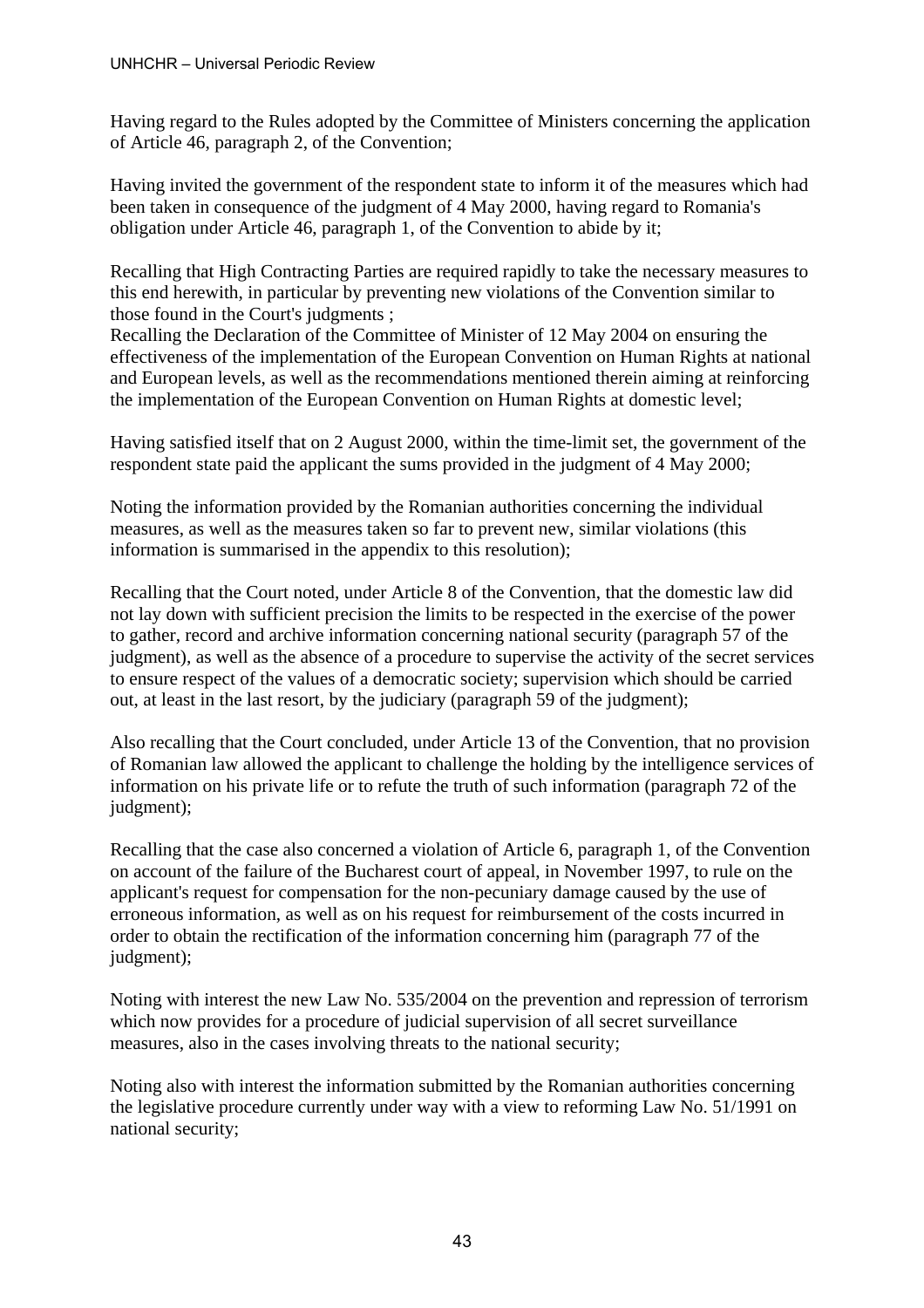Noting in addition the procedure provided by Law No. 187/1999 which, in spite of the shortcomings identified by the European Court (see paragraph 71 of the judgment), nevertheless allows interested persons to inspect the files created in their respect (between 1945 and 1989) by the organs of the former *Securitate*, to obtain certificates concerning their possible collaboration with the former *Securitate* and to contest before a court the content of such certificates;

Noting nevertheless with regret that, more than five years after the date of the judgment, several shortcomings identified by the European Court still do not seem to have been remedied, in particular concerning the procedure to be followed in order to have access to the archives taken over by the RIS from former secret services (others than the *Securitate*), the absence of specific regulation concerning the age of the information which could be stored by the authorities, or the lack of a possibility to contest the holding of this information and, save for the cases provided for by Law No. 187/1999, their truthfulness,

CALLS UPON the Romanian authorities rapidly to adopt the legislative reforms necessary to respond to the criticism made by the Court in its judgment concerning the Romanian system of gathering and storing of information by the secret services,

DECLARES, after having examined the information supplied by the Government of Romania, that it has provisionally exercised its functions under Article 46, paragraph 2, of the Convention in this case,

DECIDES to resume consideration of this case, as far as general measures are concerned, when the legislative reforms have been accomplished or, at the latest, at one of its first meetings in 2006.

# **Appendix to Interim Resolution ResDH(2005)57**

*Information provided by the Government of Romania during the examination of the Rotaru case by the Committee of Ministers* 

# **Individual Measures**

The Romanian authorities recall that the case dealt with the use made by the Romanian Intelligence Service, within the context of court proceedings, of information concerning the applicant, information obtained by consulting the archives taken over from the former secret services. Because of a similarity of names, some of this information, dealing with the applicant's political activity in the 1930s, was erroneous.

To avoid any future confusion of this kind which could be harmful to the applicant, the judgment of the European Court has been appended by the Romanian Intelligence Service to the file from which the information at issue was obtained, an annotation having been made in this respect.

# **General Measures**

The Romanian authorities underline that the secret services' activities concerning the gathering of information on national security are regulated by the framework law on national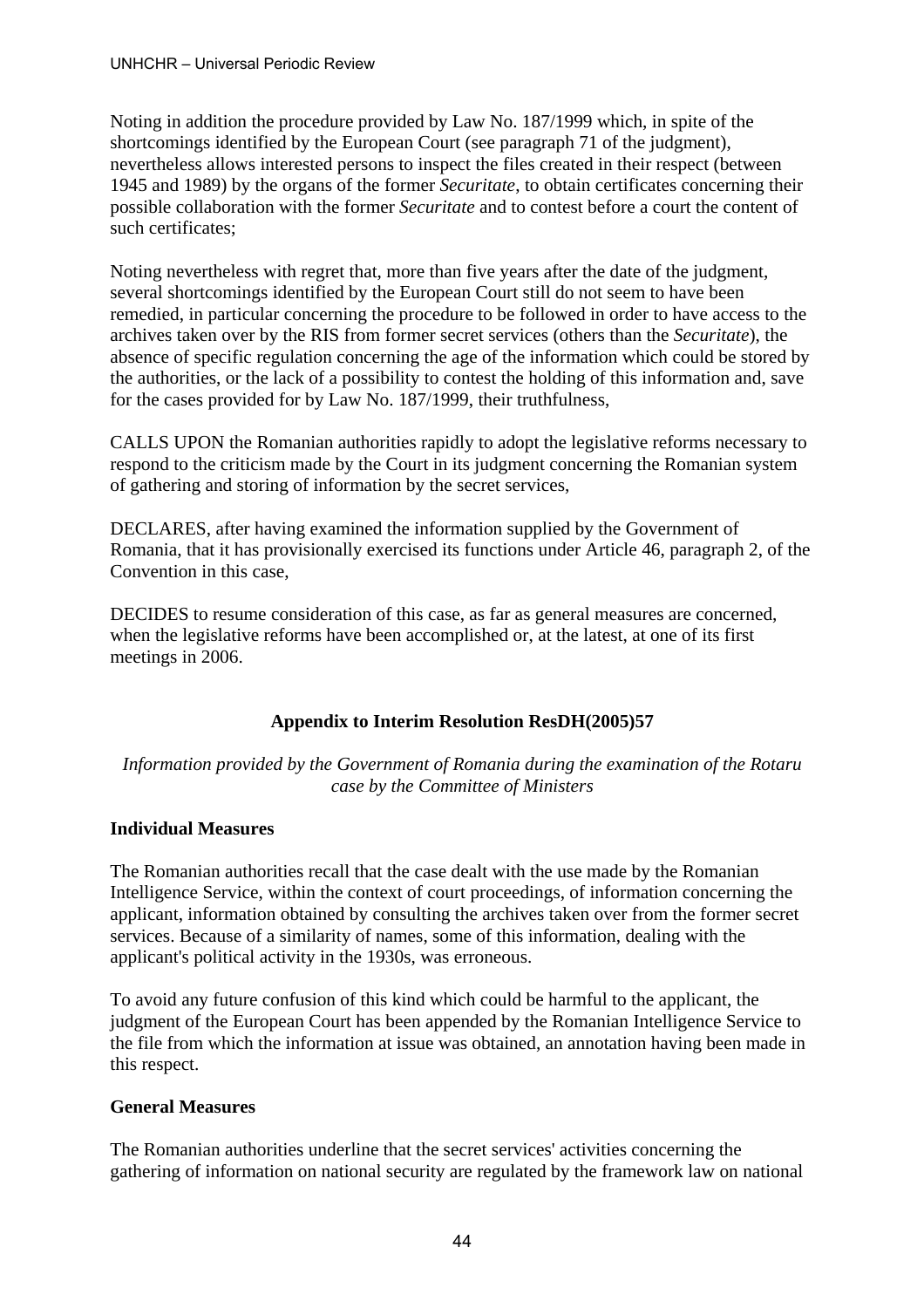security (Law No. 51/1991). This law defines (Article 3) the cases which may be considered as threats to national security and which justify the adoption of specific measures of secret surveillance of the persons suspected of having committed such acts. The law also regulates (Article 13) the procedure to be followed when having recourse to surveillance measures which interfere with the individual's right to respect for private life, such as telephone tapping, and provides the possibility for all persons claiming that their rights and freedoms have been infringed to seise the parliamentary commissions dealing with defence and public order (Article 16).

Since the delivery of the European Court's judgment in the Rotaru case, several bills concerning the reform of Law No. 51/1991 have been submitted to the Parliament. They aim at the modernisation of the law, with a view to adapting it to the new forms of threats to national security (in particular within the context of the fight against international terrorism), as well with a view to reinforcing the guarantees given to individuals' fundamental rights. In this respect, the Romanian authorities are taking into account the Guidelines on human rights and the fight against terrorism adopted by the Committee of Ministers on 11 July 2002.

This legislative process has nevertheless not yet led to the reform of Law No. 51/1991, particularly in view of the complexity and of the sensitive nature of the subject matter. The procedure concerning the authorisation of surveillance measures provided for by Law No. 51/1991 has nevertheless been modified by Law No. 281/2003 on the amendment of the Code of Criminal Procedure, which instituted a judicial control of secret surveillance measures. Subsequently, Law No. 535/2004 on the prevention and repression of terrorism has brought further changes, so that the authorisation of secret surveillance measures, in all the cases of presumed threats to national security provided for by Law no. 51/1991, comes today within the competence of judges of the High Court of Justice and Cassation.

Concerning the other aspects criticised by the European Court in the Rotaru judgment, they will be taken into account in the context of the legislative reform which is currently under way. New provisions will be enacted regulating issues such as the control of the activity of secret services, the age of information which may be held, as well as establishing a procedure allowing interested persons to challenge the information which might be held by the secret services. In this respect, the publication of the Rotaru judgment in the Official Journal in January 2001 has already allowed the Romanian courts to take account of the European Court's findings, in particular of those concerning the right, guaranteed by Article 13 of the Convention, to have the possibility to challenge the holding by the intelligence services of personal data, to refute their truthfulness and to request that the inexact data be modified.

Moreover, it is envisaged to regulate in a detailed way the procedure to be followed to have access to information contained in the archives taken over by the RIS from the former secret services, as well as to indicate the use that may be made of the information thus obtained. In this respect, the competent authorities envisage the possibility to amend Law No. 14/1992, which regulates the activity of the RIS, after the amendment of the framework law on the protection of national security.

In addition, the Romanian authorities recall the provisions of Law No. 187/1999 on citizens' access to the personal files held on them by the *Securitate* and aimed at unmasking that organisation's nature as a political police force. Even if this law is not applicable to the situation of the applicant in the Rotaru case, it nevertheless allows interested persons to inspect the files created in respect of them by the organs of the former *Securitate* (between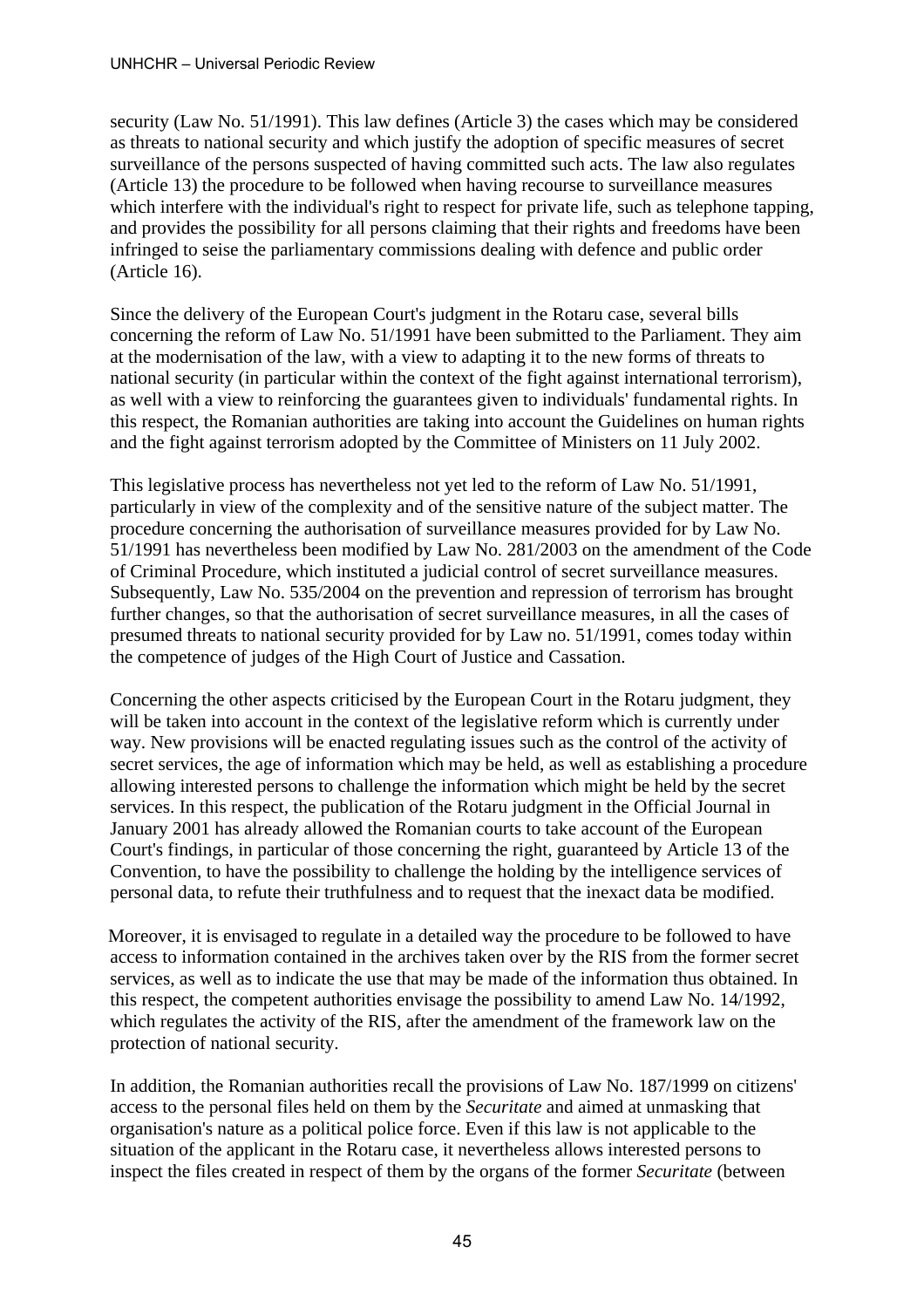1945 and 1989), to obtain certificates indicating whether they had collaborated or not with the former *Securitate* and to contest before a court the content of such certificates.

Finally, the Romanian authorities believe that the domestic courts will afford direct effect to the Rotaru judgment so as to avoid new violations of Article 6, paragraph 1, of the Convention similar to that found by the European Court in the present case, where the Bucharest Court of Appeal failed to consider the applicant's claim for compensation and for the reimbursement of the costs incurred in order to obtain the rectification of the data at issue.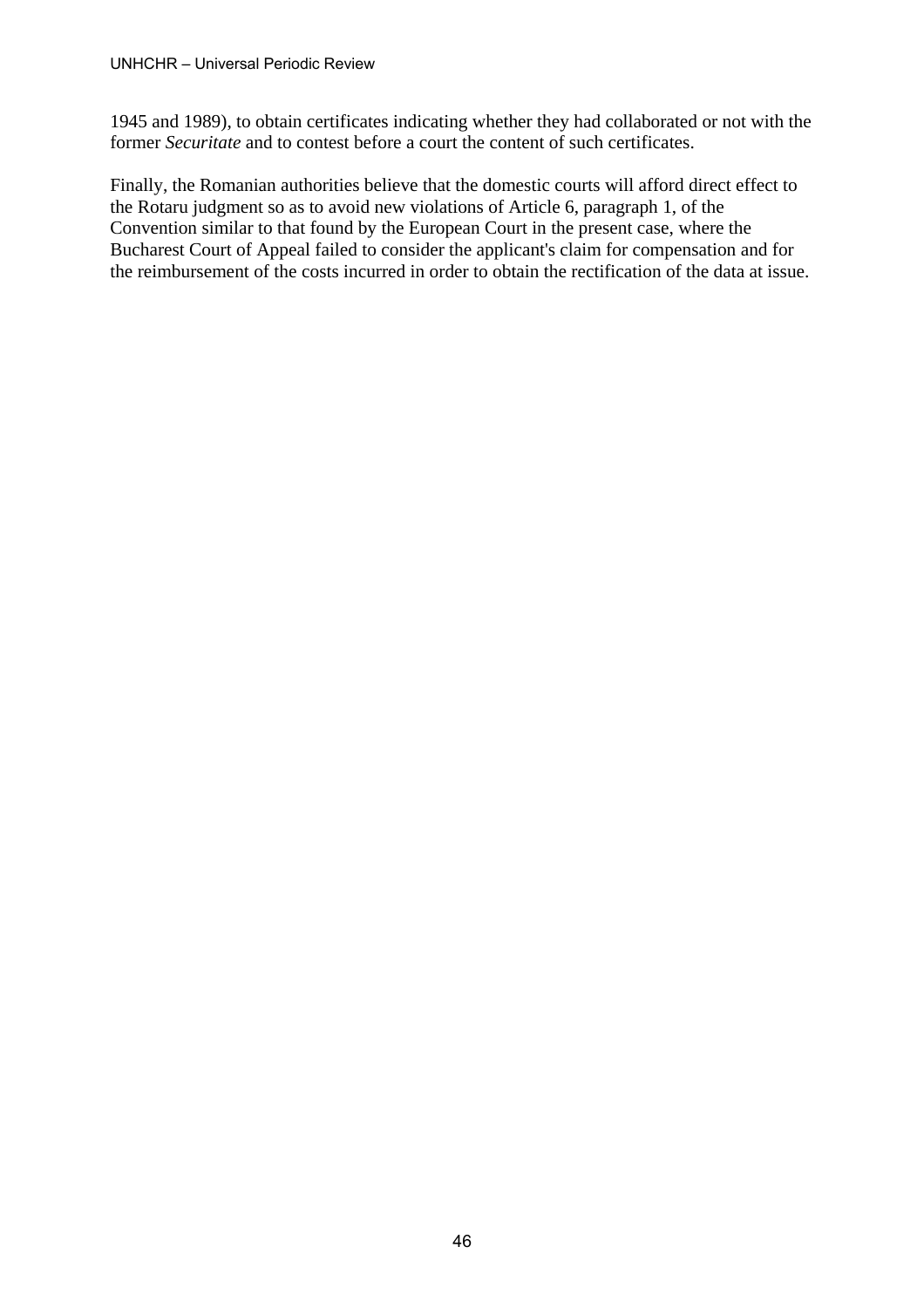# **Interim Resolution ResDH(2005)2 concerning the judgment of the European Court of Human Rights of 28 September 1999 in the case of Dalban against Romania**

*(Adopted by the Committee of Ministers on 8 February 2005 at the 914th meeting of the Ministers' Deputies)* 

The Committee of Ministers, under the terms of Article 46, paragraph 2, of the Convention for the Protection of Human Rights and Fundamental Freedoms, as amended by Protocol No. 11 (hereinafter referred to as "the Convention"),

Having regard to the final judgment of the European Court of Human Rights in the Dalban case delivered on 28 September 1999 and transmitted the same day to the Committee of Ministers under Article 46 of the Convention;

Recalling that the case originated in an application (No. 28114/95) against Romania, lodged with the European Commission of Human Rights on 20 April 1995 under former Article 25 of the Convention by Mr Ionel Dalban, a Romanian national, and that the Commission declared admissible the complaints relating to the unfairness of criminal proceedings conducted against the applicant, the trial court not having examined documents submitted in his defence and to the unjustified interference with his freedom of expression due to the applicant's conviction for libel;

Recalling that the case was brought before the Court by the Commission on 27 April 1998 and by the applicant's widow on 5 May 1998;

Whereas in its judgment of 28 September 1999 the Court unanimously:

- held that there had been a violation of Article 10 of the Convention;

- held that it was not necessary to examine the case under Article 6, paragraph 1;

- held that the government of the respondent state was to pay the applicant's widow, within threemonths, 20 000 French francs in respect of non-pecuniary damage and that simple interest at an annual rate of 3.47% would be payable on this sum from the expiry of the above-mentioned three months until settlement;

- dismissed the remainder of the claim for just satisfaction;

Having regard to the Rules adopted by the Committee of Ministers concerning the application of Article 46, paragraph 2, of the Convention;

Having invited the government of the respondent state to inform it of the measures which had been taken in consequence of the judgment of 28 September 1999, having regard to Romania's obligation under Article 46, paragraph 1, of the Convention to abide by it;

Considering that High Contracting Parties are required rapidly to take the necessary measures to this end, *inter alia* by preventing new violations of the Convention similar to those found in the Court's judgments ;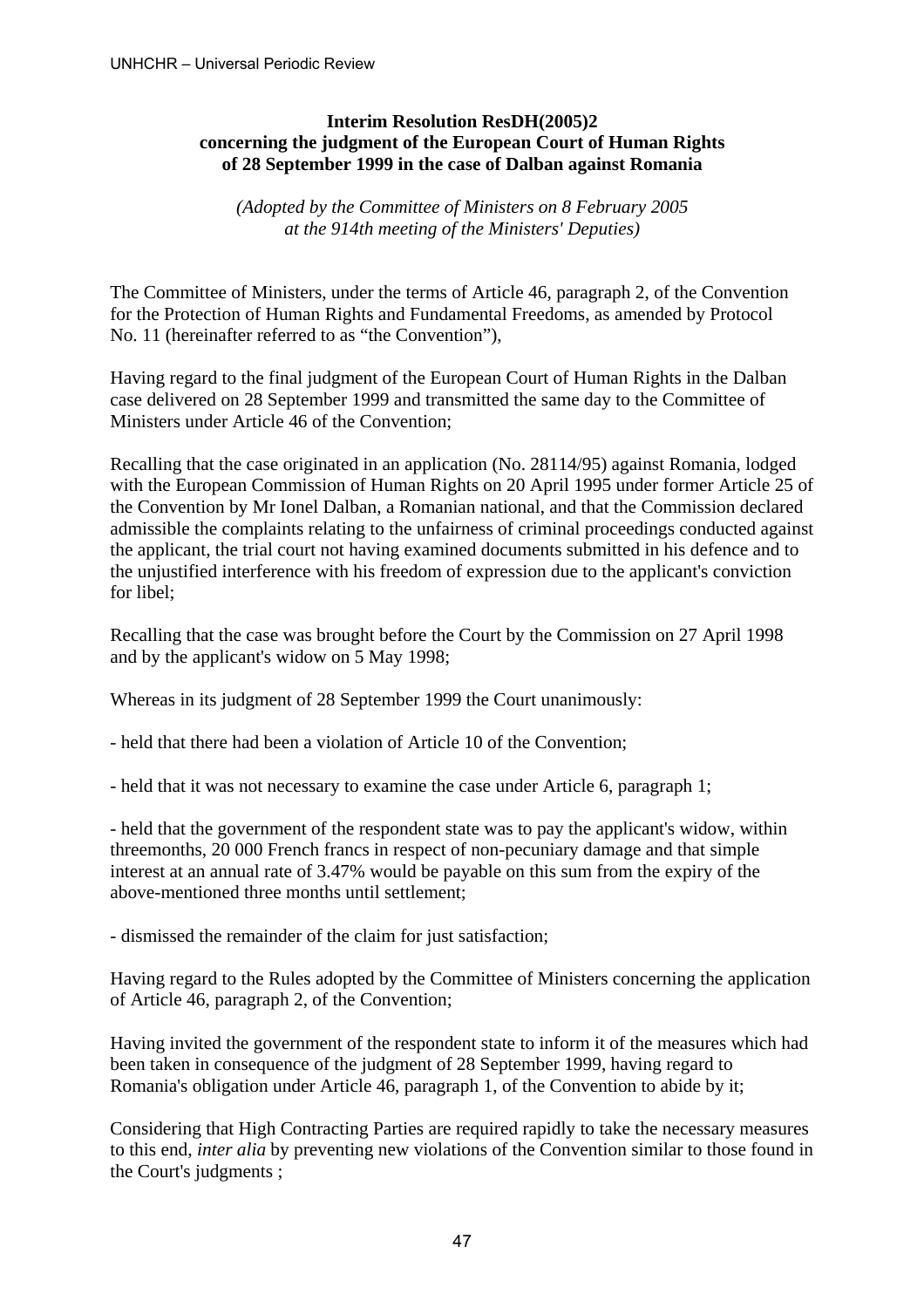Having satisfied itself that on 15 December 1999, within the time-limit set, the government of the respondent state paid the applicant's widow the sum provided for in the judgment of 28 September 1999;

Noting the information provided by the Romanian authorities concerning individual measures as well as the measures which have been taken so far to prevent new, similar violations (this information appears in the Appendix to this resolution);

Noting the explanations given by the Romanian authorities for the time taken to reform the law, the efforts they have undertaken to enhance the direct effect of Strasbourg judgments and the ongoing reflection on ways to improve legislative procedures in the light of Committee of Ministers' Recommendation Rec(2004)5 on the verification of the compatibility of draft laws, existing laws and administrative practice with the standards laid down in the European Convention on Human Rights;

Noting in this context that the European Court's judgment was promptly published in the Official Journal, to ensure that Romanian courts and authorities give it direct effect in applying existing law so as to avoid, as far as possible, new, similar violations;

Noting also that the Romanian authorities have provided examples of domestic court decisions on criminal libel charges in which the courts, often referring to the European Court's case-law, subsequently acquitted the defendants not least in view of their intention to transmit information and ideas on issues of public interest;

Noting that this development has been strengthened by the adoption, in June 2004, of the new Criminal Code, the relevant provisions of which allow those accused of criminal libel to invoke good-faith as a defence, to make more extensive use of the defence of truth and remove imprisonment as a punishment for this offence; these reforms being due to enter into force on 29 June 2005;

Recalling the Declaration on ensuring the effectiveness of the implementation of the European Convention on Human Rights at national and European levels, adopted by the Committee of Ministers on 12 May 2004, at its 114th Session, and the recommendations to the member states referred to therein,

INVITES the Romanian authorities to pursue their efforts further to develop the direct effect of the European Court's case-law in domestic law, *inter alia* in the area of freedom of expression, and to improve legislative procedures and to keep the Committee of Ministers informed of the progress;

DECLARES, after having examined the information supplied by the government of Romania, that it has provisionally exercised its functions under Article 46, paragraph 2, of the Convention in this case;

DECIDES to resume consideration of this case at the end of 2005.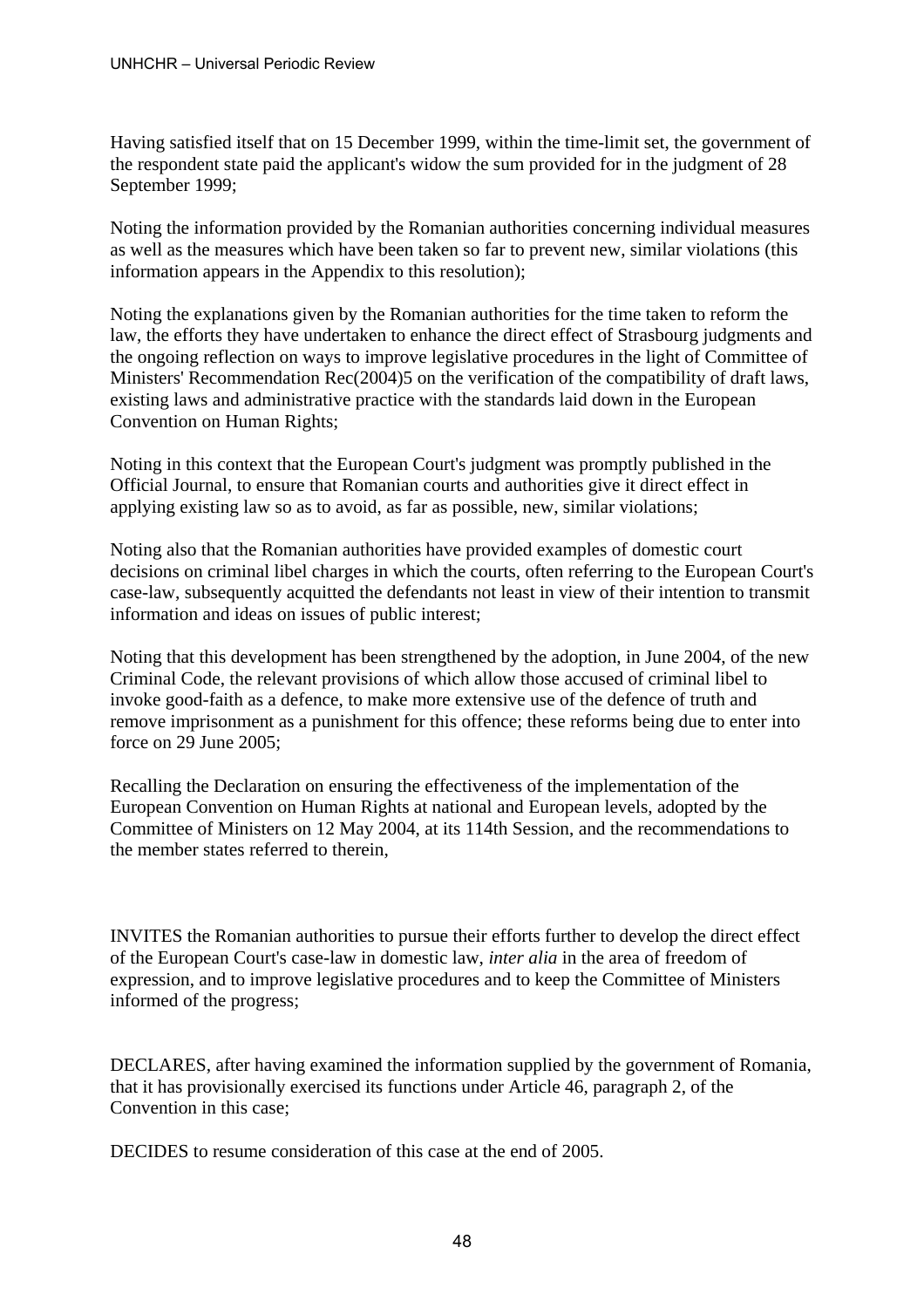# **Appendix to Interim Resolution ResDH(2005)2**

*Information provided by the government of Romania during the examination of the Dalban case by the Committee of Ministers* 

The Romanian government recalls that the violation found by the European Court in the present case concerned the applicant's criminal conviction for libel for articles which he had published in the press, without being given by the competent court a proper opportunity to adduce evidence in support of his statements.

As regards *individual measures*, the government recalls that the applicant died on 13 March 1998. It also points out that Romanian law offers the possibility to request reopening of criminal proceedings on the basis of judgments of the European Court of Human Rights, to obtain the annulment of a conviction contrary to Article 10 as in the present case. In any event, as regards some of the statements published by the applicant and resulted in his conviction, he was acquitted by the Supreme Court of Justice in March 1999, in extraordinary proceedings instituted by the Prosecutor-General.

In response to the Dalban judgment, the Romanian authorities initiated a reflection process concerning the necessary *general measures* and concluded that criminal law needed to be amended to stress the possibility for those accused of criminal libel to invoke good faith in their defence.

However, recognising that the legislative element in the changes to Romanian law required by the Court's judgment would take more time, the amendments to the Criminal Code being incorporated in the overall criminal law reform conducted in the last years, the government in the meantime issued Order No. 58/2002 reducing the penalties for criminal libel.

The government stresses that efforts have been made throughout the legislative process to ensure that judges interpret the relevant legal provisions in line with the Strasbourg standards. In this respect, the government recalls that criminal libel is an offence requiring the defamed party to lodge a criminal complaint directly with the court, thus excluding the public prosecutors' competence in this field.

Following the publication of the European Court's judgment in the Official Journal in June 2000, several conferences, training courses and seminars for judges and public prosecutors have been organised, specifically dealing with issues related to the freedom of expression as guaranteed by Article 10 of the Convention.

Moreover, a course on the "Court's case-law" was introduced as early as 2000 into the initial training of new judges and prosecutors conducted by the National Institute of Magistrates. Possible further development of these courses is being considered in the light of the Committee of Ministers' Recommendation Rec(2004)4 on the European Convention on Human Rights in university education and professional training.

As a result of these efforts, Romanian courts are increasingly taking into account the Strasbourg case-law concerning the freedom of expression when applying domestic law, as reflected in several recent judgments which have been provided to the Committee of Ministers.